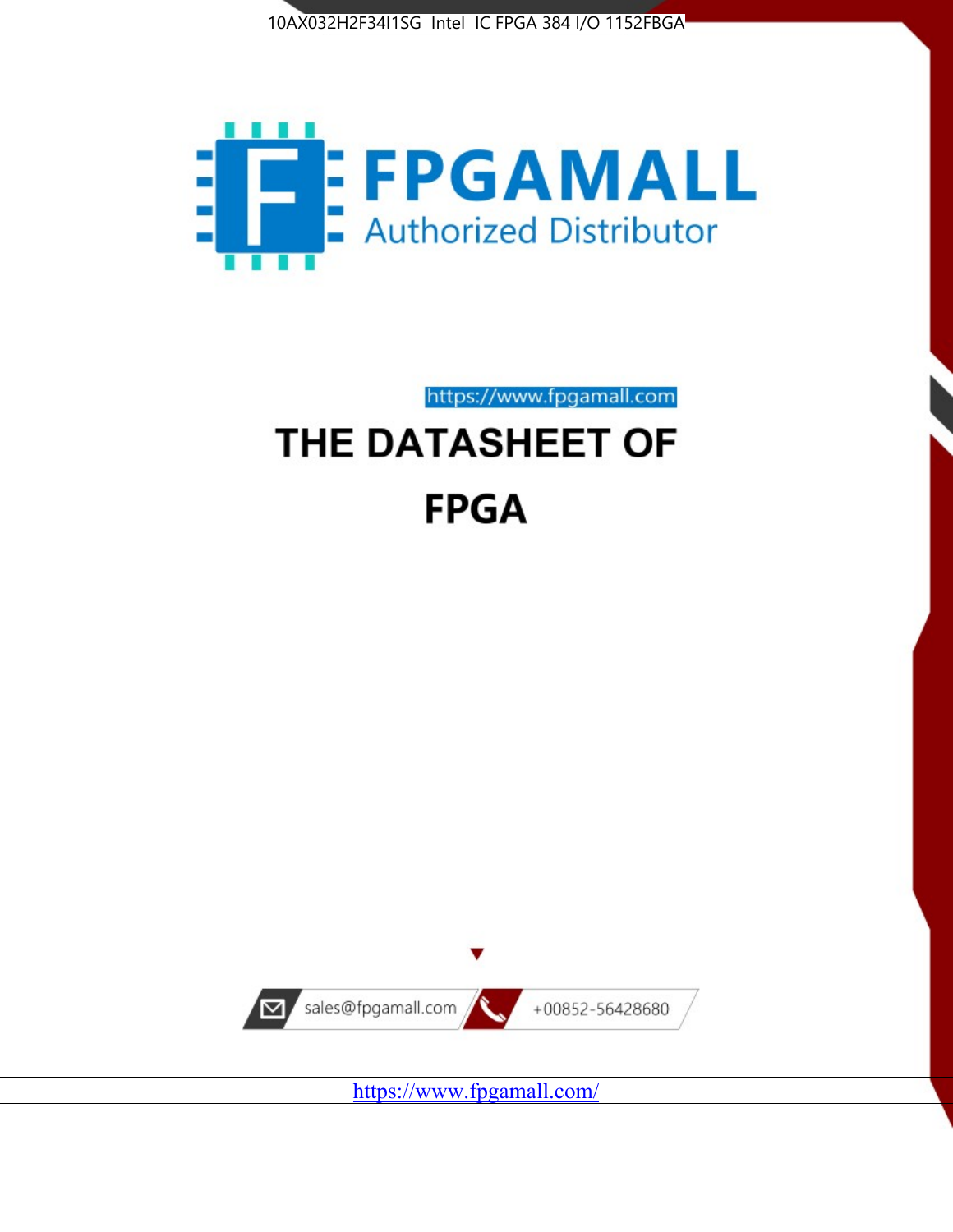

# **Intel® Arria® 10 Device Overview**



**A10-OVERVIEW | 2018.12.06** Latest document on the web: **[PDF](https://www.intel.com/content/dam/www/programmable/us/en/pdfs/literature/hb/arria-10/a10_overview.pdf)** | **[HTML](https://www.intel.com/content/www/us/en/programmable/documentation/sam1403480274650.html)**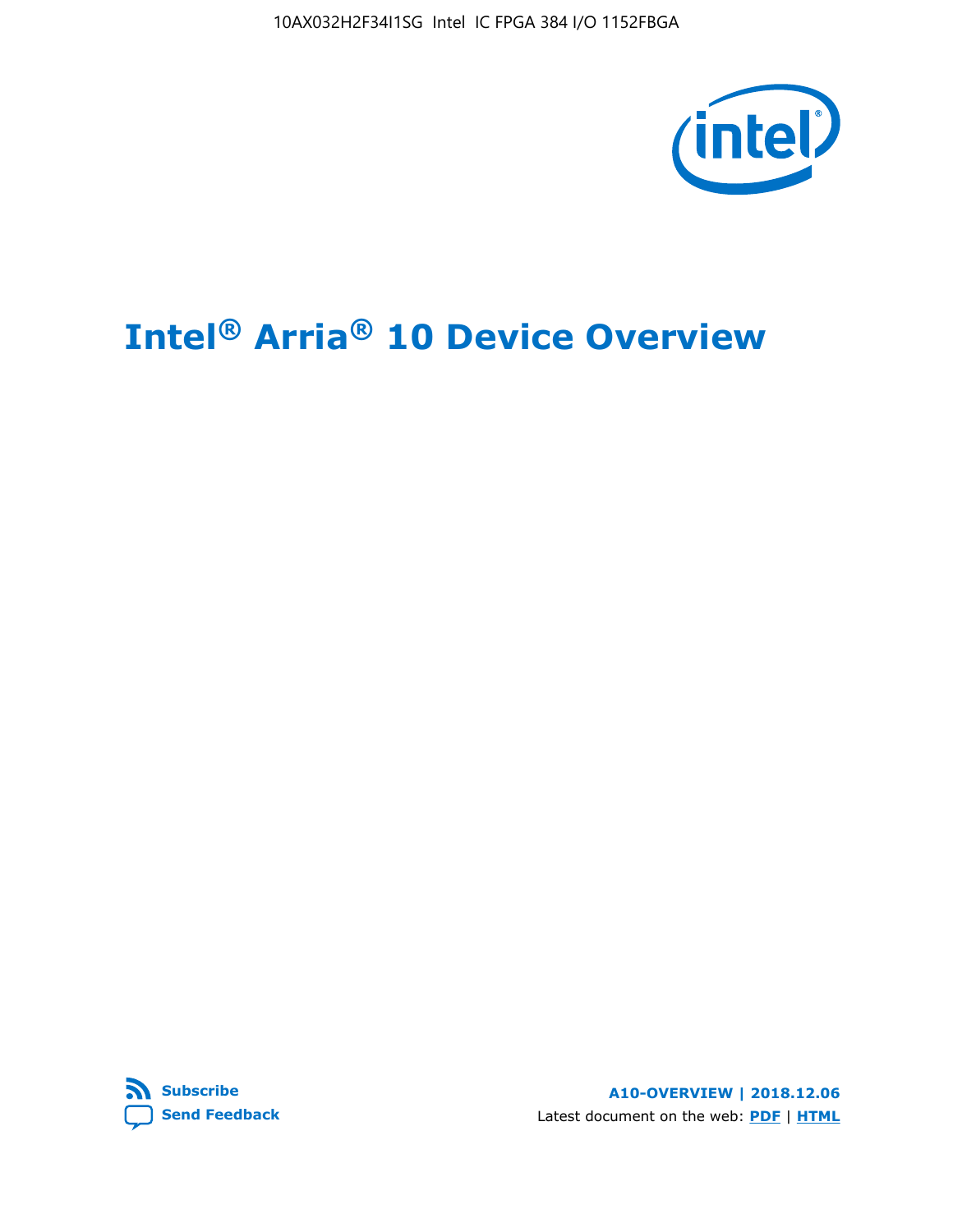

**Contents** 

# **Contents**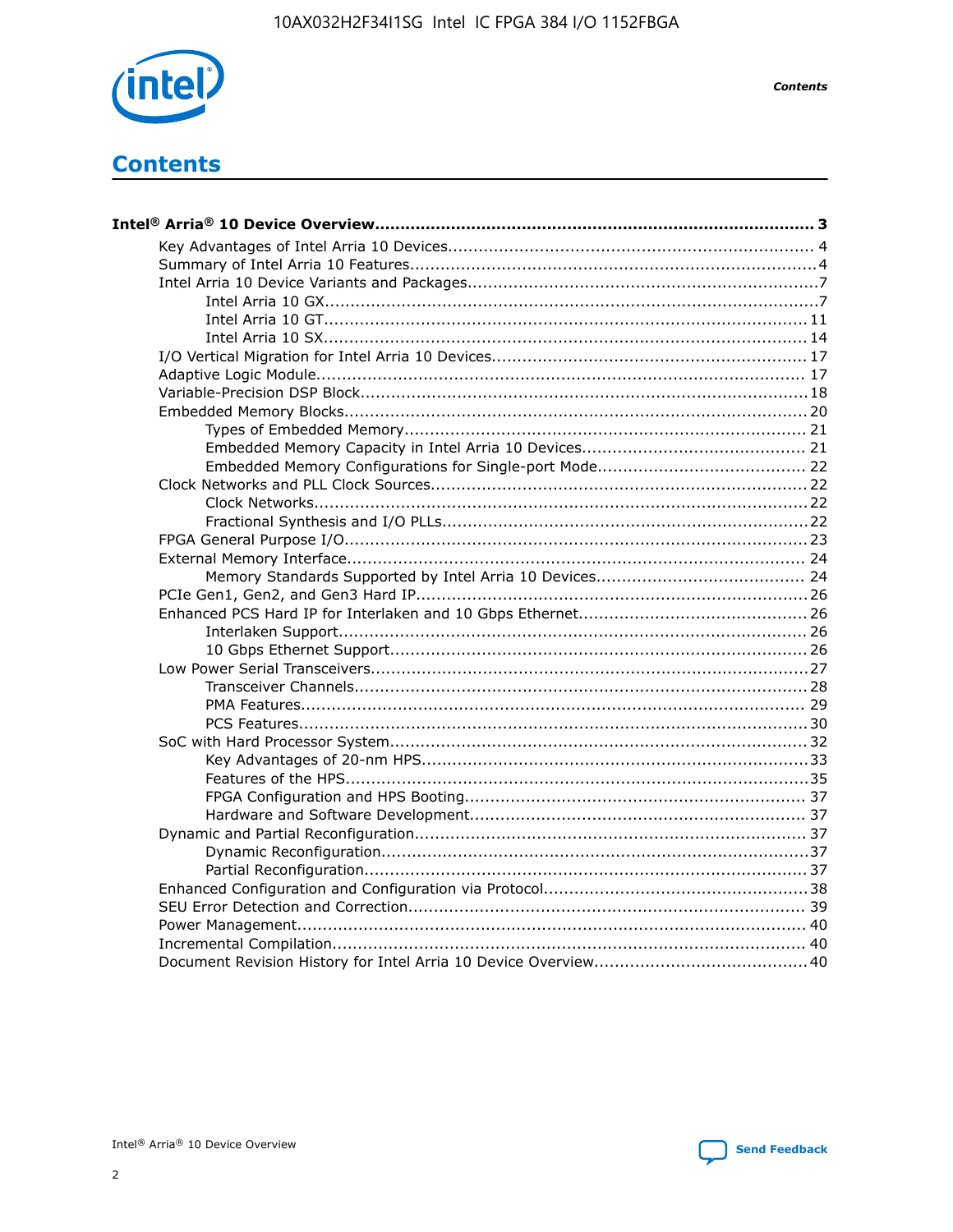**A10-OVERVIEW | 2018.12.06**

**[Send Feedback](mailto:FPGAtechdocfeedback@intel.com?subject=Feedback%20on%20Intel%20Arria%2010%20Device%20Overview%20(A10-OVERVIEW%202018.12.06)&body=We%20appreciate%20your%20feedback.%20In%20your%20comments,%20also%20specify%20the%20page%20number%20or%20paragraph.%20Thank%20you.)**



# **Intel® Arria® 10 Device Overview**

The Intel<sup>®</sup> Arria<sup>®</sup> 10 device family consists of high-performance and power-efficient 20 nm mid-range FPGAs and SoCs.

Intel Arria 10 device family delivers:

- Higher performance than the previous generation of mid-range and high-end FPGAs.
- Power efficiency attained through a comprehensive set of power-saving technologies.

The Intel Arria 10 devices are ideal for high performance, power-sensitive, midrange applications in diverse markets.

| <b>Market</b>         | <b>Applications</b>                                                                                               |
|-----------------------|-------------------------------------------------------------------------------------------------------------------|
| Wireless              | Channel and switch cards in remote radio heads<br>٠<br>Mobile backhaul<br>٠                                       |
| Wireline              | 40G/100G muxponders and transponders<br>٠<br>100G line cards<br>٠<br><b>Bridging</b><br>٠<br>Aggregation<br>٠     |
| <b>Broadcast</b>      | Studio switches<br>٠<br>Servers and transport<br>٠<br>Videoconferencing<br>٠<br>Professional audio and video<br>٠ |
| Computing and Storage | Flash cache<br>٠<br>Cloud computing servers<br>٠<br>Server acceleration<br>٠                                      |
| Medical               | Diagnostic scanners<br>٠<br>Diagnostic imaging<br>٠                                                               |
| Military              | Missile guidance and control<br>٠<br>Radar<br>٠<br>Electronic warfare<br>٠<br>Secure communications<br>٠          |

#### **Table 1. Sample Markets and Ideal Applications for Intel Arria 10 Devices**

#### **Related Information**

- [Intel Arria 10 Device Handbook: Known Issues](http://www.altera.com/support/kdb/solutions/rd07302013_646.html) Lists the planned updates to the *Intel Arria 10 Device Handbook* chapters.
- [Intel Arria 10 GX/GT Device Errata and Design Recommendations](https://www.intel.com/content/www/us/en/programmable/documentation/agz1493851706374.html#yqz1494433888646)
- [Intel Arria 10 SX Device Errata and Design Recommendations](https://www.intel.com/content/www/us/en/programmable/documentation/cru1462832385668.html#cru1462832558642)

Intel Corporation. All rights reserved. Intel, the Intel logo, Altera, Arria, Cyclone, Enpirion, MAX, Nios, Quartus and Stratix words and logos are trademarks of Intel Corporation or its subsidiaries in the U.S. and/or other countries. Intel warrants performance of its FPGA and semiconductor products to current specifications in accordance with Intel's standard warranty, but reserves the right to make changes to any products and services at any time without notice. Intel assumes no responsibility or liability arising out of the application or use of any information, product, or service described herein except as expressly agreed to in writing by Intel. Intel customers are advised to obtain the latest version of device specifications before relying on any published information and before placing orders for products or services. \*Other names and brands may be claimed as the property of others.

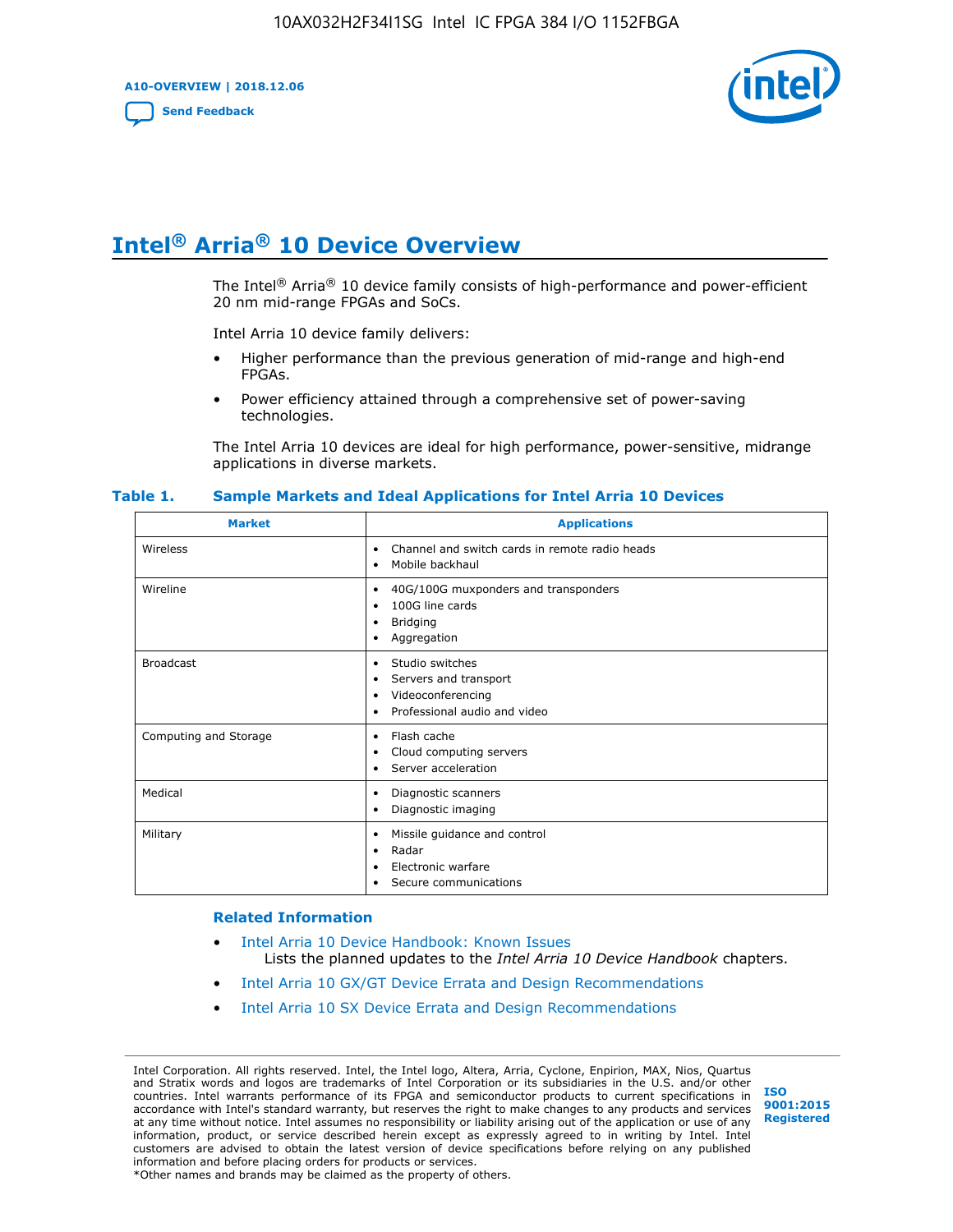

# **Key Advantages of Intel Arria 10 Devices**

## **Table 2. Key Advantages of the Intel Arria 10 Device Family**

| <b>Advantage</b>                                                                                          | <b>Supporting Feature</b>                                                                                                                                                                                                                                                                                                |
|-----------------------------------------------------------------------------------------------------------|--------------------------------------------------------------------------------------------------------------------------------------------------------------------------------------------------------------------------------------------------------------------------------------------------------------------------|
| Enhanced core architecture                                                                                | Built on TSMC's 20 nm process technology<br>٠<br>60% higher performance than the previous generation of mid-range FPGAs<br>٠<br>15% higher performance than the fastest previous-generation FPGA<br>٠                                                                                                                    |
| High-bandwidth integrated<br>transceivers                                                                 | Short-reach rates up to 25.8 Gigabits per second (Gbps)<br>٠<br>Backplane capability up to 12.5 Gbps<br>٠<br>Integrated 10GBASE-KR and 40GBASE-KR4 Forward Error Correction (FEC)<br>٠                                                                                                                                   |
| Improved logic integration and<br>hard IP blocks                                                          | 8-input adaptive logic module (ALM)<br>٠<br>Up to 65.6 megabits (Mb) of embedded memory<br>٠<br>Variable-precision digital signal processing (DSP) blocks<br>Fractional synthesis phase-locked loops (PLLs)<br>Hard PCI Express Gen3 IP blocks<br>Hard memory controllers and PHY up to 2,400 Megabits per second (Mbps) |
| Second generation hard<br>processor system (HPS) with<br>integrated ARM* Cortex*-A9*<br>MPCore* processor | Tight integration of a dual-core ARM Cortex-A9 MPCore processor, hard IP, and an<br>٠<br>FPGA in a single Intel Arria 10 system-on-a-chip (SoC)<br>Supports over 128 Gbps peak bandwidth with integrated data coherency between<br>$\bullet$<br>the processor and the FPGA fabric                                        |
| Advanced power savings                                                                                    | Comprehensive set of advanced power saving features<br>٠<br>Power-optimized MultiTrack routing and core architecture<br>٠<br>Up to 40% lower power compared to previous generation of mid-range FPGAs<br>٠<br>Up to 60% lower power compared to previous generation of high-end FPGAs<br>٠                               |

# **Summary of Intel Arria 10 Features**

## **Table 3. Summary of Features for Intel Arria 10 Devices**

| <b>Feature</b>                  | <b>Description</b>                                                                                                                                                                                                                                                                                                                                                                                 |
|---------------------------------|----------------------------------------------------------------------------------------------------------------------------------------------------------------------------------------------------------------------------------------------------------------------------------------------------------------------------------------------------------------------------------------------------|
| Technology                      | TSMC's 20-nm SoC process technology<br>Allows operation at a lower $V_{\text{CC}}$ level of 0.82 V instead of the 0.9 V standard $V_{\text{CC}}$ core voltage                                                                                                                                                                                                                                      |
| Packaging                       | 1.0 mm ball-pitch Fineline BGA packaging<br>٠<br>0.8 mm ball-pitch Ultra Fineline BGA packaging<br>Multiple devices with identical package footprints for seamless migration between different<br><b>FPGA</b> densities<br>Devices with compatible package footprints allow migration to next generation high-end<br>Stratix $@10$ devices<br>RoHS, leaded $(1)$ , and lead-free (Pb-free) options |
| High-performance<br>FPGA fabric | Enhanced 8-input ALM with four registers<br>Improved multi-track routing architecture to reduce congestion and improve compilation time<br>Hierarchical core clocking architecture<br>Fine-grained partial reconfiguration                                                                                                                                                                         |
| Internal memory<br>blocks       | M20K-20-Kb memory blocks with hard error correction code (ECC)<br>Memory logic array block (MLAB)-640-bit memory                                                                                                                                                                                                                                                                                   |
|                                 | continued                                                                                                                                                                                                                                                                                                                                                                                          |



<sup>(1)</sup> Contact Intel for availability.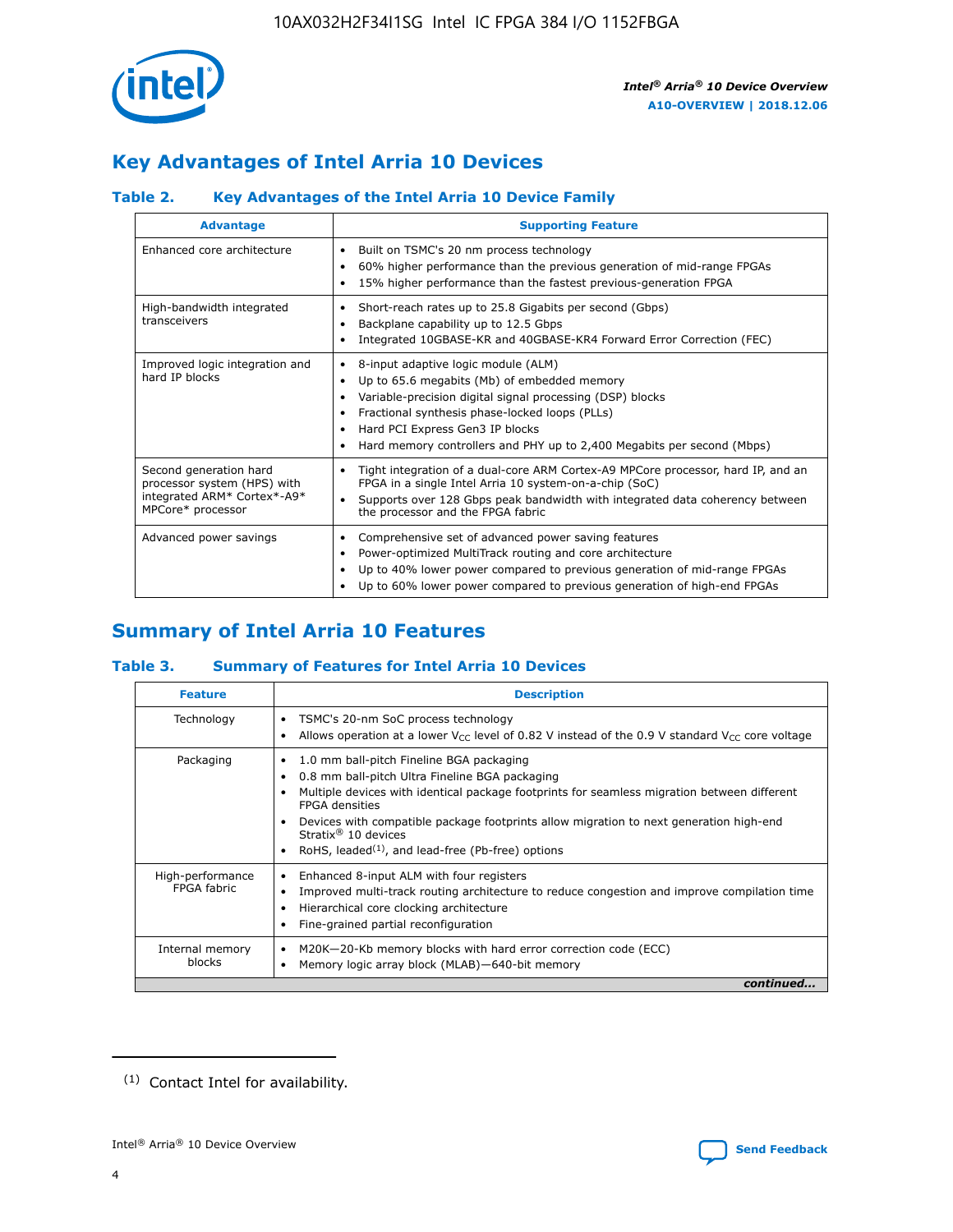r



| <b>Feature</b>                         | <b>Description</b>                                                                                             |                                                                                                                                                                                                                                                                                                                                                                                                                                                                                                                                                                                                                                                                                                                                                                                                                                        |  |  |  |  |  |
|----------------------------------------|----------------------------------------------------------------------------------------------------------------|----------------------------------------------------------------------------------------------------------------------------------------------------------------------------------------------------------------------------------------------------------------------------------------------------------------------------------------------------------------------------------------------------------------------------------------------------------------------------------------------------------------------------------------------------------------------------------------------------------------------------------------------------------------------------------------------------------------------------------------------------------------------------------------------------------------------------------------|--|--|--|--|--|
| Embedded Hard IP<br>blocks             | Variable-precision DSP                                                                                         | Native support for signal processing precision levels from $18 \times 19$ to<br>54 x 54<br>Native support for 27 x 27 multiplier mode<br>64-bit accumulator and cascade for systolic finite impulse responses<br>(FIRs)<br>Internal coefficient memory banks<br>$\bullet$<br>Preadder/subtractor for improved efficiency<br>Additional pipeline register to increase performance and reduce<br>power<br>Supports floating point arithmetic:<br>- Perform multiplication, addition, subtraction, multiply-add,<br>multiply-subtract, and complex multiplication.<br>- Supports multiplication with accumulation capability, cascade<br>summation, and cascade subtraction capability.<br>- Dynamic accumulator reset control.<br>- Support direct vector dot and complex multiplication chaining<br>multiply floating point DSP blocks. |  |  |  |  |  |
|                                        | Memory controller                                                                                              | DDR4, DDR3, and DDR3L                                                                                                                                                                                                                                                                                                                                                                                                                                                                                                                                                                                                                                                                                                                                                                                                                  |  |  |  |  |  |
|                                        | PCI Express*                                                                                                   | PCI Express (PCIe*) Gen3 (x1, x2, x4, or x8), Gen2 (x1, x2, x4, or x8)<br>and Gen1 (x1, x2, x4, or x8) hard IP with complete protocol stack,<br>endpoint, and root port                                                                                                                                                                                                                                                                                                                                                                                                                                                                                                                                                                                                                                                                |  |  |  |  |  |
|                                        | Transceiver I/O                                                                                                | 10GBASE-KR/40GBASE-KR4 Forward Error Correction (FEC)<br>PCS hard IPs that support:<br>$\bullet$<br>- 10-Gbps Ethernet (10GbE)<br>- PCIe PIPE interface<br>$-$ Interlaken<br>- Gbps Ethernet (GbE)<br>- Common Public Radio Interface (CPRI) with deterministic latency<br>support<br>- Gigabit-capable passive optical network (GPON) with fast lock-<br>time support<br>13.5G JESD204b<br>$\bullet$<br>8B/10B, 64B/66B, 64B/67B encoders and decoders<br>Custom mode support for proprietary protocols                                                                                                                                                                                                                                                                                                                               |  |  |  |  |  |
| Core clock networks                    | $\bullet$<br>$\bullet$                                                                                         | Up to 800 MHz fabric clocking, depending on the application:<br>- 667 MHz external memory interface clocking with 2,400 Mbps DDR4 interface<br>- 800 MHz LVDS interface clocking with 1,600 Mbps LVDS interface<br>Global, regional, and peripheral clock networks<br>Clock networks that are not used can be gated to reduce dynamic power                                                                                                                                                                                                                                                                                                                                                                                                                                                                                            |  |  |  |  |  |
| Phase-locked loops<br>(PLLs)           | High-resolution fractional synthesis PLLs:<br>$\bullet$<br>Integer PLLs:<br>- Adjacent to general purpose I/Os | - Precision clock synthesis, clock delay compensation, and zero delay buffering (ZDB)<br>- Support integer mode and fractional mode<br>- Fractional mode support with third-order delta-sigma modulation<br>- Support external memory and LVDS interfaces                                                                                                                                                                                                                                                                                                                                                                                                                                                                                                                                                                              |  |  |  |  |  |
| FPGA General-purpose<br>$I/Os$ (GPIOs) | On-chip termination (OCT)                                                                                      | 1.6 Gbps LVDS-every pair can be configured as receiver or transmitter<br>1.2 V to 3.0 V single-ended LVTTL/LVCMOS interfacing                                                                                                                                                                                                                                                                                                                                                                                                                                                                                                                                                                                                                                                                                                          |  |  |  |  |  |
| <b>External Memory</b><br>Interface    |                                                                                                                | Hard memory controller- DDR4, DDR3, and DDR3L support<br>$-$ DDR4-speeds up to 1,200 MHz/2,400 Mbps<br>- DDR3-speeds up to 1,067 MHz/2,133 Mbps<br>Soft memory controller—provides support for RLDRAM $3^{(2)}$ , QDR IV $^{(2)}$ , and QDR II+<br>continued                                                                                                                                                                                                                                                                                                                                                                                                                                                                                                                                                                           |  |  |  |  |  |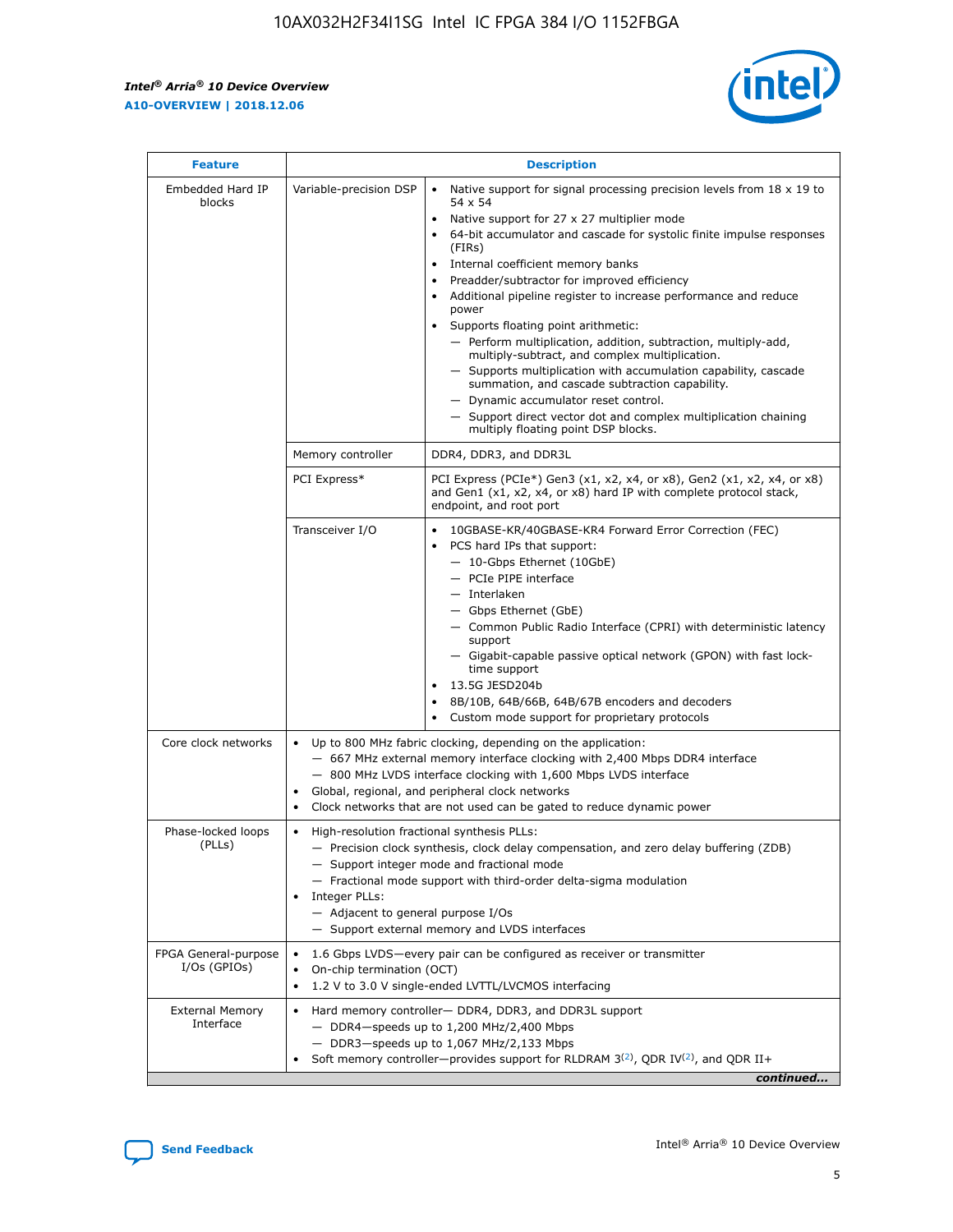

| <b>Feature</b>                                    | <b>Description</b>                                                                                                                                                                                                                                                                                                                                                                                                                                                                                                                                                                                                                                                 |
|---------------------------------------------------|--------------------------------------------------------------------------------------------------------------------------------------------------------------------------------------------------------------------------------------------------------------------------------------------------------------------------------------------------------------------------------------------------------------------------------------------------------------------------------------------------------------------------------------------------------------------------------------------------------------------------------------------------------------------|
| Low-power serial<br>transceivers                  | • Continuous operating range:<br>- Intel Arria 10 GX-1 Gbps to 17.4 Gbps<br>- Intel Arria 10 GT-1 Gbps to 25.8 Gbps<br>Backplane support:<br>$-$ Intel Arria 10 GX-up to 12.5<br>- Intel Arria 10 GT-up to 12.5<br>Extended range down to 125 Mbps with oversampling<br>ATX transmit PLLs with user-configurable fractional synthesis capability<br>$\bullet$<br>Electronic Dispersion Compensation (EDC) support for XFP, SFP+, OSFP, and CFP optical<br>module<br>Adaptive linear and decision feedback equalization<br>$\bullet$<br>Transmitter pre-emphasis and de-emphasis<br>$\bullet$<br>Dynamic partial reconfiguration of individual transceiver channels |
| <b>HPS</b><br>(Intel Arria 10 SX<br>devices only) | • Dual-core ARM Cortex-A9 MPCore processor-1.2 GHz CPU with<br>Processor and system<br>1.5 GHz overdrive capability<br>256 KB on-chip RAM and 64 KB on-chip ROM<br>$\bullet$<br>System peripherals—general-purpose timers, watchdog timers, direct<br>memory access (DMA) controller, FPGA configuration manager, and<br>clock and reset managers<br>Security features—anti-tamper, secure boot, Advanced Encryption<br>$\bullet$<br>Standard (AES) and authentication (SHA)<br>ARM CoreSight* JTAG debug access port, trace port, and on-chip<br>$\bullet$<br>trace storage                                                                                       |
|                                                   | <b>External interfaces</b><br>Hard memory interface-Hard memory controller (2,400 Mbps DDR4,<br>$\bullet$<br>and 2,133 Mbps DDR3), Quad serial peripheral interface (OSPI) flash<br>controller, NAND flash controller, direct memory access (DMA)<br>controller, Secure Digital/MultiMediaCard (SD/MMC) controller<br>Communication interface-10/100/1000 Ethernet media access<br>$\bullet$<br>control (MAC), USB On-The-GO (OTG) controllers, I <sup>2</sup> C controllers,<br>UART 16550, serial peripheral interface (SPI), and up to 62<br>HPS GPIO interfaces (48 direct-share I/Os)                                                                         |
|                                                   | Interconnects to core<br>High-performance ARM AMBA* AXI bus bridges that support<br>$\bullet$<br>simultaneous read and write<br>HPS-FPGA bridges-include the FPGA-to-HPS, HPS-to-FPGA, and<br>$\bullet$<br>lightweight HPS-to-FPGA bridges that allow the FPGA fabric to issue<br>transactions to slaves in the HPS, and vice versa<br>Configuration bridge that allows HPS configuration manager to<br>configure the core logic via dedicated 32-bit configuration port<br>FPGA-to-HPS SDRAM controller bridge-provides configuration<br>interfaces for the multiport front end (MPFE) of the HPS SDRAM<br>controller                                             |
| Configuration                                     | Tamper protection—comprehensive design protection to protect your valuable IP investments<br>Enhanced 256-bit advanced encryption standard (AES) design security with authentication<br>٠<br>Configuration via protocol (CvP) using PCIe Gen1, Gen2, or Gen3<br>continued                                                                                                                                                                                                                                                                                                                                                                                          |

<sup>(2)</sup> Intel Arria 10 devices support this external memory interface using hard PHY with soft memory controller.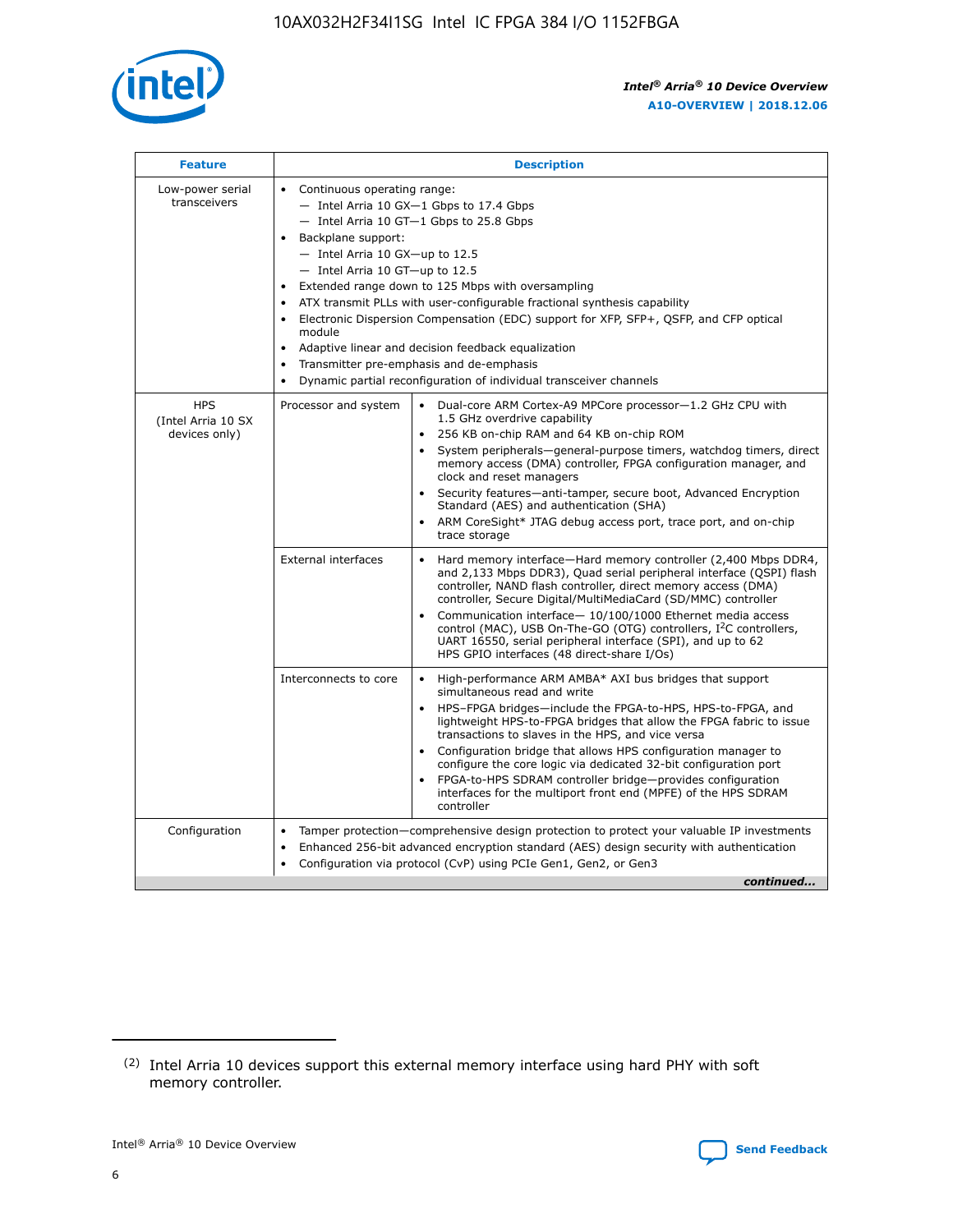

| <b>Feature</b>     | <b>Description</b>                                                                                                                                                                                                    |
|--------------------|-----------------------------------------------------------------------------------------------------------------------------------------------------------------------------------------------------------------------|
|                    | Dynamic reconfiguration of the transceivers and PLLs<br>Fine-grained partial reconfiguration of the core fabric<br>Active Serial x4 Interface                                                                         |
| Power management   | SmartVID<br>Low static power device options<br>Programmable Power Technology<br>Intel Quartus <sup>®</sup> Prime integrated power analysis                                                                            |
| Software and tools | Intel Quartus Prime design suite<br>Transceiver toolkit<br>٠<br>Platform Designer system integration tool<br>DSP Builder for Intel FPGAs<br>OpenCL <sup>™</sup> support<br>Intel SoC FPGA Embedded Design Suite (EDS) |

## **Related Information**

[Intel Arria 10 Transceiver PHY Overview](https://www.intel.com/content/www/us/en/programmable/documentation/nik1398707230472.html#nik1398706768037) Provides details on Intel Arria 10 transceivers.

## **Intel Arria 10 Device Variants and Packages**

#### **Table 4. Device Variants for the Intel Arria 10 Device Family**

| <b>Variant</b>    | <b>Description</b>                                                                                                                                                                                                     |
|-------------------|------------------------------------------------------------------------------------------------------------------------------------------------------------------------------------------------------------------------|
| Intel Arria 10 GX | FPGA featuring 17.4 Gbps transceivers for short reach applications with 12.5 backplane driving<br>capability.                                                                                                          |
| Intel Arria 10 GT | FPGA featuring:<br>17.4 Gbps transceivers for short reach applications with 12.5 backplane driving capability.<br>25.8 Gbps transceivers for supporting CAUI-4 and CEI-25G applications with CFP2 and CFP4<br>modules. |
| Intel Arria 10 SX | SoC integrating ARM-based HPS and FPGA featuring 17.4 Gbps transceivers for short reach<br>applications with 12.5 backplane driving capability.                                                                        |

## **Intel Arria 10 GX**

This section provides the available options, maximum resource counts, and package plan for the Intel Arria 10 GX devices.

The information in this section is correct at the time of publication. For the latest information and to get more details, refer to the Intel FPGA Product Selector.

### **Related Information**

#### [Intel FPGA Product Selector](http://www.altera.com/products/selector/psg-selector.html) Provides the latest information on Intel products.

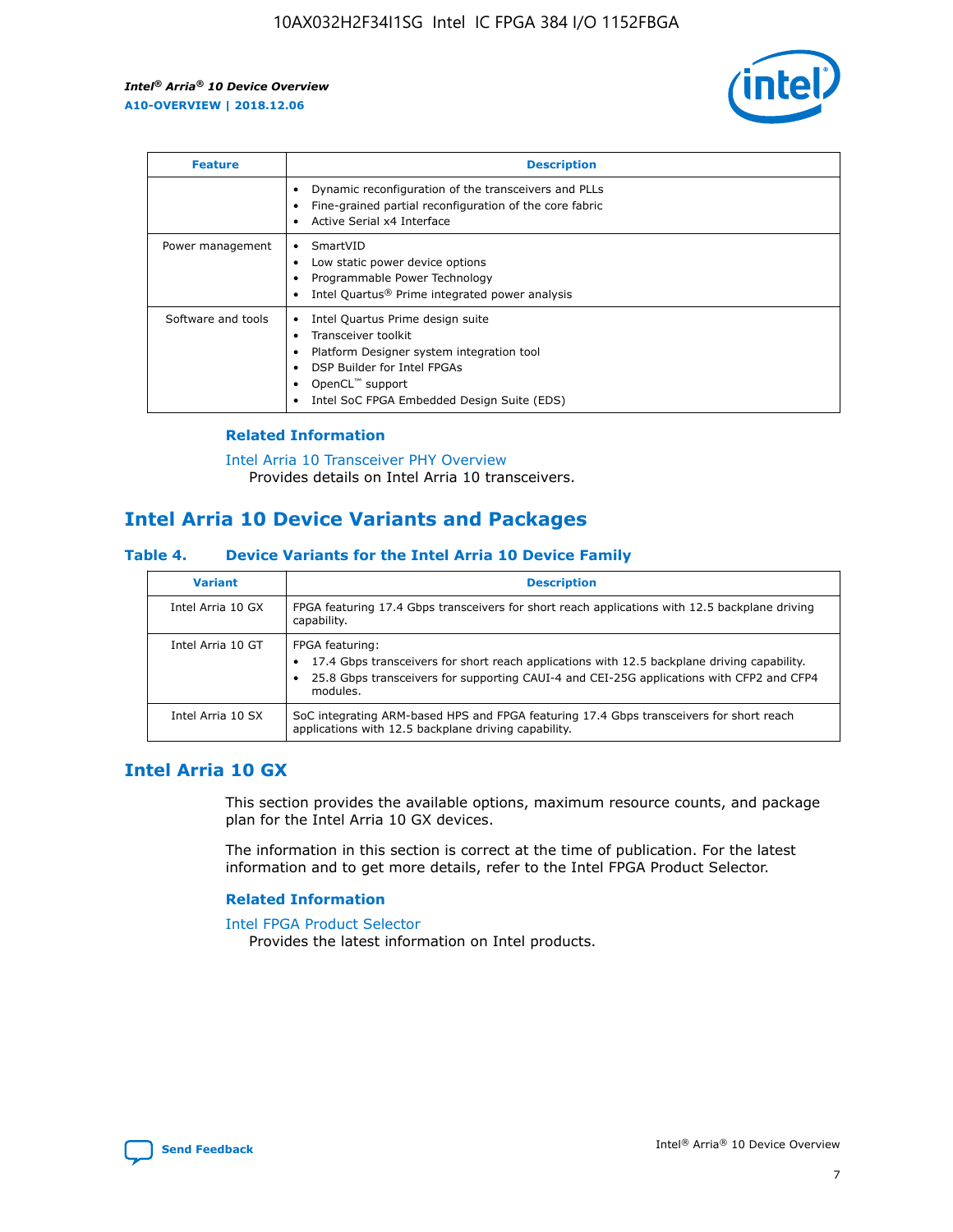

## **Available Options**





#### **Related Information**

[Transceiver Performance for Intel Arria 10 GX/SX Devices](https://www.intel.com/content/www/us/en/programmable/documentation/mcn1413182292568.html#mcn1413213965502) Provides more information about the transceiver speed grade.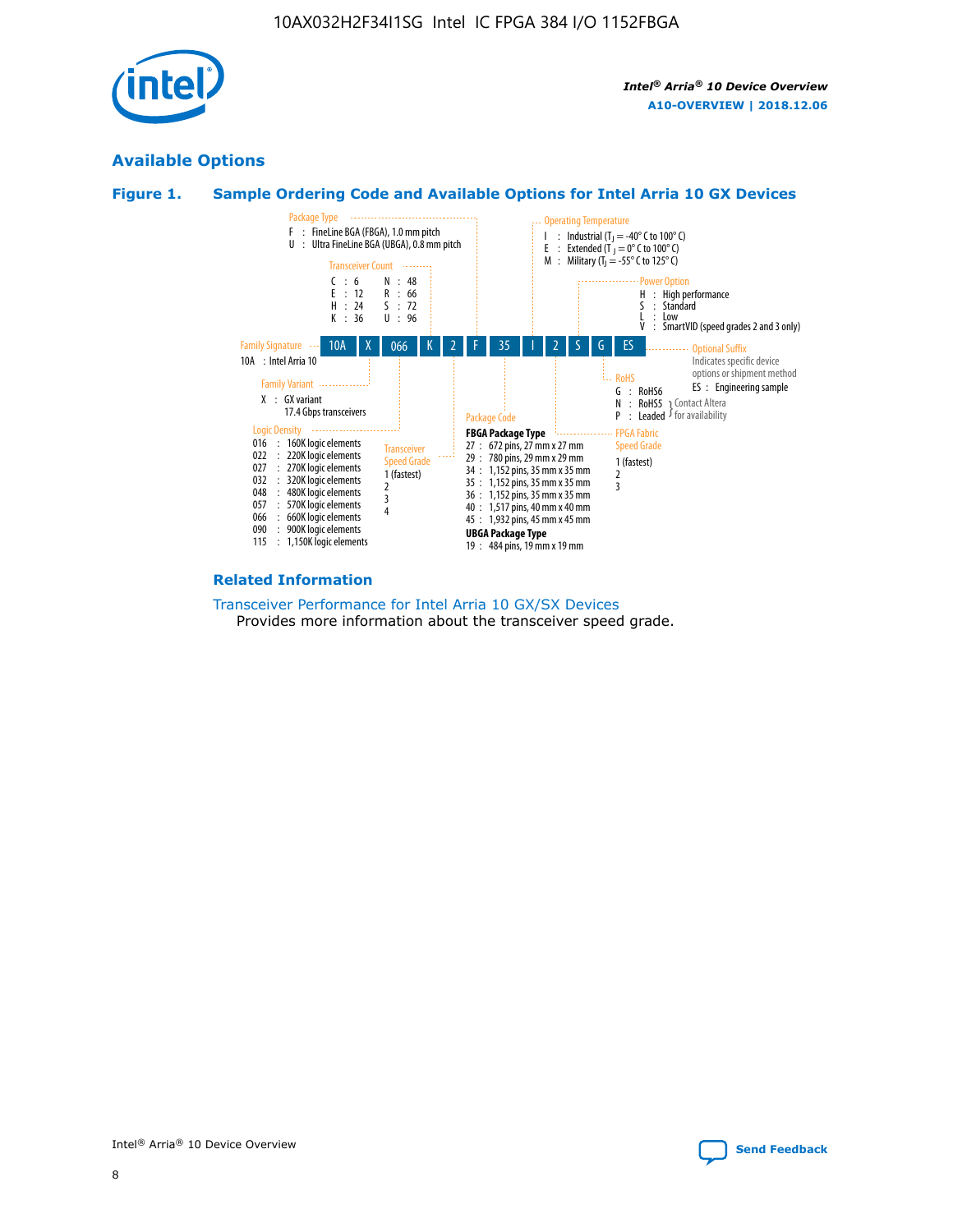

## **Maximum Resources**

### **Table 5. Maximum Resource Counts for Intel Arria 10 GX Devices (GX 160, GX 220, GX 270, GX 320, and GX 480)**

| <b>Resource</b>         |                                                          | <b>Product Line</b> |                                                 |                |                |                |  |  |  |
|-------------------------|----------------------------------------------------------|---------------------|-------------------------------------------------|----------------|----------------|----------------|--|--|--|
|                         |                                                          | <b>GX 160</b>       | <b>GX 220</b><br><b>GX 270</b><br><b>GX 320</b> |                |                | <b>GX 480</b>  |  |  |  |
| Logic Elements (LE) (K) |                                                          | 160                 | 220                                             | 270            | 320            | 480            |  |  |  |
| <b>ALM</b>              |                                                          | 61,510              | 80,330                                          | 101,620        | 119,900        | 183,590        |  |  |  |
| Register                |                                                          | 246,040             | 321,320                                         | 406,480        | 479,600        | 734,360        |  |  |  |
| Memory (Kb)             | M <sub>20</sub> K                                        | 8,800               | 11,740                                          | 15,000         | 17,820         |                |  |  |  |
|                         | <b>MLAB</b>                                              | 1,050               | 1,690                                           | 2,452          | 2,727          | 4,164          |  |  |  |
|                         | 985<br>Variable-precision DSP Block<br>156<br>192<br>830 |                     |                                                 |                | 1,368          |                |  |  |  |
| 18 x 19 Multiplier      |                                                          | 312                 | 384                                             | 1,660          | 1,970          | 2,736          |  |  |  |
| PLL                     | Fractional<br>Synthesis                                  | 6                   | 6                                               | 8              | 8              | 12             |  |  |  |
|                         | I/O                                                      | 6                   | 6                                               | 8              | 8              | 12             |  |  |  |
| 17.4 Gbps Transceiver   |                                                          | 12                  | 12                                              | 24             | 24             |                |  |  |  |
| GPIO <sup>(3)</sup>     |                                                          | 288                 | 288                                             | 384<br>384     |                | 492            |  |  |  |
| LVDS Pair $(4)$         |                                                          | 120                 | 120                                             | 168            | 168            | 222            |  |  |  |
| PCIe Hard IP Block      |                                                          | $\mathbf{1}$        | 1                                               | $\overline{2}$ | $\overline{2}$ | $\overline{2}$ |  |  |  |
| Hard Memory Controller  |                                                          | 6                   | 6                                               | 8              | 8              | 12             |  |  |  |

<sup>(4)</sup> Each LVDS I/O pair can be used as differential input or output.



<sup>(3)</sup> The number of GPIOs does not include transceiver I/Os. In the Intel Quartus Prime software, the number of user I/Os includes transceiver I/Os.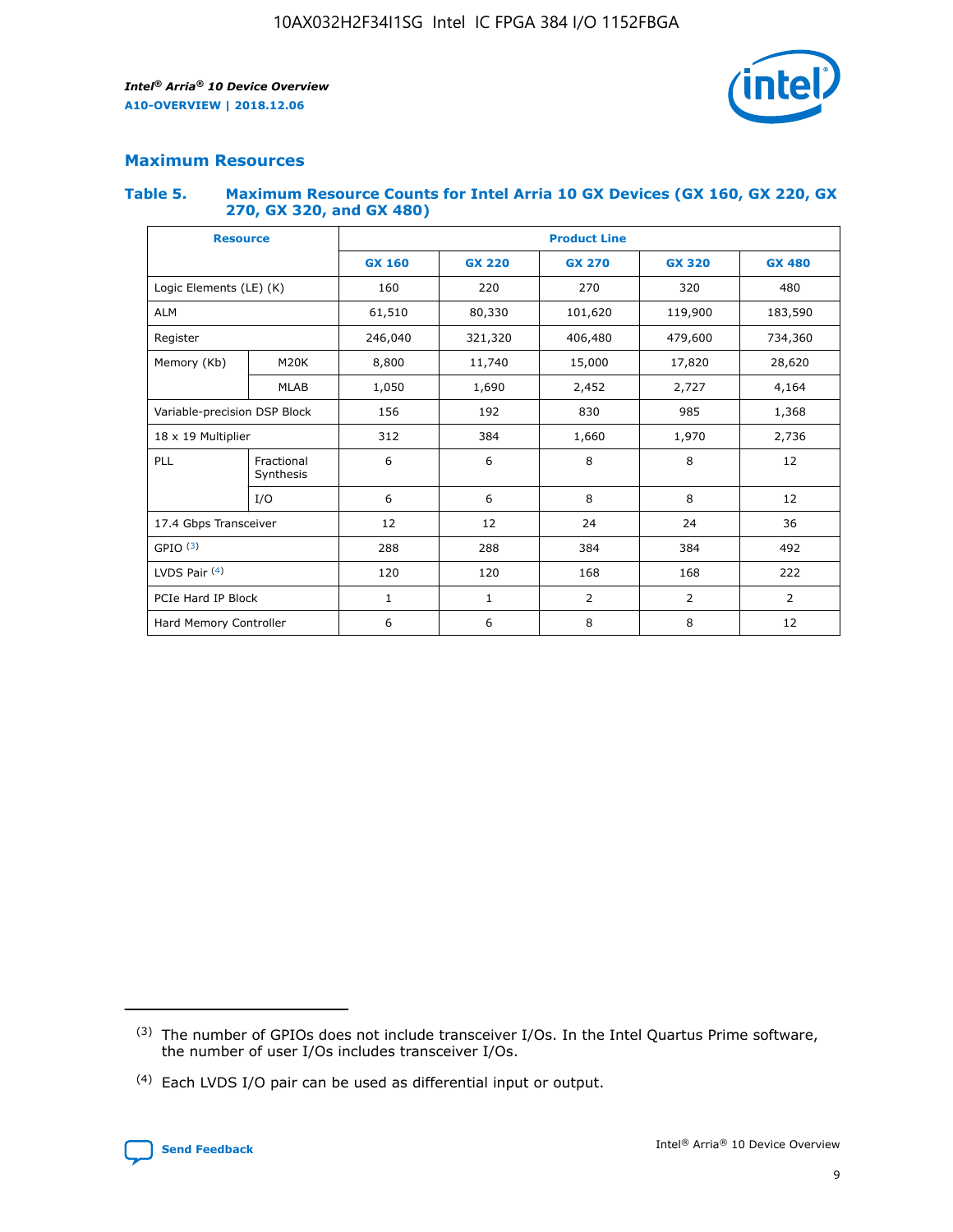

## **Table 6. Maximum Resource Counts for Intel Arria 10 GX Devices (GX 570, GX 660, GX 900, and GX 1150)**

|                              | <b>Resource</b>         | <b>Product Line</b> |                |                |                |  |  |  |
|------------------------------|-------------------------|---------------------|----------------|----------------|----------------|--|--|--|
|                              |                         | <b>GX 570</b>       | <b>GX 660</b>  | <b>GX 900</b>  | <b>GX 1150</b> |  |  |  |
| Logic Elements (LE) (K)      |                         | 570                 | 660            | 900            | 1,150          |  |  |  |
| <b>ALM</b>                   |                         | 217,080             | 251,680        | 339,620        | 427,200        |  |  |  |
| Register                     |                         | 868,320             | 1,006,720      | 1,358,480      | 1,708,800      |  |  |  |
| Memory (Kb)                  | <b>M20K</b>             | 36,000              | 42,620         | 48,460         | 54,260         |  |  |  |
|                              | <b>MLAB</b>             | 5,096               | 5,788          | 9,386          | 12,984         |  |  |  |
| Variable-precision DSP Block |                         | 1,523               | 1,687          | 1,518          | 1,518          |  |  |  |
| $18 \times 19$ Multiplier    |                         | 3,046               | 3,374          | 3,036          | 3,036          |  |  |  |
| PLL                          | Fractional<br>Synthesis | 16                  | 16             | 32             | 32             |  |  |  |
|                              | I/O                     | 16                  | 16             | 16             | 16             |  |  |  |
| 17.4 Gbps Transceiver        |                         | 48                  | 48             |                | 96             |  |  |  |
| GPIO <sup>(3)</sup>          |                         | 696                 | 696            | 768            | 768            |  |  |  |
| LVDS Pair $(4)$              |                         | 324                 | 324            | 384            | 384            |  |  |  |
| PCIe Hard IP Block           |                         | 2                   | $\overline{2}$ | $\overline{4}$ | 4              |  |  |  |
| Hard Memory Controller       |                         | 16                  | 16             | 16             | 16             |  |  |  |

## **Package Plan**

## **Table 7. Package Plan for Intel Arria 10 GX Devices (U19, F27, and F29)**

Refer to I/O and High Speed I/O in Intel Arria 10 Devices chapter for the number of 3 V I/O, LVDS I/O, and LVDS channels in each device package.

| <b>Product Line</b> | U <sub>19</sub><br>$(19 \text{ mm} \times 19 \text{ mm})$<br>484-pin UBGA) |          |             |         | <b>F27</b><br>(27 mm × 27 mm,<br>672-pin FBGA) |             | <b>F29</b><br>(29 mm × 29 mm,<br>780-pin FBGA) |          |             |  |
|---------------------|----------------------------------------------------------------------------|----------|-------------|---------|------------------------------------------------|-------------|------------------------------------------------|----------|-------------|--|
|                     | 3 V I/O                                                                    | LVDS I/O | <b>XCVR</b> | 3 V I/O | LVDS I/O                                       | <b>XCVR</b> | 3 V I/O                                        | LVDS I/O | <b>XCVR</b> |  |
| GX 160              | 48                                                                         | 192      | 6           | 48      | 192                                            | 12          | 48                                             | 240      | 12          |  |
| GX 220              | 48                                                                         | 192      | 6           | 48      | 192                                            | 12          | 48                                             | 240      | 12          |  |
| GX 270              |                                                                            |          |             | 48      | 192                                            | 12          | 48                                             | 312      | 12          |  |
| GX 320              |                                                                            |          |             | 48      | 192                                            | 12          | 48                                             | 312      | 12          |  |
| GX 480              |                                                                            |          |             |         |                                                |             | 48                                             | 312      | 12          |  |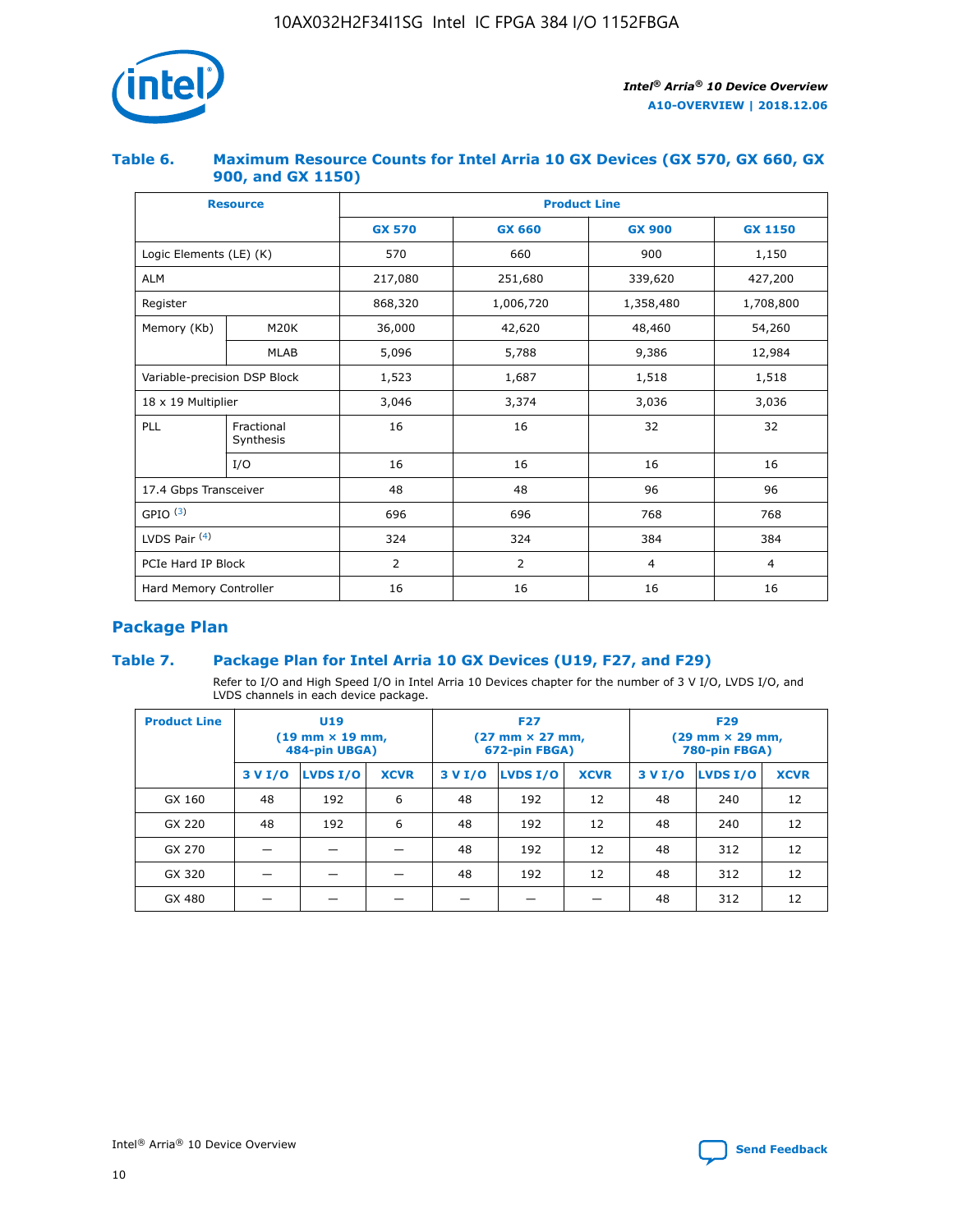

#### **Table 8. Package Plan for Intel Arria 10 GX Devices (F34, F35, NF40, and KF40)**

Refer to I/O and High Speed I/O in Intel Arria 10 Devices chapter for the number of 3 V I/O, LVDS I/O, and LVDS channels in each device package.

| <b>Product Line</b> | <b>F34</b><br>$(35 \text{ mm} \times 35 \text{ mm})$<br>1152-pin FBGA) |                    | <b>F35</b><br>$(35 \text{ mm} \times 35 \text{ mm})$<br><b>1152-pin FBGA)</b> |           | <b>KF40</b><br>$(40$ mm $\times$ 40 mm,<br>1517-pin FBGA) |             |           | <b>NF40</b><br>$(40 \text{ mm} \times 40 \text{ mm})$<br><b>1517-pin FBGA)</b> |             |            |                    |             |
|---------------------|------------------------------------------------------------------------|--------------------|-------------------------------------------------------------------------------|-----------|-----------------------------------------------------------|-------------|-----------|--------------------------------------------------------------------------------|-------------|------------|--------------------|-------------|
|                     | 3V<br>I/O                                                              | <b>LVDS</b><br>I/O | <b>XCVR</b>                                                                   | 3V<br>I/O | <b>LVDS</b><br>I/O                                        | <b>XCVR</b> | 3V<br>I/O | <b>LVDS</b><br>I/O                                                             | <b>XCVR</b> | 3 V<br>I/O | <b>LVDS</b><br>I/O | <b>XCVR</b> |
| GX 270              | 48                                                                     | 336                | 24                                                                            | 48        | 336                                                       | 24          |           |                                                                                |             |            |                    |             |
| GX 320              | 48                                                                     | 336                | 24                                                                            | 48        | 336                                                       | 24          |           |                                                                                |             |            |                    |             |
| GX 480              | 48                                                                     | 444                | 24                                                                            | 48        | 348                                                       | 36          |           |                                                                                |             |            |                    |             |
| GX 570              | 48                                                                     | 444                | 24                                                                            | 48        | 348                                                       | 36          | 96        | 600                                                                            | 36          | 48         | 540                | 48          |
| GX 660              | 48                                                                     | 444                | 24                                                                            | 48        | 348                                                       | 36          | 96        | 600                                                                            | 36          | 48         | 540                | 48          |
| GX 900              |                                                                        | 504                | 24                                                                            | –         |                                                           |             |           |                                                                                |             |            | 600                | 48          |
| GX 1150             |                                                                        | 504                | 24                                                                            |           |                                                           |             |           |                                                                                |             |            | 600                | 48          |

#### **Table 9. Package Plan for Intel Arria 10 GX Devices (RF40, NF45, SF45, and UF45)**

Refer to I/O and High Speed I/O in Intel Arria 10 Devices chapter for the number of 3 V I/O, LVDS I/O, and LVDS channels in each device package.

| <b>Product Line</b> | <b>RF40</b><br>(40 mm × 40 mm,<br>1517-pin FBGA) |                    | <b>NF45</b><br>$(45 \text{ mm} \times 45 \text{ mm})$<br><b>1932-pin FBGA)</b> |            |                    | <b>SF45</b><br>$(45 \text{ mm} \times 45 \text{ mm})$<br><b>1932-pin FBGA)</b> |                          |                    | <b>UF45</b><br>$(45 \text{ mm} \times 45 \text{ mm})$<br><b>1932-pin FBGA)</b> |            |                    |             |
|---------------------|--------------------------------------------------|--------------------|--------------------------------------------------------------------------------|------------|--------------------|--------------------------------------------------------------------------------|--------------------------|--------------------|--------------------------------------------------------------------------------|------------|--------------------|-------------|
|                     | 3V<br>I/O                                        | <b>LVDS</b><br>I/O | <b>XCVR</b>                                                                    | 3 V<br>I/O | <b>LVDS</b><br>I/O | <b>XCVR</b>                                                                    | 3V<br>I/O                | <b>LVDS</b><br>I/O | <b>XCVR</b>                                                                    | 3 V<br>I/O | <b>LVDS</b><br>I/O | <b>XCVR</b> |
| GX 900              | _                                                | 342                | 66                                                                             | -          | 768                | 48                                                                             | $\overline{\phantom{0}}$ | 624                | 72                                                                             | _          | 480                | 96          |
| GX 1150             | -                                                | 342                | 66                                                                             | -          | 768                | 48                                                                             | -                        | 624                | 72                                                                             |            | 480                | 96          |

## **Related Information**

[I/O and High-Speed Differential I/O Interfaces in Intel Arria 10 Devices chapter, Intel](https://www.intel.com/content/www/us/en/programmable/documentation/sam1403482614086.html#sam1403482030321) [Arria 10 Device Handbook](https://www.intel.com/content/www/us/en/programmable/documentation/sam1403482614086.html#sam1403482030321)

Provides the number of 3 V and LVDS I/Os, and LVDS channels for each Intel Arria 10 device package.

## **Intel Arria 10 GT**

This section provides the available options, maximum resource counts, and package plan for the Intel Arria 10 GT devices.

The information in this section is correct at the time of publication. For the latest information and to get more details, refer to the Intel FPGA Product Selector.

#### **Related Information**

#### [Intel FPGA Product Selector](http://www.altera.com/products/selector/psg-selector.html)

Provides the latest information on Intel products.

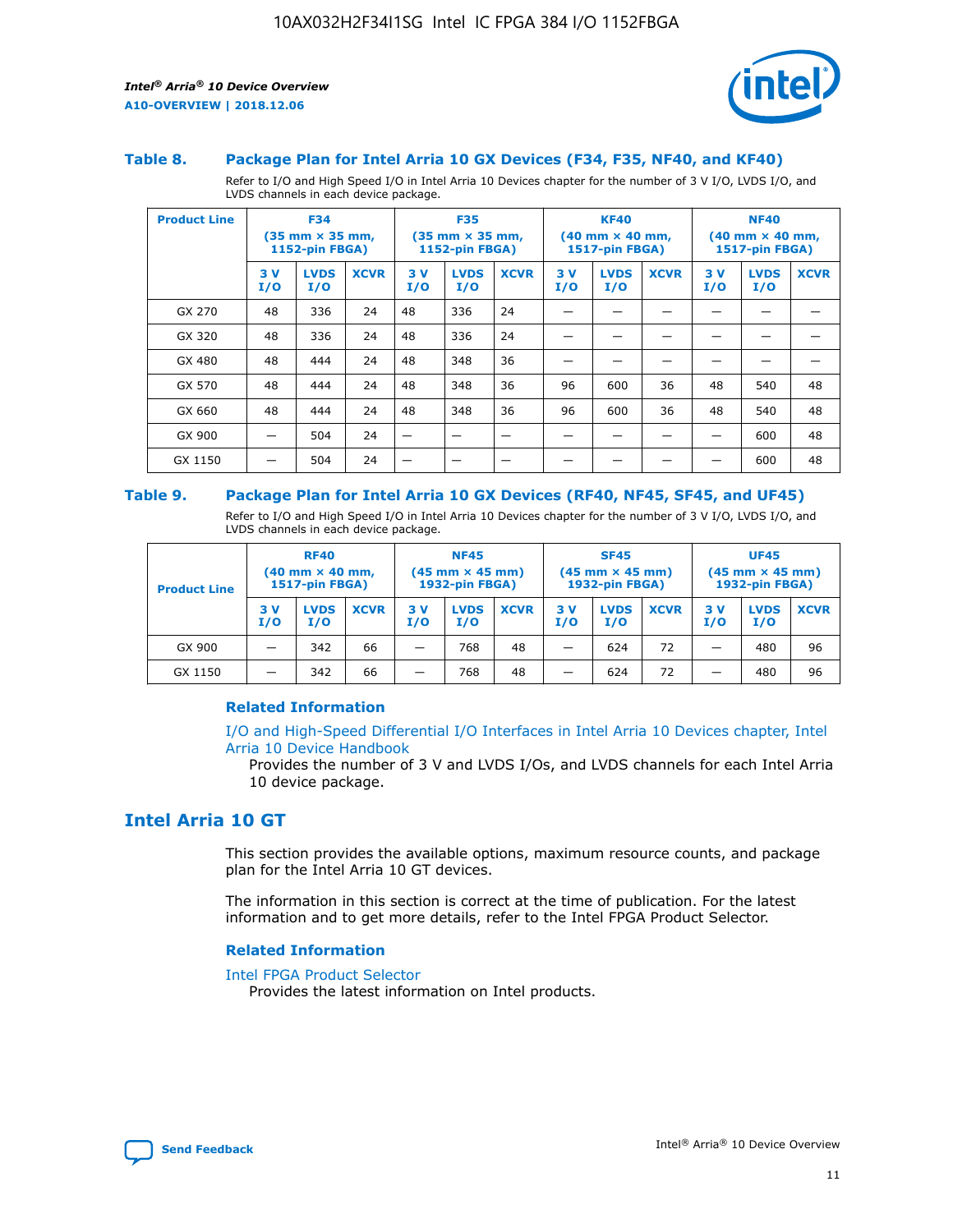

## **Available Options**

## **Figure 2. Sample Ordering Code and Available Options for Intel Arria 10 GT Devices**

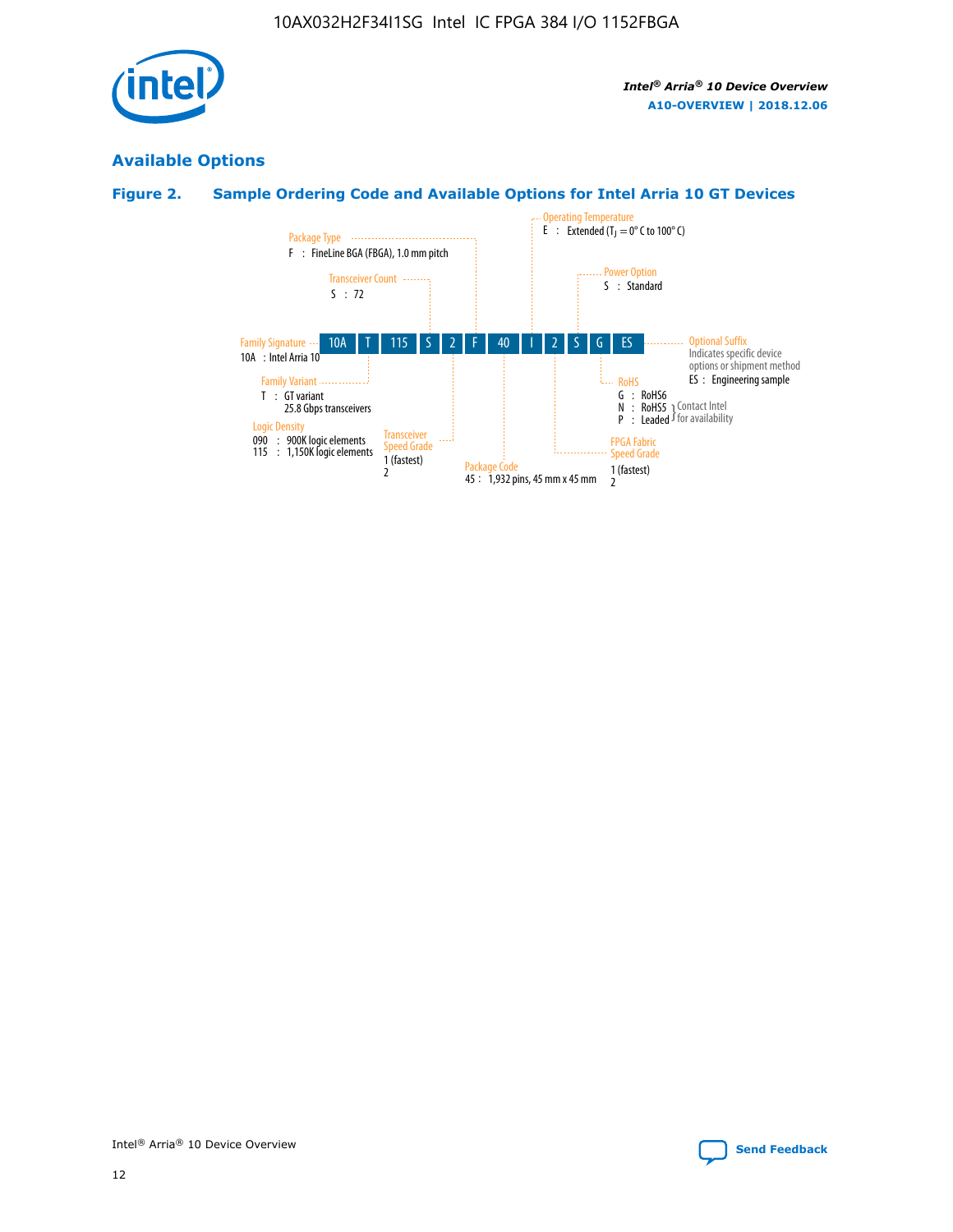

## **Maximum Resources**

#### **Table 10. Maximum Resource Counts for Intel Arria 10 GT Devices**

| <b>Resource</b>              |                      |                | <b>Product Line</b> |  |
|------------------------------|----------------------|----------------|---------------------|--|
|                              |                      | <b>GT 900</b>  | GT 1150             |  |
| Logic Elements (LE) (K)      |                      | 900            | 1,150               |  |
| <b>ALM</b>                   |                      | 339,620        | 427,200             |  |
| Register                     |                      | 1,358,480      | 1,708,800           |  |
| Memory (Kb)                  | M20K                 | 48,460         | 54,260              |  |
|                              | <b>MLAB</b>          | 9,386          | 12,984              |  |
| Variable-precision DSP Block |                      | 1,518          | 1,518               |  |
| 18 x 19 Multiplier           |                      | 3,036          | 3,036               |  |
| PLL                          | Fractional Synthesis | 32             | 32                  |  |
|                              | I/O                  | 16             | 16                  |  |
| Transceiver                  | 17.4 Gbps            | 72(5)          | 72(5)               |  |
|                              | 25.8 Gbps            | 6              | 6                   |  |
| GPIO <sup>(6)</sup>          |                      | 624            | 624                 |  |
| LVDS Pair $(7)$              |                      | 312            | 312                 |  |
| PCIe Hard IP Block           |                      | $\overline{4}$ | $\overline{4}$      |  |
| Hard Memory Controller       |                      | 16             | 16                  |  |

## **Related Information**

#### [Intel Arria 10 GT Channel Usage](https://www.intel.com/content/www/us/en/programmable/documentation/nik1398707230472.html#nik1398707008178)

Configuring GT/GX channels in Intel Arria 10 GT devices.

## **Package Plan**

## **Table 11. Package Plan for Intel Arria 10 GT Devices**

Refer to I/O and High Speed I/O in Intel Arria 10 Devices chapter for the number of 3 V I/O, LVDS I/O, and LVDS channels in each device package.

| <b>Product Line</b> | <b>SF45</b><br>(45 mm × 45 mm, 1932-pin FBGA) |                 |             |  |  |  |
|---------------------|-----------------------------------------------|-----------------|-------------|--|--|--|
|                     | 3 V I/O                                       | <b>LVDS I/O</b> | <b>XCVR</b> |  |  |  |
| GT 900              |                                               | 624             | 72          |  |  |  |
| GT 1150             |                                               | 624             | 72          |  |  |  |

<sup>(7)</sup> Each LVDS I/O pair can be used as differential input or output.



 $(5)$  If all 6 GT channels are in use, 12 of the GX channels are not usable.

<sup>(6)</sup> The number of GPIOs does not include transceiver I/Os. In the Intel Quartus Prime software, the number of user I/Os includes transceiver I/Os.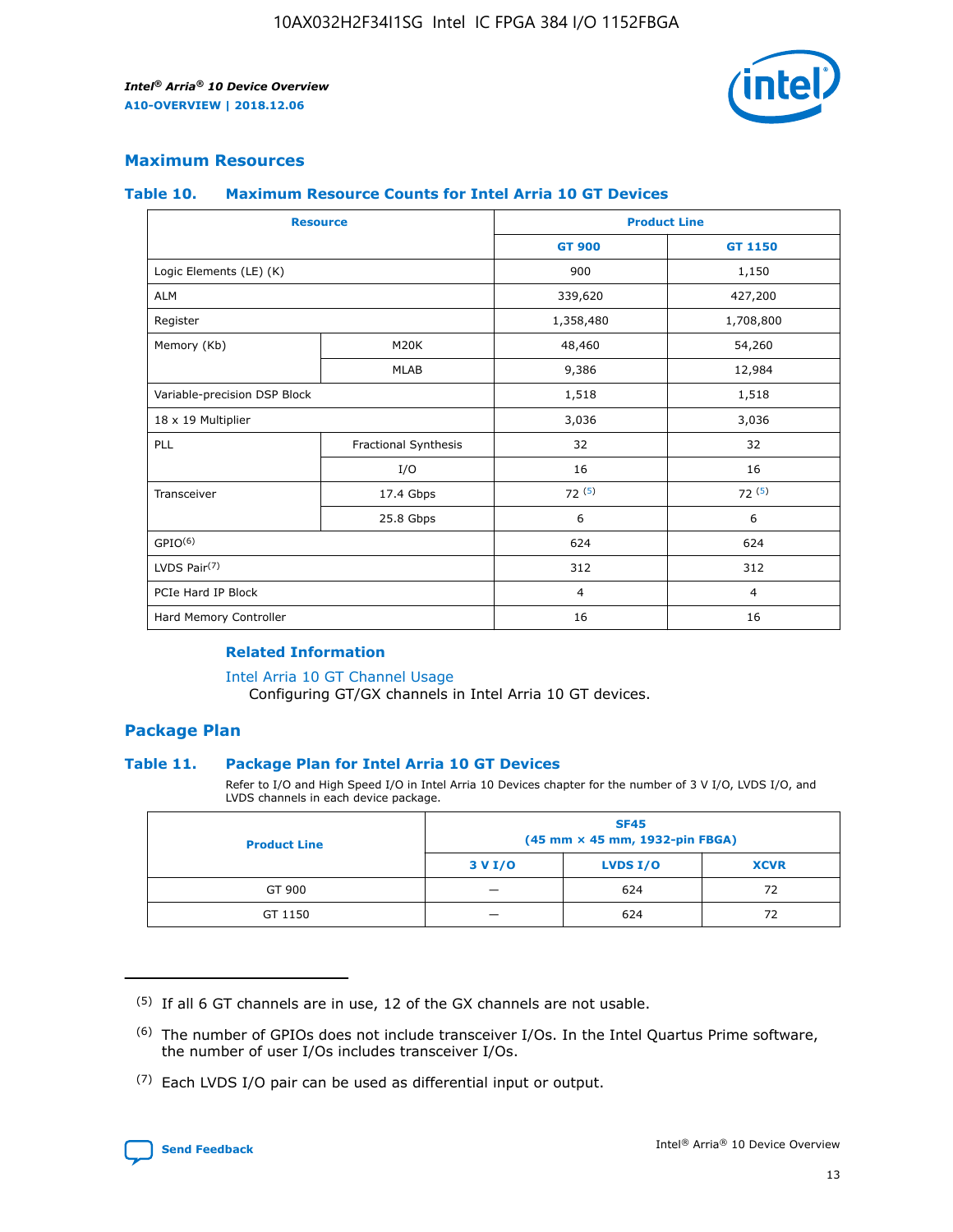

### **Related Information**

[I/O and High-Speed Differential I/O Interfaces in Intel Arria 10 Devices chapter, Intel](https://www.intel.com/content/www/us/en/programmable/documentation/sam1403482614086.html#sam1403482030321) [Arria 10 Device Handbook](https://www.intel.com/content/www/us/en/programmable/documentation/sam1403482614086.html#sam1403482030321)

Provides the number of 3 V and LVDS I/Os, and LVDS channels for each Intel Arria 10 device package.

## **Intel Arria 10 SX**

This section provides the available options, maximum resource counts, and package plan for the Intel Arria 10 SX devices.

The information in this section is correct at the time of publication. For the latest information and to get more details, refer to the Intel FPGA Product Selector.

#### **Related Information**

[Intel FPGA Product Selector](http://www.altera.com/products/selector/psg-selector.html) Provides the latest information on Intel products.

## **Available Options**

#### **Figure 3. Sample Ordering Code and Available Options for Intel Arria 10 SX Devices**



#### **Related Information**

[Transceiver Performance for Intel Arria 10 GX/SX Devices](https://www.intel.com/content/www/us/en/programmable/documentation/mcn1413182292568.html#mcn1413213965502) Provides more information about the transceiver speed grade.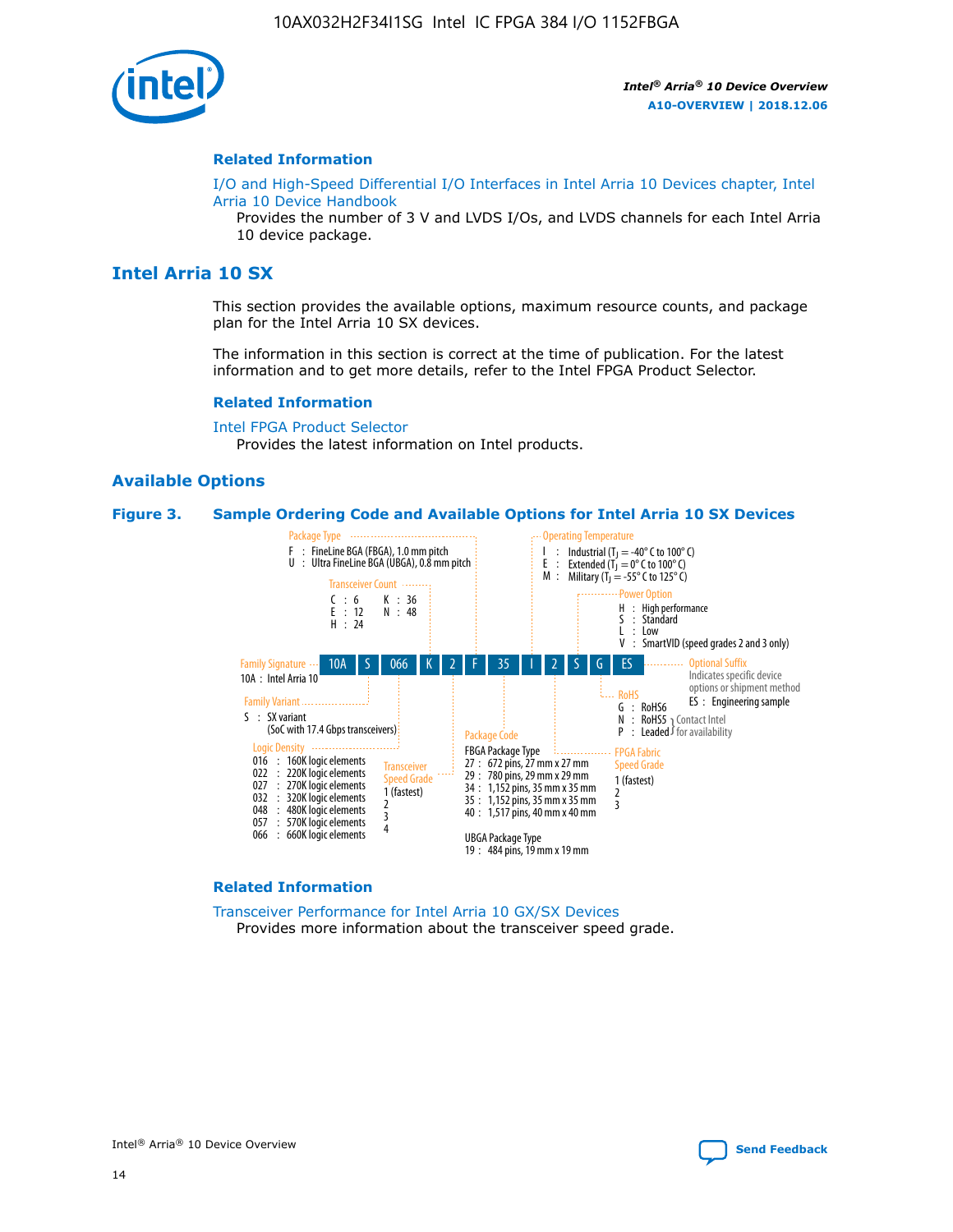

## **Maximum Resources**

## **Table 12. Maximum Resource Counts for Intel Arria 10 SX Devices**

|                                   | <b>Resource</b>         | <b>Product Line</b> |               |                |                |                |                |                |  |  |  |
|-----------------------------------|-------------------------|---------------------|---------------|----------------|----------------|----------------|----------------|----------------|--|--|--|
|                                   |                         | <b>SX 160</b>       | <b>SX 220</b> | <b>SX 270</b>  | <b>SX 320</b>  | <b>SX 480</b>  | <b>SX 570</b>  | <b>SX 660</b>  |  |  |  |
| Logic Elements (LE) (K)           |                         | 160                 | 220           | 270            | 320            | 480            | 570            | 660            |  |  |  |
| <b>ALM</b>                        |                         | 61,510              | 80,330        | 101,620        | 119,900        | 183,590        | 217,080        | 251,680        |  |  |  |
| Register                          |                         | 246,040             | 321,320       | 406,480        | 479,600        | 734,360        | 868,320        | 1,006,720      |  |  |  |
| Memory (Kb)                       | <b>M20K</b>             | 8,800               | 11,740        | 15,000         | 17,820         | 28,620         | 36,000         | 42,620         |  |  |  |
|                                   | <b>MLAB</b>             | 1,050               | 1,690         | 2,452          | 2,727          | 4,164          | 5,096          | 5,788          |  |  |  |
| Variable-precision DSP Block      |                         | 156                 | 192           | 830            | 985            | 1,368          | 1,523          | 1,687          |  |  |  |
| 18 x 19 Multiplier                |                         | 312                 | 384           | 1,660          | 1,970          | 2,736          | 3,046          | 3,374          |  |  |  |
| <b>PLL</b>                        | Fractional<br>Synthesis | 6                   | 6             | 8              | 8              | 12             | 16             | 16             |  |  |  |
|                                   | I/O                     | 6                   | 6             | 8              | 8              | 12             | 16             | 16             |  |  |  |
| 17.4 Gbps Transceiver             |                         | 12                  | 12            | 24             | 24             | 36             | 48             | 48             |  |  |  |
| GPIO <sup>(8)</sup>               |                         | 288                 | 288           | 384            | 384            | 492            | 696            | 696            |  |  |  |
| LVDS Pair $(9)$                   |                         | 120                 | 120           | 168            | 168            | 174            | 324            | 324            |  |  |  |
| PCIe Hard IP Block                |                         | $\mathbf{1}$        | $\mathbf{1}$  | $\overline{2}$ | $\overline{2}$ | $\overline{2}$ | $\overline{2}$ | $\overline{2}$ |  |  |  |
| Hard Memory Controller            |                         | 6                   | 6             | 8              | 8              | 12             | 16             | 16             |  |  |  |
| ARM Cortex-A9 MPCore<br>Processor |                         | Yes                 | Yes           | Yes            | Yes            | Yes            | Yes            | Yes            |  |  |  |

## **Package Plan**

## **Table 13. Package Plan for Intel Arria 10 SX Devices (U19, F27, F29, and F34)**

Refer to I/O and High Speed I/O in Intel Arria 10 Devices chapter for the number of 3 V I/O, LVDS I/O, and LVDS channels in each device package.

| <b>Product Line</b> | <b>U19</b><br>$(19 \text{ mm} \times 19 \text{ mm})$<br>484-pin UBGA) |                    |             | <b>F27</b><br>$(27 \text{ mm} \times 27 \text{ mm})$<br>672-pin FBGA) |                    | <b>F29</b><br>$(29$ mm $\times$ 29 mm,<br>780-pin FBGA) |            |                    | <b>F34</b><br>$(35 \text{ mm} \times 35 \text{ mm})$<br>1152-pin FBGA) |           |                    |             |
|---------------------|-----------------------------------------------------------------------|--------------------|-------------|-----------------------------------------------------------------------|--------------------|---------------------------------------------------------|------------|--------------------|------------------------------------------------------------------------|-----------|--------------------|-------------|
|                     | 3V<br>I/O                                                             | <b>LVDS</b><br>I/O | <b>XCVR</b> | 3V<br>I/O                                                             | <b>LVDS</b><br>I/O | <b>XCVR</b>                                             | 3 V<br>I/O | <b>LVDS</b><br>I/O | <b>XCVR</b>                                                            | 3V<br>I/O | <b>LVDS</b><br>I/O | <b>XCVR</b> |
| SX 160              | 48                                                                    | 144                | 6           | 48                                                                    | 192                | 12                                                      | 48         | 240                | 12                                                                     | –         |                    |             |
| SX 220              | 48                                                                    | 144                | 6           | 48                                                                    | 192                | 12                                                      | 48         | 240                | 12                                                                     |           |                    |             |
| SX 270              |                                                                       |                    |             | 48                                                                    | 192                | 12                                                      | 48         | 312                | 12                                                                     | 48        | 336                | 24          |
| SX 320              |                                                                       |                    |             | 48                                                                    | 192                | 12                                                      | 48         | 312                | 12                                                                     | 48        | 336                | 24          |
|                     | continued                                                             |                    |             |                                                                       |                    |                                                         |            |                    |                                                                        |           |                    |             |

 $(8)$  The number of GPIOs does not include transceiver I/Os. In the Intel Quartus Prime software, the number of user I/Os includes transceiver I/Os.

 $(9)$  Each LVDS I/O pair can be used as differential input or output.

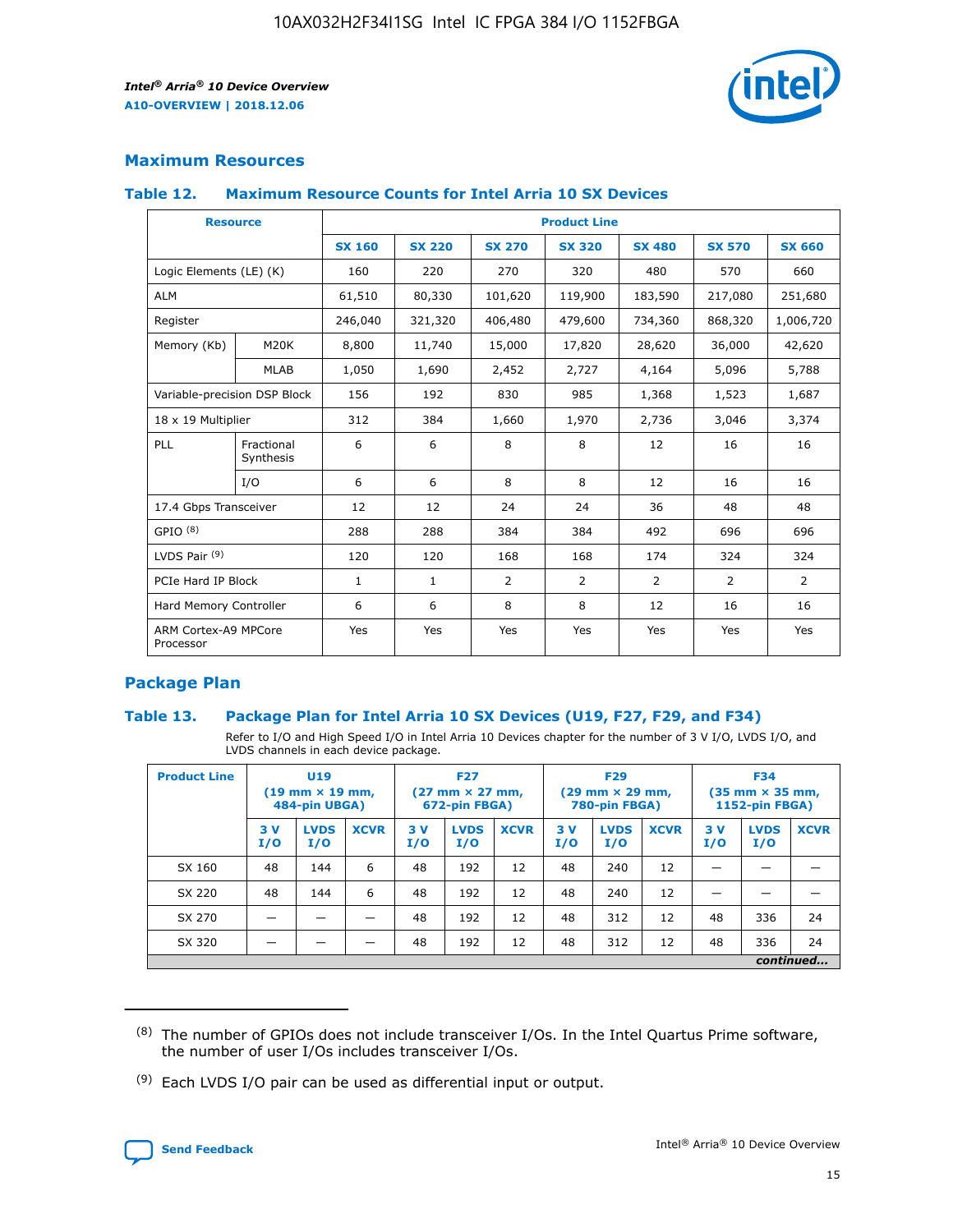

| <b>Product Line</b> | U <sub>19</sub><br>$(19$ mm $\times$ 19 mm,<br>484-pin UBGA) |                    |             | <b>F27</b><br>$(27 \text{ mm} \times 27 \text{ mm})$<br>672-pin FBGA) |                    |             | <b>F29</b><br>$(29 \text{ mm} \times 29 \text{ mm})$<br>780-pin FBGA) |                    |             | <b>F34</b><br>$(35$ mm $\times$ 35 mm,<br>1152-pin FBGA) |                    |             |
|---------------------|--------------------------------------------------------------|--------------------|-------------|-----------------------------------------------------------------------|--------------------|-------------|-----------------------------------------------------------------------|--------------------|-------------|----------------------------------------------------------|--------------------|-------------|
|                     | 3 V<br>I/O                                                   | <b>LVDS</b><br>I/O | <b>XCVR</b> | 3V<br>I/O                                                             | <b>LVDS</b><br>I/O | <b>XCVR</b> | 3V<br>I/O                                                             | <b>LVDS</b><br>I/O | <b>XCVR</b> | 3V<br>I/O                                                | <b>LVDS</b><br>I/O | <b>XCVR</b> |
| SX 480              |                                                              |                    |             |                                                                       |                    |             | 48                                                                    | 312                | 12          | 48                                                       | 444                | 24          |
| SX 570              |                                                              |                    |             |                                                                       |                    |             |                                                                       |                    |             | 48                                                       | 444                | 24          |
| SX 660              |                                                              |                    |             |                                                                       |                    |             |                                                                       |                    |             | 48                                                       | 444                | 24          |

## **Table 14. Package Plan for Intel Arria 10 SX Devices (F35, KF40, and NF40)**

Refer to I/O and High Speed I/O in Intel Arria 10 Devices chapter for the number of 3 V I/O, LVDS I/O, and LVDS channels in each device package.

| <b>Product Line</b> | <b>F35</b><br>$(35 \text{ mm} \times 35 \text{ mm})$<br><b>1152-pin FBGA)</b> |          |             |                                           | <b>KF40</b><br>(40 mm × 40 mm,<br>1517-pin FBGA) |    | <b>NF40</b><br>$(40 \text{ mm} \times 40 \text{ mm})$<br>1517-pin FBGA) |          |             |  |
|---------------------|-------------------------------------------------------------------------------|----------|-------------|-------------------------------------------|--------------------------------------------------|----|-------------------------------------------------------------------------|----------|-------------|--|
|                     | 3 V I/O                                                                       | LVDS I/O | <b>XCVR</b> | <b>LVDS I/O</b><br><b>XCVR</b><br>3 V I/O |                                                  |    | 3 V I/O                                                                 | LVDS I/O | <b>XCVR</b> |  |
| SX 270              | 48                                                                            | 336      | 24          |                                           |                                                  |    |                                                                         |          |             |  |
| SX 320              | 48                                                                            | 336      | 24          |                                           |                                                  |    |                                                                         |          |             |  |
| SX 480              | 48                                                                            | 348      | 36          |                                           |                                                  |    |                                                                         |          |             |  |
| SX 570              | 48                                                                            | 348      | 36          | 96                                        | 600                                              | 36 | 48                                                                      | 540      | 48          |  |
| SX 660              | 48                                                                            | 348      | 36          | 96                                        | 600                                              | 36 | 48                                                                      | 540      | 48          |  |

## **Related Information**

[I/O and High-Speed Differential I/O Interfaces in Intel Arria 10 Devices chapter, Intel](https://www.intel.com/content/www/us/en/programmable/documentation/sam1403482614086.html#sam1403482030321) [Arria 10 Device Handbook](https://www.intel.com/content/www/us/en/programmable/documentation/sam1403482614086.html#sam1403482030321)

Provides the number of 3 V and LVDS I/Os, and LVDS channels for each Intel Arria 10 device package.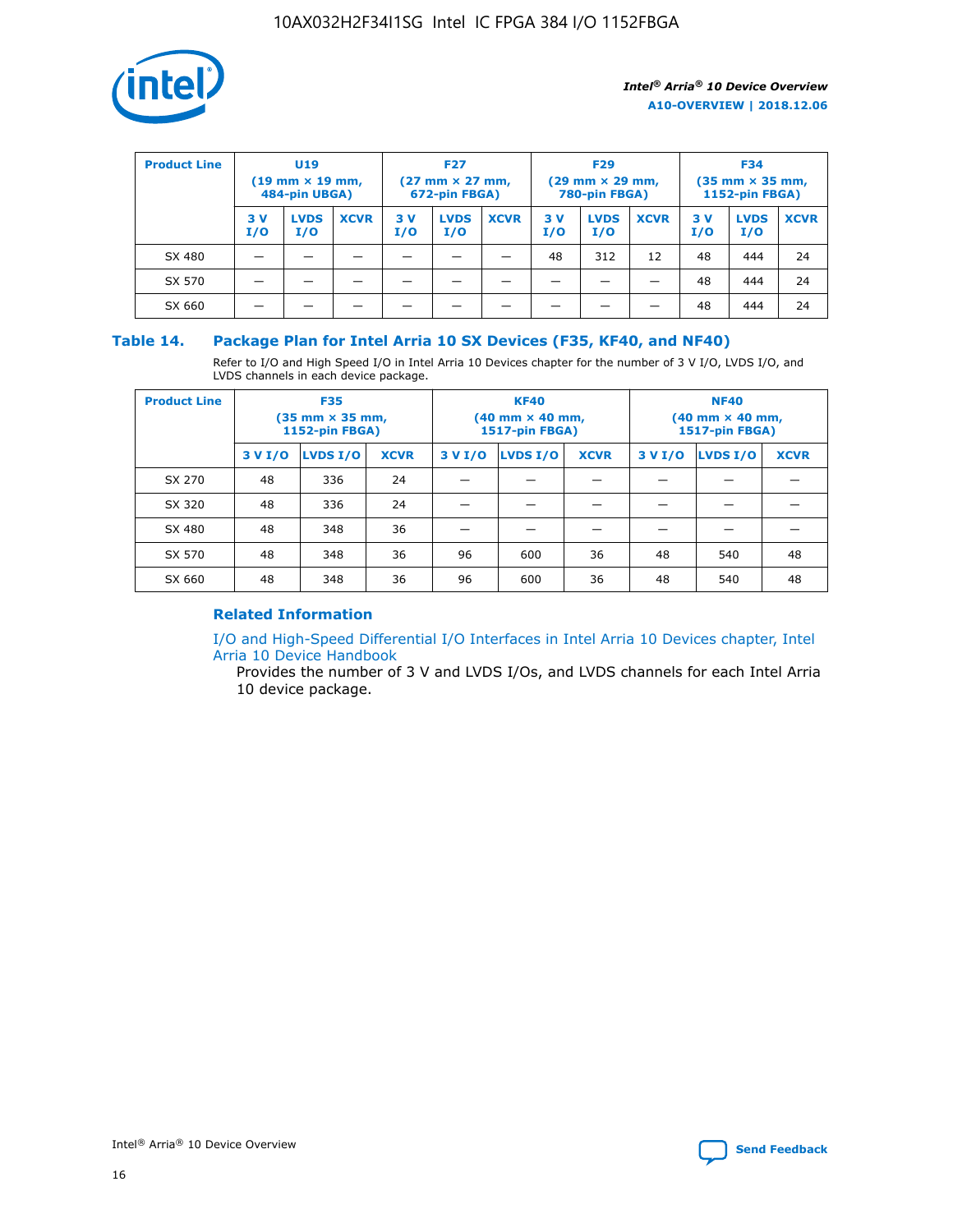

# **I/O Vertical Migration for Intel Arria 10 Devices**

#### **Figure 4. Migration Capability Across Intel Arria 10 Product Lines**

- The arrows indicate the migration paths. The devices included in each vertical migration path are shaded. Devices with fewer resources in the same path have lighter shades.
- To achieve the full I/O migration across product lines in the same migration path, restrict I/Os and transceivers usage to match the product line with the lowest I/O and transceiver counts.
- An LVDS I/O bank in the source device may be mapped to a 3 V I/O bank in the target device. To use memory interface clock frequency higher than 533 MHz, assign external memory interface pins only to banks that are LVDS I/O in both devices.
- There may be nominal 0.15 mm package height difference between some product lines in the same package type.
	- **Variant Product Line Package U19 F27 F29 F34 F35 KF40 NF40 RF40 NF45 SF45 UF45** Intel® Arria® 10 GX GX 160 GX 220 GX 270 GX 320 GX 480 GX 570 GX 660 GX 900 GX 1150 Intel Arria 10 GT GT 900 GT 1150 Intel Arria 10 SX SX 160 SX 220 SX 270 SX 320 SX 480 SX 570 SX 660
- Some migration paths are not shown in the Intel Quartus Prime software **Pin Migration View**.

*Note:* To verify the pin migration compatibility, use the **Pin Migration View** window in the Intel Quartus Prime software Pin Planner.

## **Adaptive Logic Module**

Intel Arria 10 devices use a 20 nm ALM as the basic building block of the logic fabric.

The ALM architecture is the same as the previous generation FPGAs, allowing for efficient implementation of logic functions and easy conversion of IP between the device generations.

The ALM, as shown in following figure, uses an 8-input fracturable look-up table (LUT) with four dedicated registers to help improve timing closure in register-rich designs and achieve an even higher design packing capability than the traditional two-register per LUT architecture.

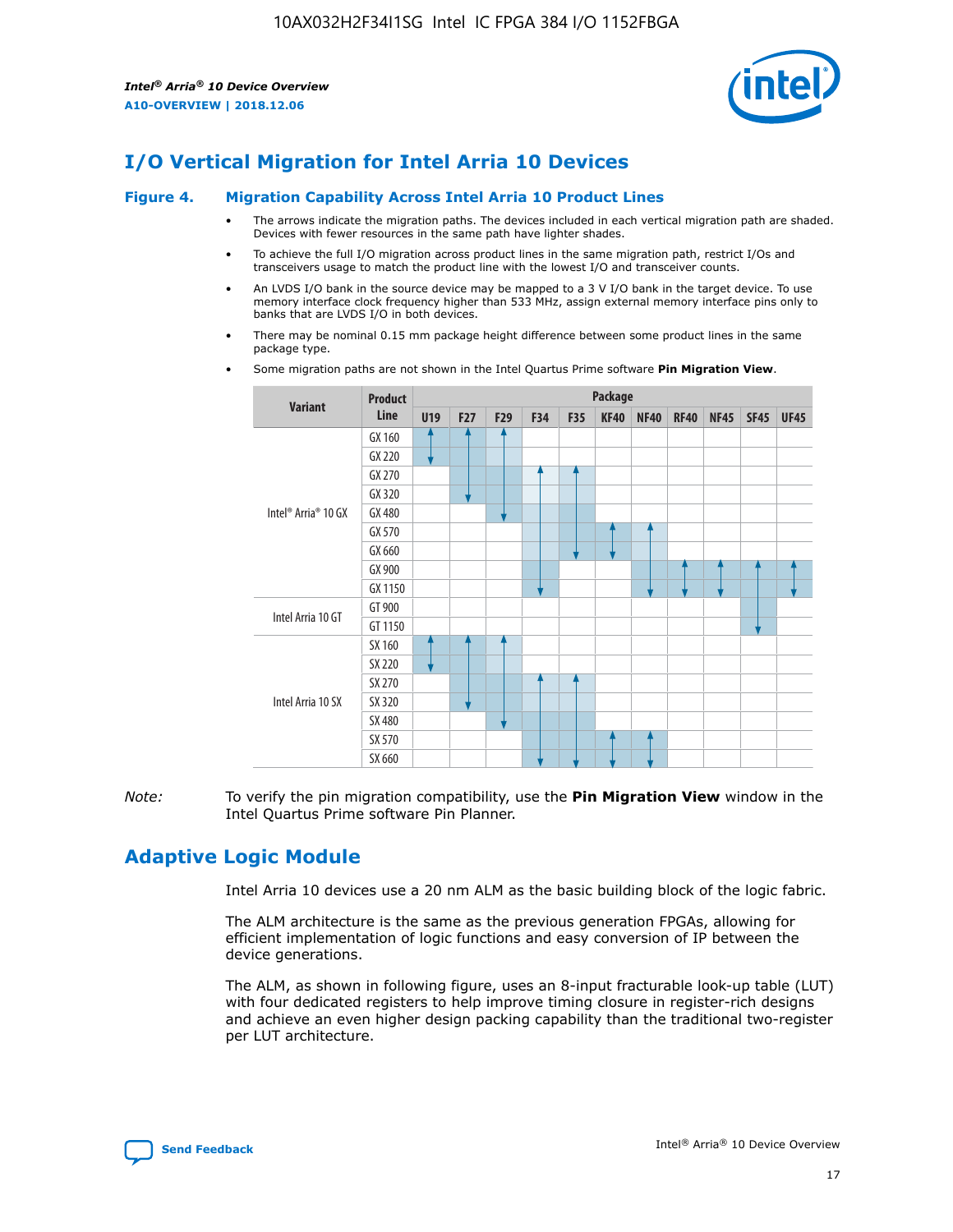

**Figure 5. ALM for Intel Arria 10 Devices**



The Intel Quartus Prime software optimizes your design according to the ALM logic structure and automatically maps legacy designs into the Intel Arria 10 ALM architecture.

## **Variable-Precision DSP Block**

The Intel Arria 10 variable precision DSP blocks support fixed-point arithmetic and floating-point arithmetic.

Features for fixed-point arithmetic:

- High-performance, power-optimized, and fully registered multiplication operations
- 18-bit and 27-bit word lengths
- Two 18 x 19 multipliers or one 27 x 27 multiplier per DSP block
- Built-in addition, subtraction, and 64-bit double accumulation register to combine multiplication results
- Cascading 19-bit or 27-bit when pre-adder is disabled and cascading 18-bit when pre-adder is used to form the tap-delay line for filtering applications
- Cascading 64-bit output bus to propagate output results from one block to the next block without external logic support
- Hard pre-adder supported in 19-bit and 27-bit modes for symmetric filters
- Internal coefficient register bank in both 18-bit and 27-bit modes for filter implementation
- 18-bit and 27-bit systolic finite impulse response (FIR) filters with distributed output adder
- Biased rounding support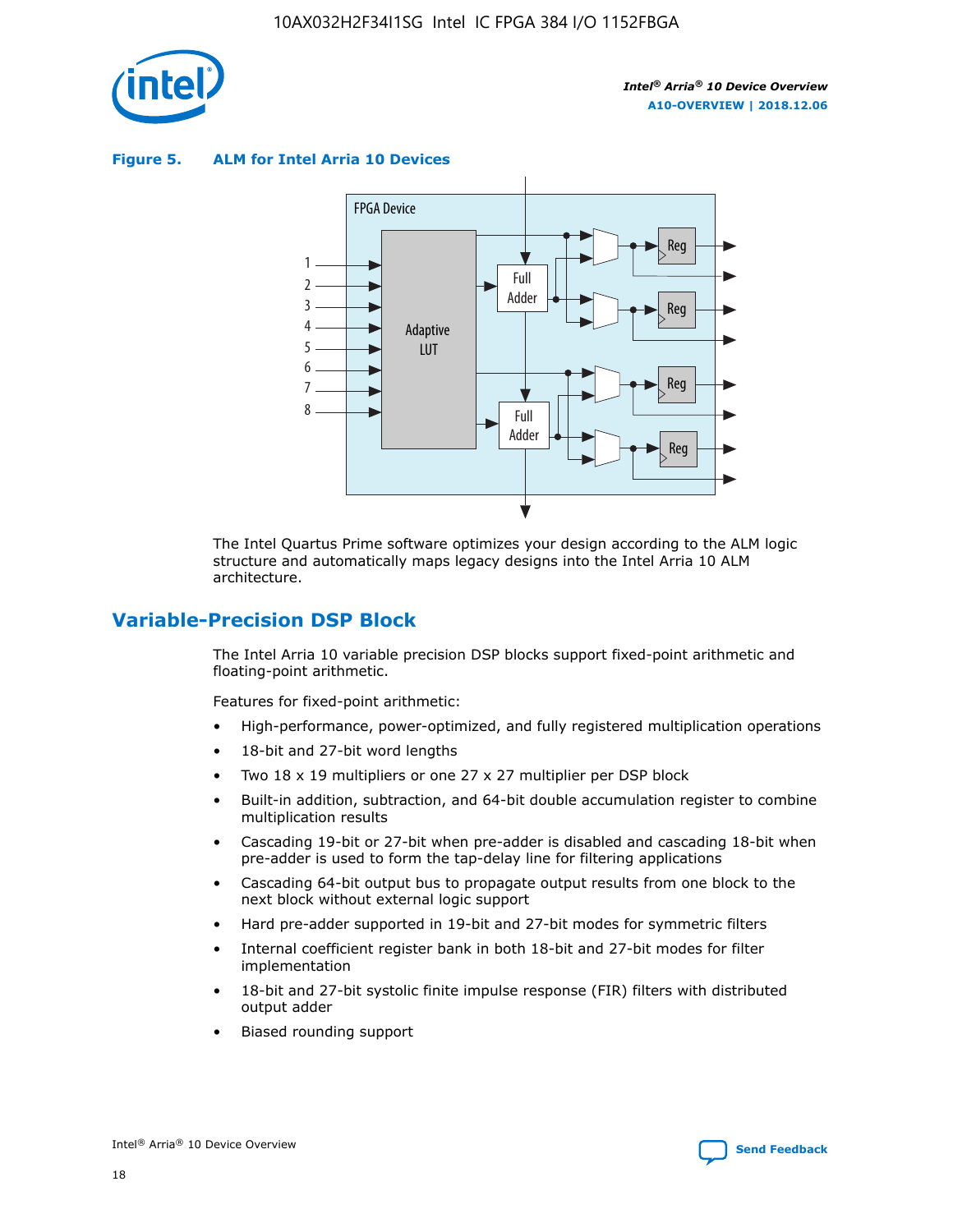

Features for floating-point arithmetic:

- A completely hardened architecture that supports multiplication, addition, subtraction, multiply-add, and multiply-subtract
- Multiplication with accumulation capability and a dynamic accumulator reset control
- Multiplication with cascade summation capability
- Multiplication with cascade subtraction capability
- Complex multiplication
- Direct vector dot product
- Systolic FIR filter

## **Table 15. Variable-Precision DSP Block Configurations for Intel Arria 10 Devices**

| <b>Usage Example</b>                                       | <b>Multiplier Size (Bit)</b>    | <b>DSP Block Resources</b> |
|------------------------------------------------------------|---------------------------------|----------------------------|
| Medium precision fixed point                               | Two 18 x 19                     |                            |
| High precision fixed or Single precision<br>floating point | One 27 x 27                     |                            |
| Fixed point FFTs                                           | One 19 x 36 with external adder |                            |
| Very high precision fixed point                            | One 36 x 36 with external adder |                            |
| Double precision floating point                            | One 54 x 54 with external adder | 4                          |

#### **Table 16. Resources for Fixed-Point Arithmetic in Intel Arria 10 Devices**

The table lists the variable-precision DSP resources by bit precision for each Intel Arria 10 device.

| <b>Variant</b>  | <b>Product Line</b> | <b>Variable-</b><br>precision<br><b>DSP Block</b> | <b>Independent Input and Output</b><br><b>Multiplications Operator</b> |                                     | 18 x 19<br><b>Multiplier</b><br><b>Adder Sum</b> | $18 \times 18$<br><b>Multiplier</b><br><b>Adder</b> |
|-----------------|---------------------|---------------------------------------------------|------------------------------------------------------------------------|-------------------------------------|--------------------------------------------------|-----------------------------------------------------|
|                 |                     |                                                   | 18 x 19<br><b>Multiplier</b>                                           | $27 \times 27$<br><b>Multiplier</b> | <b>Mode</b>                                      | <b>Summed with</b><br>36 bit Input                  |
| AIntel Arria 10 | GX 160              | 156                                               | 312                                                                    | 156                                 | 156                                              | 156                                                 |
| GX              | GX 220              | 192                                               | 384                                                                    | 192                                 | 192                                              | 192                                                 |
|                 | GX 270              | 830                                               | 1,660                                                                  | 830                                 | 830                                              | 830                                                 |
|                 | GX 320              | 984                                               | 1,968                                                                  | 984                                 | 984                                              | 984                                                 |
|                 | GX 480              | 1,368                                             | 2,736                                                                  | 1,368                               | 1,368                                            | 1,368                                               |
|                 | GX 570              | 1,523                                             | 3,046                                                                  | 1,523                               | 1,523                                            | 1,523                                               |
|                 | GX 660              | 1,687                                             | 3,374                                                                  | 1,687                               | 1,687                                            | 1,687                                               |
|                 | GX 900              | 1,518                                             | 3,036                                                                  | 1,518                               | 1,518                                            | 1,518                                               |
|                 | GX 1150             | 1,518                                             | 3,036                                                                  | 1,518                               | 1,518                                            | 1,518                                               |
| Intel Arria 10  | GT 900              | 1,518                                             | 3,036                                                                  | 1,518                               | 1,518                                            | 1,518                                               |
| GT              | GT 1150             | 1,518                                             | 3,036                                                                  | 1,518                               | 1,518                                            | 1,518                                               |
| Intel Arria 10  | SX 160              | 156                                               | 312                                                                    | 156                                 | 156                                              | 156                                                 |
| <b>SX</b>       | SX 220<br>192       |                                                   | 384                                                                    | 192                                 | 192                                              | 192                                                 |
|                 | SX 270              | 830                                               | 1,660                                                                  | 830                                 | 830                                              | 830                                                 |
|                 |                     |                                                   |                                                                        |                                     |                                                  | continued                                           |

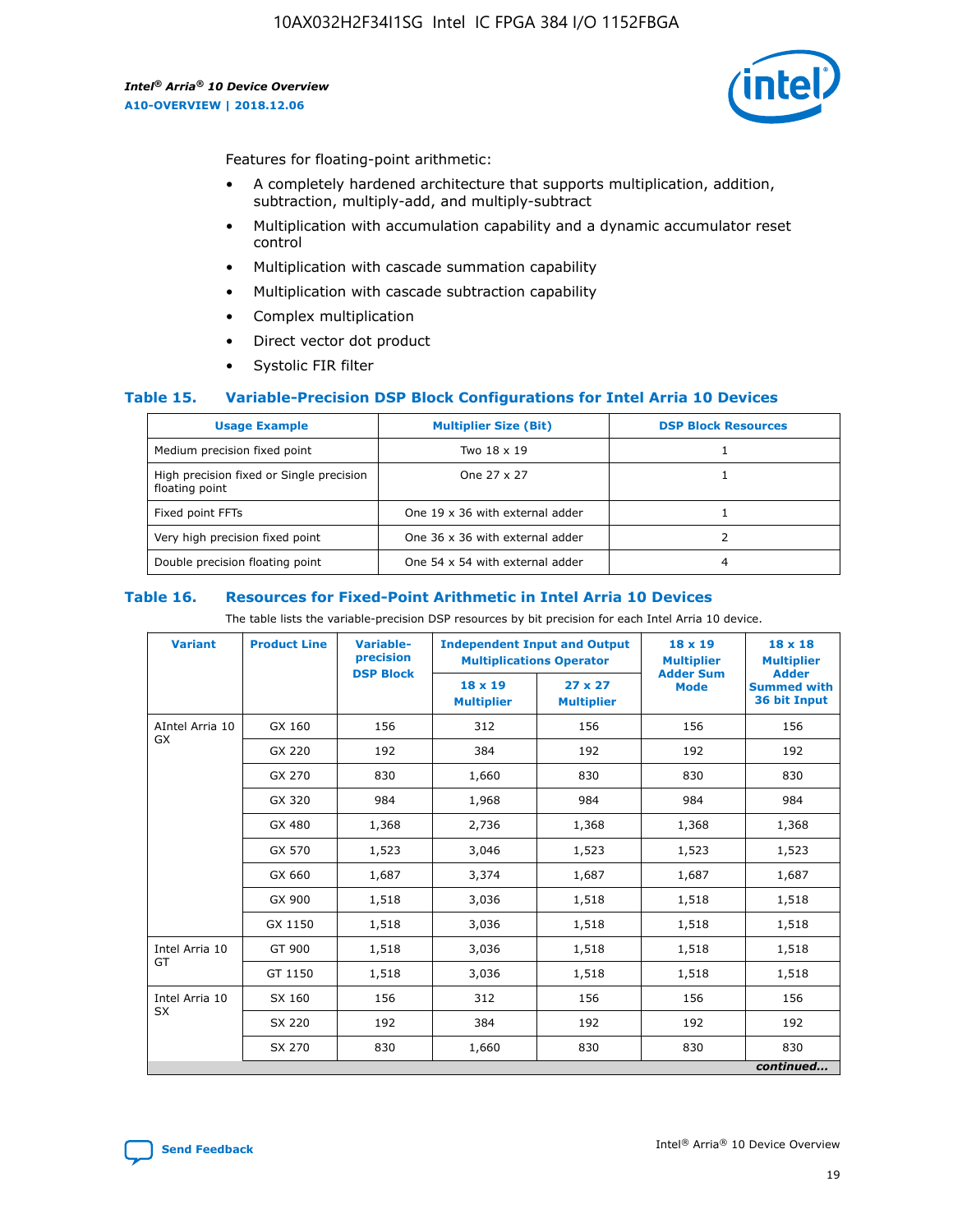

| <b>Variant</b> | <b>Product Line</b> | <b>Variable-</b><br>precision<br><b>DSP Block</b> | <b>Independent Input and Output</b><br><b>Multiplications Operator</b> |                                     | $18 \times 19$<br><b>Multiplier</b><br><b>Adder Sum</b> | $18 \times 18$<br><b>Multiplier</b><br><b>Adder</b> |  |
|----------------|---------------------|---------------------------------------------------|------------------------------------------------------------------------|-------------------------------------|---------------------------------------------------------|-----------------------------------------------------|--|
|                |                     |                                                   | $18 \times 19$<br><b>Multiplier</b>                                    | $27 \times 27$<br><b>Multiplier</b> | <b>Mode</b>                                             | <b>Summed with</b><br>36 bit Input                  |  |
|                | SX 320              | 984                                               | 1,968                                                                  | 984                                 | 984                                                     | 984                                                 |  |
|                | SX 480              | 1,368                                             | 2,736                                                                  | 1,368                               | 1,368                                                   | 1,368                                               |  |
|                | SX 570              | 1,523                                             | 3,046                                                                  | 1,523                               | 1,523                                                   | 1,523                                               |  |
|                | SX 660              | 1,687                                             | 3,374                                                                  | 1,687                               | 1,687                                                   | 1,687                                               |  |

## **Table 17. Resources for Floating-Point Arithmetic in Intel Arria 10 Devices**

The table lists the variable-precision DSP resources by bit precision for each Intel Arria 10 device.

| <b>Variant</b> | <b>Product Line</b> | <b>Variable-</b><br>precision<br><b>DSP Block</b> | <b>Single</b><br><b>Precision</b><br><b>Floating-Point</b><br><b>Multiplication</b><br><b>Mode</b> | <b>Single-Precision</b><br><b>Floating-Point</b><br><b>Adder Mode</b> | Single-<br><b>Precision</b><br><b>Floating-Point</b><br><b>Multiply</b><br><b>Accumulate</b><br><b>Mode</b> | <b>Peak</b><br><b>Giga Floating-</b><br><b>Point</b><br><b>Operations</b><br>per Second<br>(GFLOPs) |
|----------------|---------------------|---------------------------------------------------|----------------------------------------------------------------------------------------------------|-----------------------------------------------------------------------|-------------------------------------------------------------------------------------------------------------|-----------------------------------------------------------------------------------------------------|
| Intel Arria 10 | GX 160              | 156                                               | 156                                                                                                | 156                                                                   | 156                                                                                                         | 140                                                                                                 |
| GX             | GX 220              | 192                                               | 192                                                                                                | 192                                                                   | 192                                                                                                         | 173                                                                                                 |
|                | GX 270              | 830                                               | 830                                                                                                | 830                                                                   | 830                                                                                                         | 747                                                                                                 |
|                | GX 320              | 984                                               | 984                                                                                                | 984                                                                   | 984                                                                                                         | 886                                                                                                 |
|                | GX 480              | 1,369                                             | 1,368                                                                                              | 1,368                                                                 | 1,368                                                                                                       | 1,231                                                                                               |
|                | GX 570              | 1,523                                             | 1,523                                                                                              | 1,523                                                                 | 1,523                                                                                                       | 1,371                                                                                               |
|                | GX 660              | 1,687                                             | 1,687                                                                                              | 1,687                                                                 | 1,687                                                                                                       | 1,518                                                                                               |
|                | GX 900              | 1,518                                             | 1,518                                                                                              | 1,518                                                                 | 1,518                                                                                                       | 1,366                                                                                               |
|                | GX 1150             | 1,518                                             | 1,518                                                                                              | 1,518                                                                 | 1,518                                                                                                       | 1,366                                                                                               |
| Intel Arria 10 | GT 900              | 1,518                                             | 1,518                                                                                              | 1,518                                                                 | 1,518                                                                                                       | 1,366                                                                                               |
| GT             | GT 1150             | 1,518                                             | 1,518                                                                                              | 1,518                                                                 | 1,518                                                                                                       | 1,366                                                                                               |
| Intel Arria 10 | SX 160              | 156                                               | 156                                                                                                | 156                                                                   | 156                                                                                                         | 140                                                                                                 |
| SX             | SX 220              | 192                                               | 192                                                                                                | 192                                                                   | 192                                                                                                         | 173                                                                                                 |
|                | SX 270              | 830                                               | 830                                                                                                | 830                                                                   | 830                                                                                                         | 747                                                                                                 |
|                | SX 320              | 984                                               | 984                                                                                                | 984                                                                   | 984                                                                                                         | 886                                                                                                 |
|                | SX 480              | 1,369                                             | 1,368                                                                                              | 1,368                                                                 | 1,368                                                                                                       | 1,231                                                                                               |
|                | SX 570              | 1,523                                             | 1,523                                                                                              | 1,523                                                                 | 1,523                                                                                                       | 1,371                                                                                               |
|                | SX 660              | 1,687                                             | 1,687                                                                                              | 1,687                                                                 | 1,687                                                                                                       | 1,518                                                                                               |

# **Embedded Memory Blocks**

The embedded memory blocks in the devices are flexible and designed to provide an optimal amount of small- and large-sized memory arrays to fit your design requirements.

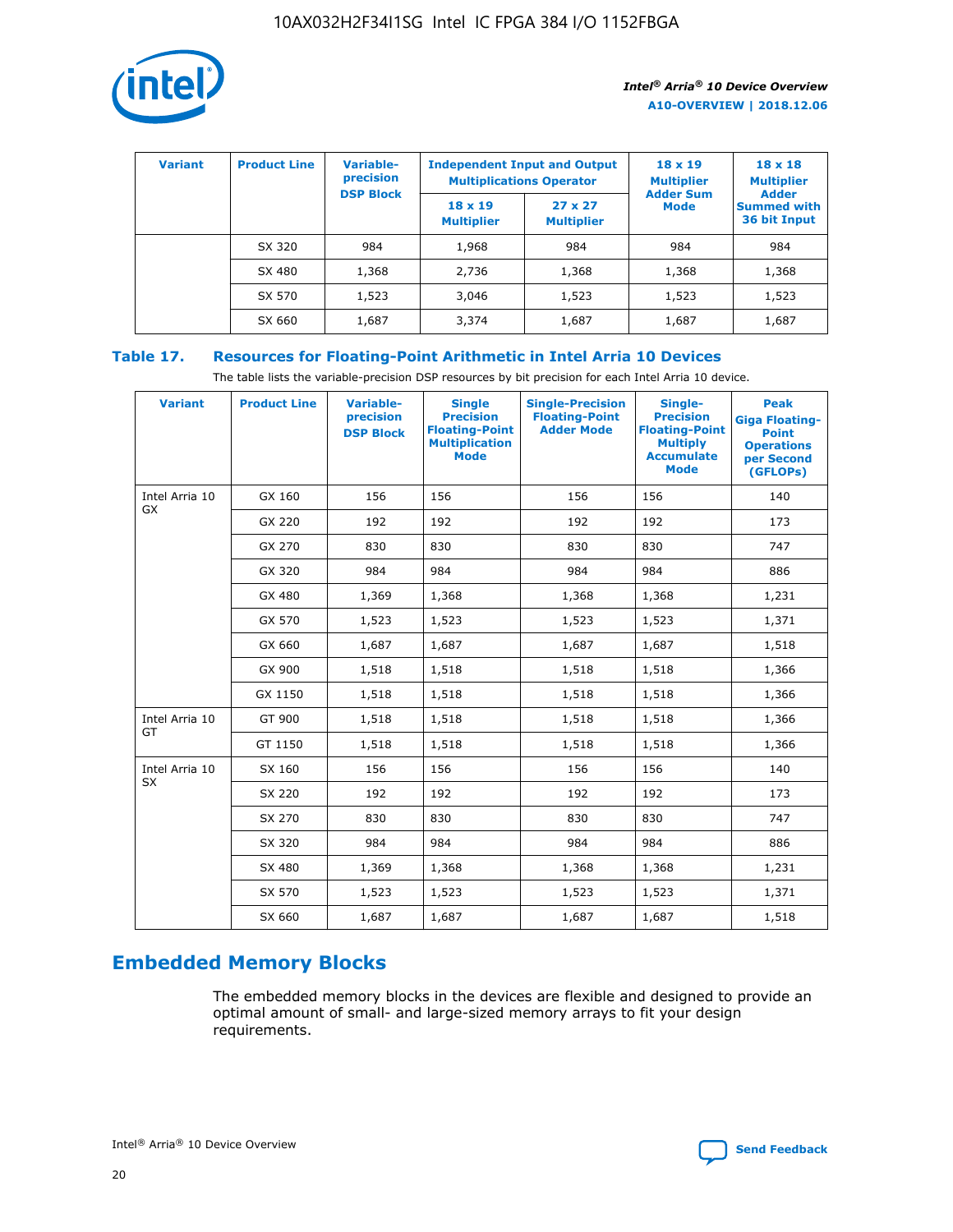

## **Types of Embedded Memory**

The Intel Arria 10 devices contain two types of memory blocks:

- 20 Kb M20K blocks—blocks of dedicated memory resources. The M20K blocks are ideal for larger memory arrays while still providing a large number of independent ports.
- 640 bit memory logic array blocks (MLABs)—enhanced memory blocks that are configured from dual-purpose logic array blocks (LABs). The MLABs are ideal for wide and shallow memory arrays. The MLABs are optimized for implementation of shift registers for digital signal processing (DSP) applications, wide and shallow FIFO buffers, and filter delay lines. Each MLAB is made up of ten adaptive logic modules (ALMs). In the Intel Arria 10 devices, you can configure these ALMs as ten 32 x 2 blocks, giving you one 32 x 20 simple dual-port SRAM block per MLAB.

## **Embedded Memory Capacity in Intel Arria 10 Devices**

|                   | <b>Product</b> |              | <b>M20K</b>         | <b>MLAB</b>  |                     | <b>Total RAM Bit</b> |
|-------------------|----------------|--------------|---------------------|--------------|---------------------|----------------------|
| <b>Variant</b>    | Line           | <b>Block</b> | <b>RAM Bit (Kb)</b> | <b>Block</b> | <b>RAM Bit (Kb)</b> | (Kb)                 |
| Intel Arria 10 GX | GX 160         | 440          | 8,800               | 1,680        | 1,050               | 9,850                |
|                   | GX 220         | 587          | 11,740              | 2,703        | 1,690               | 13,430               |
|                   | GX 270         | 750          | 15,000              | 3,922        | 2,452               | 17,452               |
|                   | GX 320         | 891          | 17,820              | 4,363        | 2,727               | 20,547               |
|                   | GX 480         | 1,431        | 28,620              | 6,662        | 4,164               | 32,784               |
|                   | GX 570         | 1,800        | 36,000              | 8,153        | 5,096               | 41,096               |
|                   | GX 660         | 2,131        | 42,620              | 9,260        | 5,788               | 48,408               |
|                   | GX 900         | 2,423        | 48,460              | 15,017       | 9,386               | 57,846               |
|                   | GX 1150        | 2,713        | 54,260              | 20,774       | 12,984              | 67,244               |
| Intel Arria 10 GT | GT 900         | 2,423        | 48,460              | 15,017       | 9,386               | 57,846               |
|                   | GT 1150        | 2,713        | 54,260              | 20,774       | 12,984              | 67,244               |
| Intel Arria 10 SX | SX 160         | 440          | 8,800               | 1,680        | 1,050               | 9,850                |
|                   | SX 220         | 587          | 11,740              | 2,703        | 1,690               | 13,430               |
|                   | SX 270         | 750          | 15,000              | 3,922        | 2,452               | 17,452               |
|                   | SX 320         | 891          | 17,820              | 4,363        | 2,727               | 20,547               |
|                   | SX 480         | 1,431        | 28,620              | 6,662        | 4,164               | 32,784               |
|                   | SX 570         | 1,800        | 36,000              | 8,153        | 5,096               | 41,096               |
|                   | SX 660         | 2,131        | 42,620              | 9,260        | 5,788               | 48,408               |

#### **Table 18. Embedded Memory Capacity and Distribution in Intel Arria 10 Devices**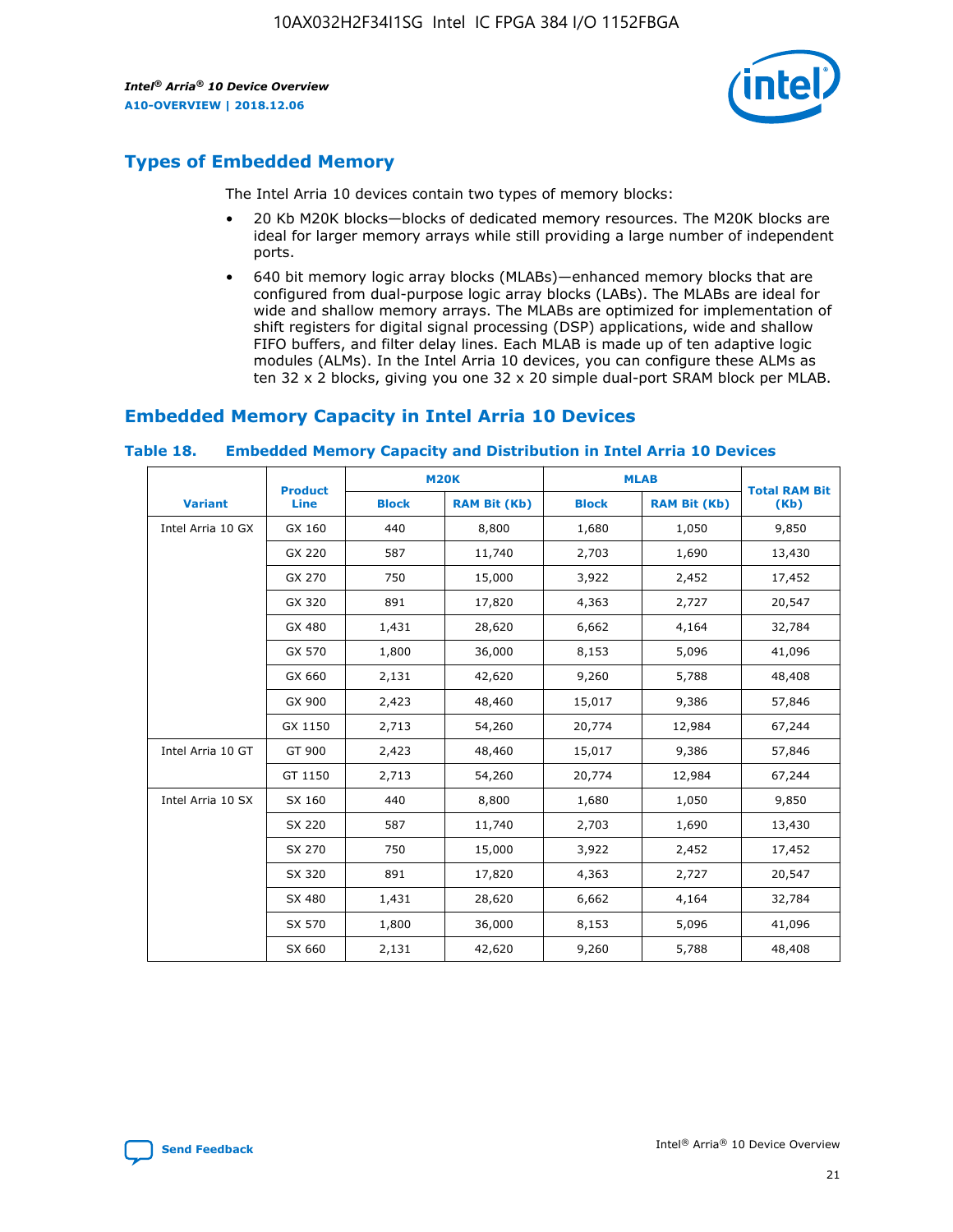

## **Embedded Memory Configurations for Single-port Mode**

## **Table 19. Single-port Embedded Memory Configurations for Intel Arria 10 Devices**

This table lists the maximum configurations supported for single-port RAM and ROM modes.

| <b>Memory Block</b> | Depth (bits)           | <b>Programmable Width</b> |
|---------------------|------------------------|---------------------------|
| MLAB                | 32<br>x16, x18, or x20 |                           |
|                     | 64(10)                 | x8, x9, x10               |
| M20K                | 512                    | x40, x32                  |
|                     | 1K                     | x20, x16                  |
|                     | 2K                     | x10, x8                   |
|                     | 4K                     | x5, x4                    |
|                     | 8K                     | x2                        |
|                     | 16K                    | x1                        |

## **Clock Networks and PLL Clock Sources**

The clock network architecture is based on Intel's global, regional, and peripheral clock structure. This clock structure is supported by dedicated clock input pins, fractional clock synthesis PLLs, and integer I/O PLLs.

## **Clock Networks**

The Intel Arria 10 core clock networks are capable of up to 800 MHz fabric operation across the full industrial temperature range. For the external memory interface, the clock network supports the hard memory controller with speeds up to 2,400 Mbps in a quarter-rate transfer.

To reduce power consumption, the Intel Quartus Prime software identifies all unused sections of the clock network and powers them down.

## **Fractional Synthesis and I/O PLLs**

Intel Arria 10 devices contain up to 32 fractional synthesis PLLs and up to 16 I/O PLLs that are available for both specific and general purpose uses in the core:

- Fractional synthesis PLLs—located in the column adjacent to the transceiver blocks
- I/O PLLs—located in each bank of the 48 I/Os

## **Fractional Synthesis PLLs**

You can use the fractional synthesis PLLs to:

- Reduce the number of oscillators that are required on your board
- Reduce the number of clock pins that are used in the device by synthesizing multiple clock frequencies from a single reference clock source

<sup>(10)</sup> Supported through software emulation and consumes additional MLAB blocks.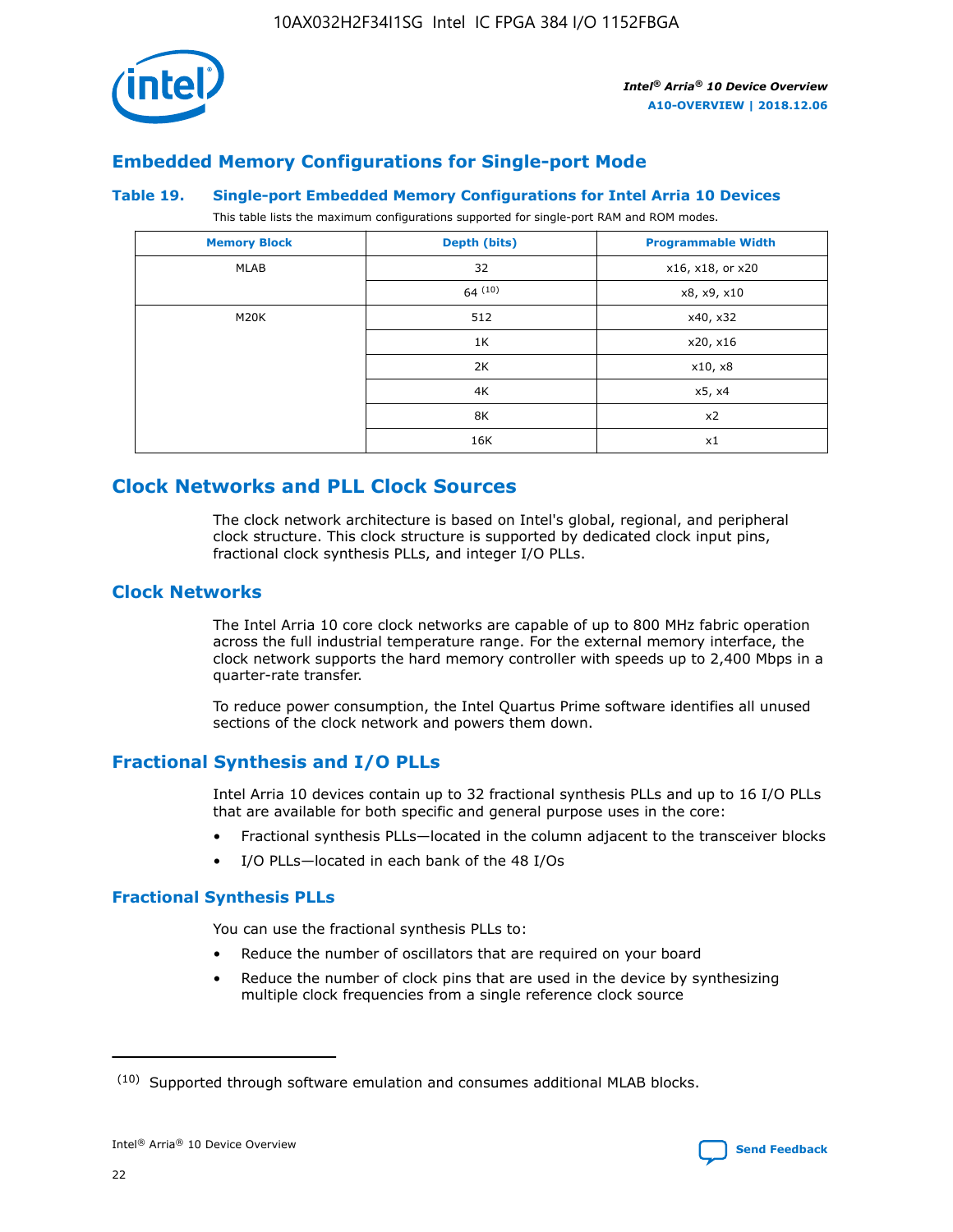

The fractional synthesis PLLs support the following features:

- Reference clock frequency synthesis for transceiver CMU and Advanced Transmit (ATX) PLLs
- Clock network delay compensation
- Zero-delay buffering
- Direct transmit clocking for transceivers
- Independently configurable into two modes:
	- Conventional integer mode equivalent to the general purpose PLL
	- Enhanced fractional mode with third order delta-sigma modulation
- PLL cascading

## **I/O PLLs**

The integer mode I/O PLLs are located in each bank of 48 I/Os. You can use the I/O PLLs to simplify the design of external memory and high-speed LVDS interfaces.

In each I/O bank, the I/O PLLs are adjacent to the hard memory controllers and LVDS SERDES. Because these PLLs are tightly coupled with the I/Os that need to use them, it makes it easier to close timing.

You can use the I/O PLLs for general purpose applications in the core such as clock network delay compensation and zero-delay buffering.

Intel Arria 10 devices support PLL-to-PLL cascading.

## **FPGA General Purpose I/O**

Intel Arria 10 devices offer highly configurable GPIOs. Each I/O bank contains 48 general purpose I/Os and a high-efficiency hard memory controller.

The following list describes the features of the GPIOs:

- Consist of 3 V I/Os for high-voltage application and LVDS I/Os for differential signaling
	- Up to two 3 V I/O banks, available in some devices, that support up to 3 V I/O standards
	- LVDS I/O banks that support up to 1.8 V I/O standards
- Support a wide range of single-ended and differential I/O interfaces
- LVDS speeds up to 1.6 Gbps
- Each LVDS pair of pins has differential input and output buffers, allowing you to configure the LVDS direction for each pair.
- Programmable bus hold and weak pull-up
- Programmable differential output voltage  $(V_{OD})$  and programmable pre-emphasis

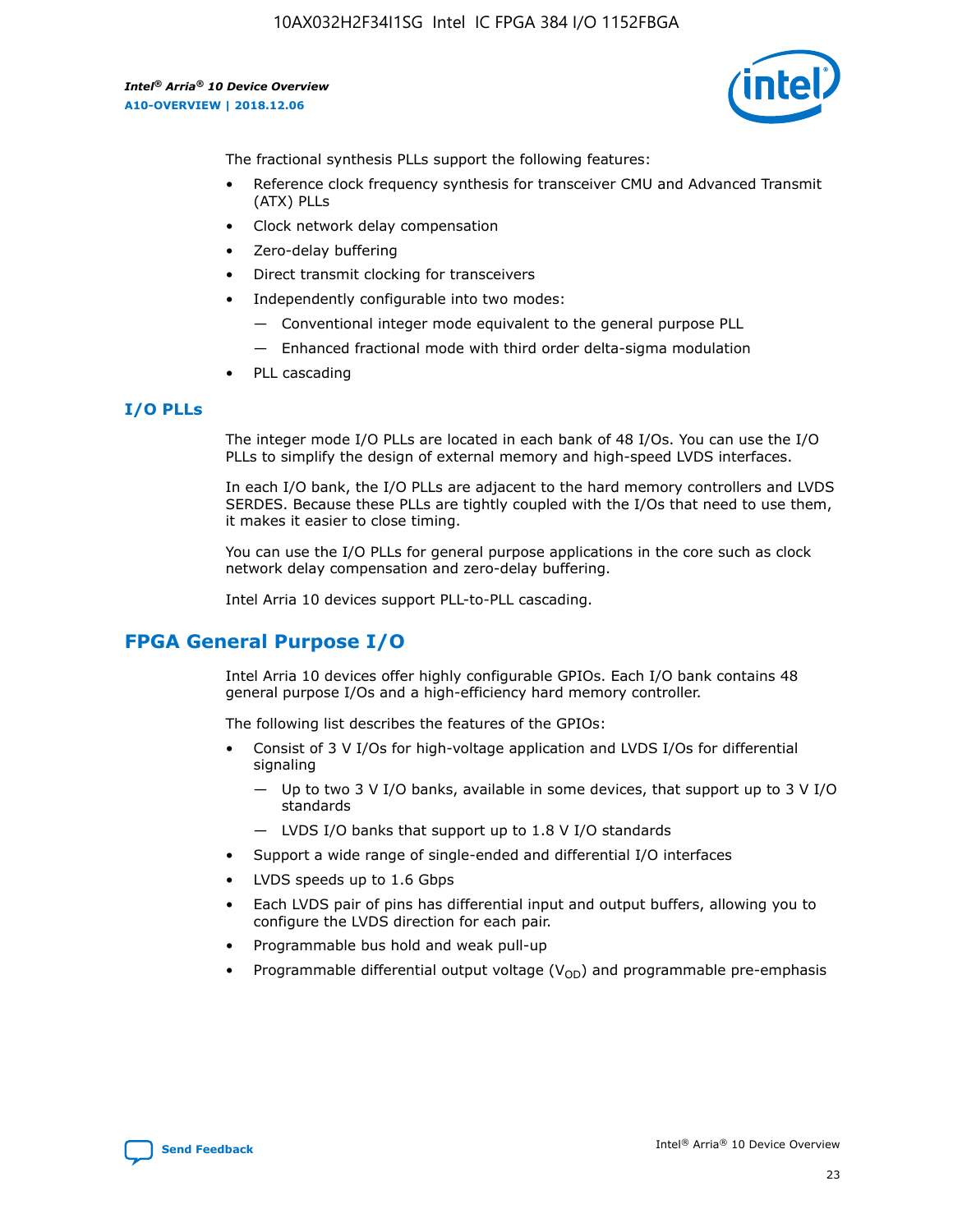

- Series (R<sub>S</sub>) and parallel (R<sub>T</sub>) on-chip termination (OCT) for all I/O banks with OCT calibration to limit the termination impedance variation
- On-chip dynamic termination that has the ability to swap between series and parallel termination, depending on whether there is read or write on a common bus for signal integrity
- Easy timing closure support using the hard read FIFO in the input register path, and delay-locked loop (DLL) delay chain with fine and coarse architecture

## **External Memory Interface**

Intel Arria 10 devices offer massive external memory bandwidth, with up to seven 32 bit DDR4 memory interfaces running at up to 2,400 Mbps. This bandwidth provides additional ease of design, lower power, and resource efficiencies of hardened highperformance memory controllers.

The memory interface within Intel Arria 10 FPGAs and SoCs delivers the highest performance and ease of use. You can configure up to a maximum width of 144 bits when using the hard or soft memory controllers. If required, you can bypass the hard memory controller and use a soft controller implemented in the user logic.

Each I/O contains a hardened DDR read/write path (PHY) capable of performing key memory interface functionality such as read/write leveling, FIFO buffering to lower latency and improve margin, timing calibration, and on-chip termination.

The timing calibration is aided by the inclusion of hard microcontrollers based on Intel's Nios® II technology, specifically tailored to control the calibration of multiple memory interfaces. This calibration allows the Intel Arria 10 device to compensate for any changes in process, voltage, or temperature either within the Intel Arria 10 device itself, or within the external memory device. The advanced calibration algorithms ensure maximum bandwidth and robust timing margin across all operating conditions.

In addition to parallel memory interfaces, Intel Arria 10 devices support serial memory technologies such as the Hybrid Memory Cube (HMC). The HMC is supported by the Intel Arria 10 high-speed serial transceivers which connect up to four HMC links, with each link running at data rates up to 15 Gbps.

## **Related Information**

#### [External Memory Interface Spec Estimator](http://www.altera.com/technology/memory/estimator/mem-emif-index.html)

Provides a parametric tool that allows you to find and compare the performance of the supported external memory interfaces in IntelFPGAs.

## **Memory Standards Supported by Intel Arria 10 Devices**

The I/Os are designed to provide high performance support for existing and emerging external memory standards.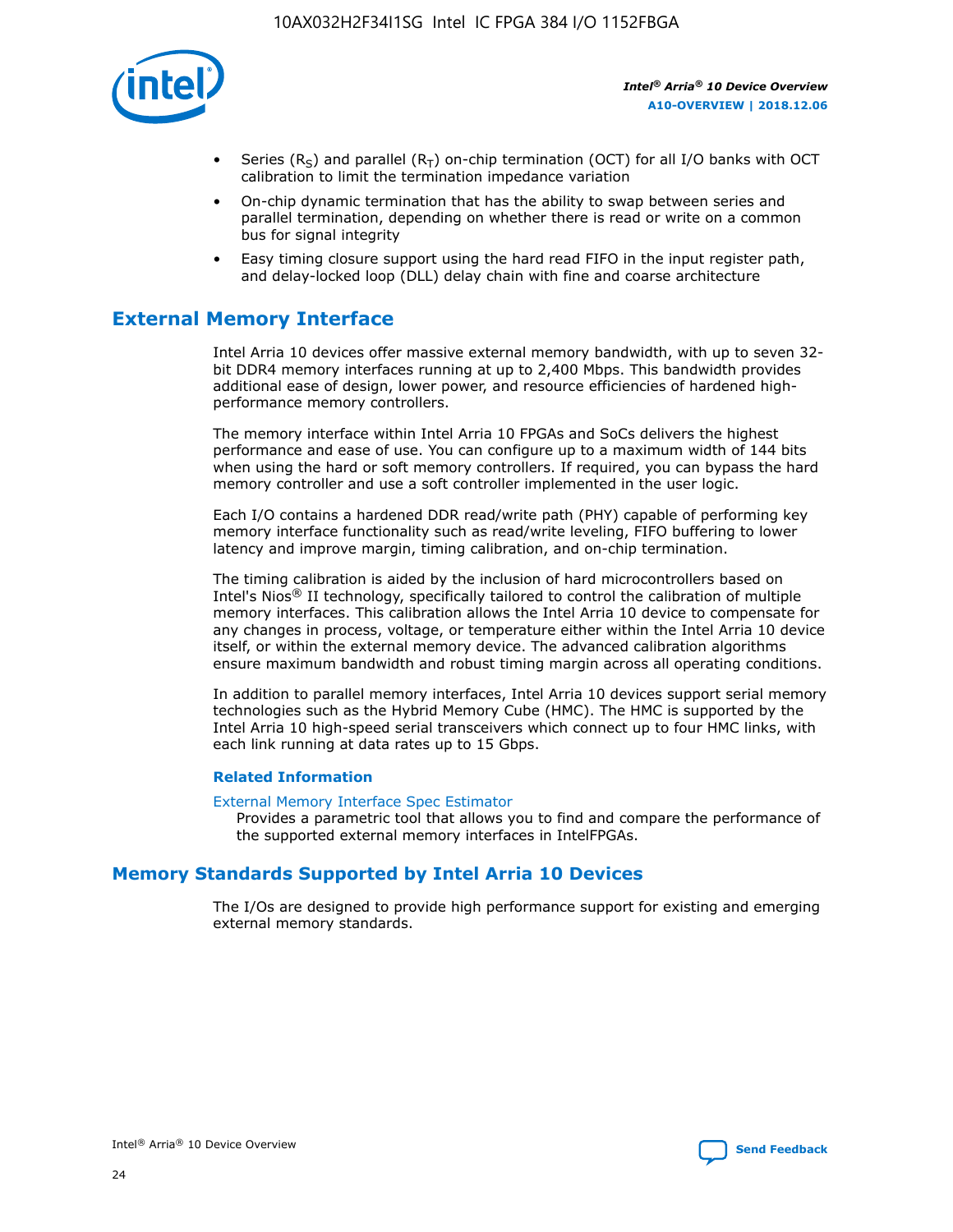

### **Table 20. Memory Standards Supported by the Hard Memory Controller**

This table lists the overall capability of the hard memory controller. For specific details, refer to the External Memory Interface Spec Estimator and Intel Arria 10 Device Datasheet.

| <b>Memory Standard</b> | <b>Rate Support</b> | <b>Ping Pong PHY Support</b> | <b>Maximum Frequency</b><br>(MHz) |
|------------------------|---------------------|------------------------------|-----------------------------------|
| <b>DDR4 SDRAM</b>      | Quarter rate        | Yes                          | 1,067                             |
|                        |                     |                              | 1,200                             |
| DDR3 SDRAM             | Half rate           | Yes                          | 533                               |
|                        |                     |                              | 667                               |
|                        | Quarter rate        | Yes                          | 1,067                             |
|                        |                     |                              | 1,067                             |
| <b>DDR3L SDRAM</b>     | Half rate           | Yes                          | 533                               |
|                        |                     |                              | 667                               |
|                        | Quarter rate        | Yes                          | 933                               |
|                        |                     |                              | 933                               |
| LPDDR3 SDRAM           | Half rate           |                              | 533                               |
|                        | Quarter rate        |                              | 800                               |

### **Table 21. Memory Standards Supported by the Soft Memory Controller**

| <b>Memory Standard</b>      | <b>Rate Support</b> | <b>Maximum Frequency</b><br>(MHz) |
|-----------------------------|---------------------|-----------------------------------|
| <b>RLDRAM 3 (11)</b>        | Quarter rate        | 1,200                             |
| ODR IV SRAM <sup>(11)</sup> | Quarter rate        | 1,067                             |
| <b>ODR II SRAM</b>          | Full rate           | 333                               |
|                             | Half rate           | 633                               |
| <b>ODR II+ SRAM</b>         | Full rate           | 333                               |
|                             | Half rate           | 633                               |
| <b>ODR II+ Xtreme SRAM</b>  | Full rate           | 333                               |
|                             | Half rate           | 633                               |

#### **Table 22. Memory Standards Supported by the HPS Hard Memory Controller**

The hard processor system (HPS) is available in Intel Arria 10 SoC devices only.

| <b>Memory Standard</b> | <b>Rate Support</b> | <b>Maximum Frequency</b><br>(MHz) |
|------------------------|---------------------|-----------------------------------|
| <b>DDR4 SDRAM</b>      | Half rate           | 1,200                             |
| <b>DDR3 SDRAM</b>      | Half rate           | 1,067                             |
| <b>DDR3L SDRAM</b>     | Half rate           | 933                               |

<sup>(11)</sup> Intel Arria 10 devices support this external memory interface using hard PHY with soft memory controller.

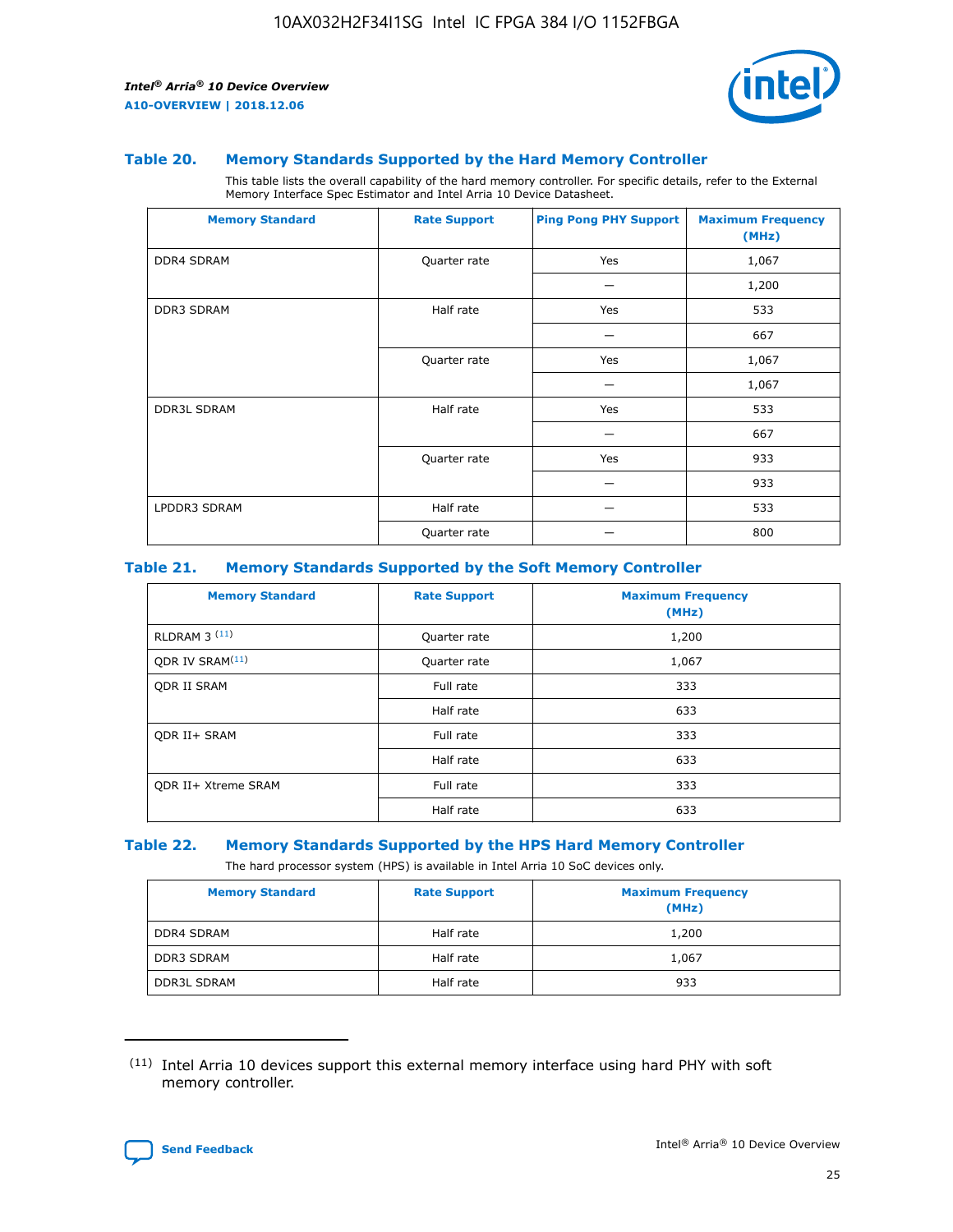

## **Related Information**

#### [Intel Arria 10 Device Datasheet](https://www.intel.com/content/www/us/en/programmable/documentation/mcn1413182292568.html#mcn1413182153340)

Lists the memory interface performance according to memory interface standards, rank or chip select configurations, and Intel Arria 10 device speed grades.

# **PCIe Gen1, Gen2, and Gen3 Hard IP**

Intel Arria 10 devices contain PCIe hard IP that is designed for performance and ease-of-use:

- Includes all layers of the PCIe stack—transaction, data link and physical layers.
- Supports PCIe Gen3, Gen2, and Gen1 Endpoint and Root Port in x1, x2, x4, or x8 lane configuration.
- Operates independently from the core logic—optional configuration via protocol (CvP) allows the PCIe link to power up and complete link training in less than 100 ms while the Intel Arria 10 device completes loading the programming file for the rest of the FPGA.
- Provides added functionality that makes it easier to support emerging features such as Single Root I/O Virtualization (SR-IOV) and optional protocol extensions.
- Provides improved end-to-end datapath protection using ECC.
- Supports FPGA configuration via protocol (CvP) using PCIe at Gen3, Gen2, or Gen1 speed.

#### **Related Information**

PCS Features on page 30

## **Enhanced PCS Hard IP for Interlaken and 10 Gbps Ethernet**

## **Interlaken Support**

The Intel Arria 10 enhanced PCS hard IP provides integrated Interlaken PCS supporting rates up to 25.8 Gbps per lane.

The Interlaken PCS is based on the proven functionality of the PCS developed for Intel's previous generation FPGAs, which demonstrated interoperability with Interlaken ASSP vendors and third-party IP suppliers. The Interlaken PCS is present in every transceiver channel in Intel Arria 10 devices.

## **Related Information**

PCS Features on page 30

## **10 Gbps Ethernet Support**

The Intel Arria 10 enhanced PCS hard IP supports 10GBASE-R PCS compliant with IEEE 802.3 10 Gbps Ethernet (10GbE). The integrated hard IP support for 10GbE and the 10 Gbps transceivers save external PHY cost, board space, and system power.

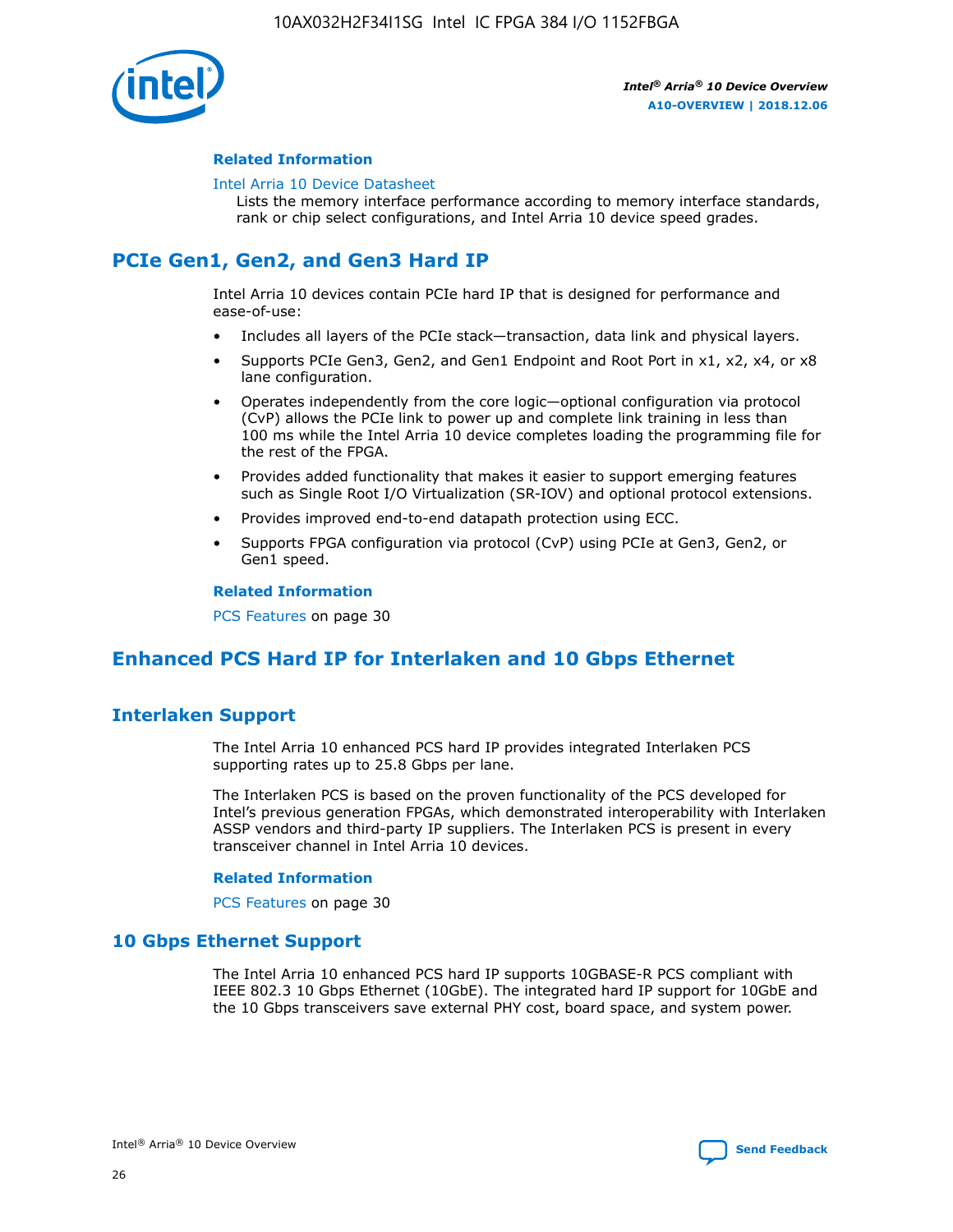

The scalable hard IP supports multiple independent 10GbE ports while using a single PLL for all the 10GBASE-R PCS instantiations, which saves on core logic resources and clock networks:

- Simplifies multiport 10GbE systems compared to XAUI interfaces that require an external XAUI-to-10G PHY.
- Incorporates Electronic Dispersion Compensation (EDC), which enables direct connection to standard 10 Gbps XFP and SFP+ pluggable optical modules.
- Supports backplane Ethernet applications and includes a hard 10GBASE-KR Forward Error Correction (FEC) circuit that you can use for 10 Gbps and 40 Gbps applications.

The 10 Gbps Ethernet PCS hard IP and 10GBASE-KR FEC are present in every transceiver channel.

## **Related Information**

PCS Features on page 30

## **Low Power Serial Transceivers**

Intel Arria 10 FPGAs and SoCs include lowest power transceivers that deliver high bandwidth, throughput and low latency.

Intel Arria 10 devices deliver the industry's lowest power consumption per transceiver channel:

- 12.5 Gbps transceivers at as low as 242 mW
- 10 Gbps transceivers at as low as 168 mW
- 6 Gbps transceivers at as low as 117 mW

Intel Arria 10 transceivers support various data rates according to application:

- Chip-to-chip and chip-to-module applications—from 1 Gbps up to 25.8 Gbps
- Long reach and backplane applications—from 1 Gbps up to 12.5 with advanced adaptive equalization
- Critical power sensitive applications—from 1 Gbps up to 11.3 Gbps using lower power modes

The combination of 20 nm process technology and architectural advances provide the following benefits:

- Significant reduction in die area and power consumption
- Increase of up to two times in transceiver I/O density compared to previous generation devices while maintaining optimal signal integrity
- Up to 72 total transceiver channels—you can configure up to 6 of these channels to run as fast as 25.8 Gbps
- All channels feature continuous data rate support up to the maximum rated speed

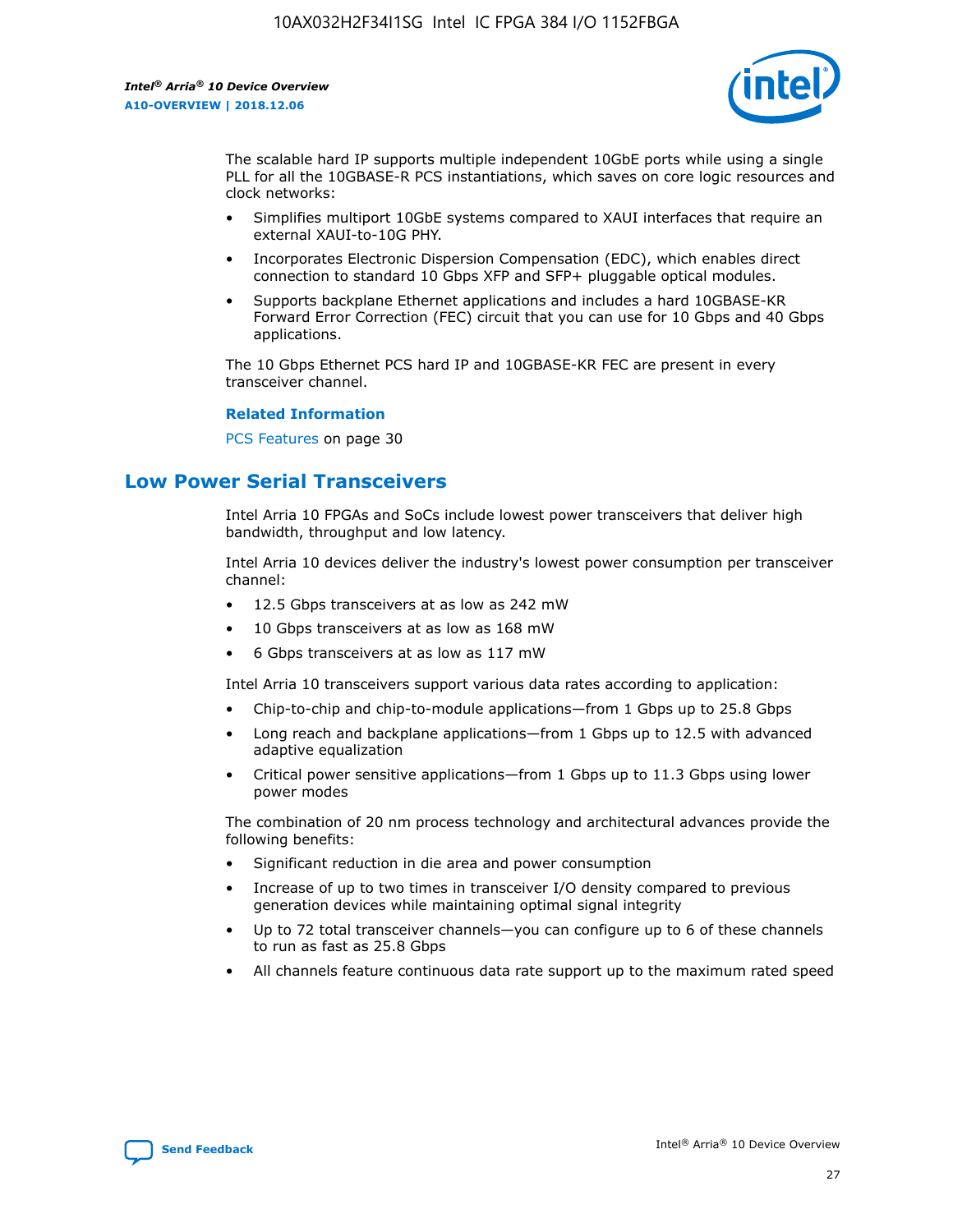





## **Transceiver Channels**

All transceiver channels feature a dedicated Physical Medium Attachment (PMA) and a hardened Physical Coding Sublayer (PCS).

- The PMA provides primary interfacing capabilities to physical channels.
- The PCS typically handles encoding/decoding, word alignment, and other preprocessing functions before transferring data to the FPGA core fabric.

A transceiver channel consists of a PMA and a PCS block. Most transceiver banks have 6 channels. There are some transceiver banks that contain only 3 channels.

A wide variety of bonded and non-bonded data rate configurations is possible using a highly configurable clock distribution network. Up to 80 independent transceiver data rates can be configured.

The following figures are graphical representations of top views of the silicon die, which correspond to reverse views for flip chip packages. Different Intel Arria 10 devices may have different floorplans than the ones shown in the figures.

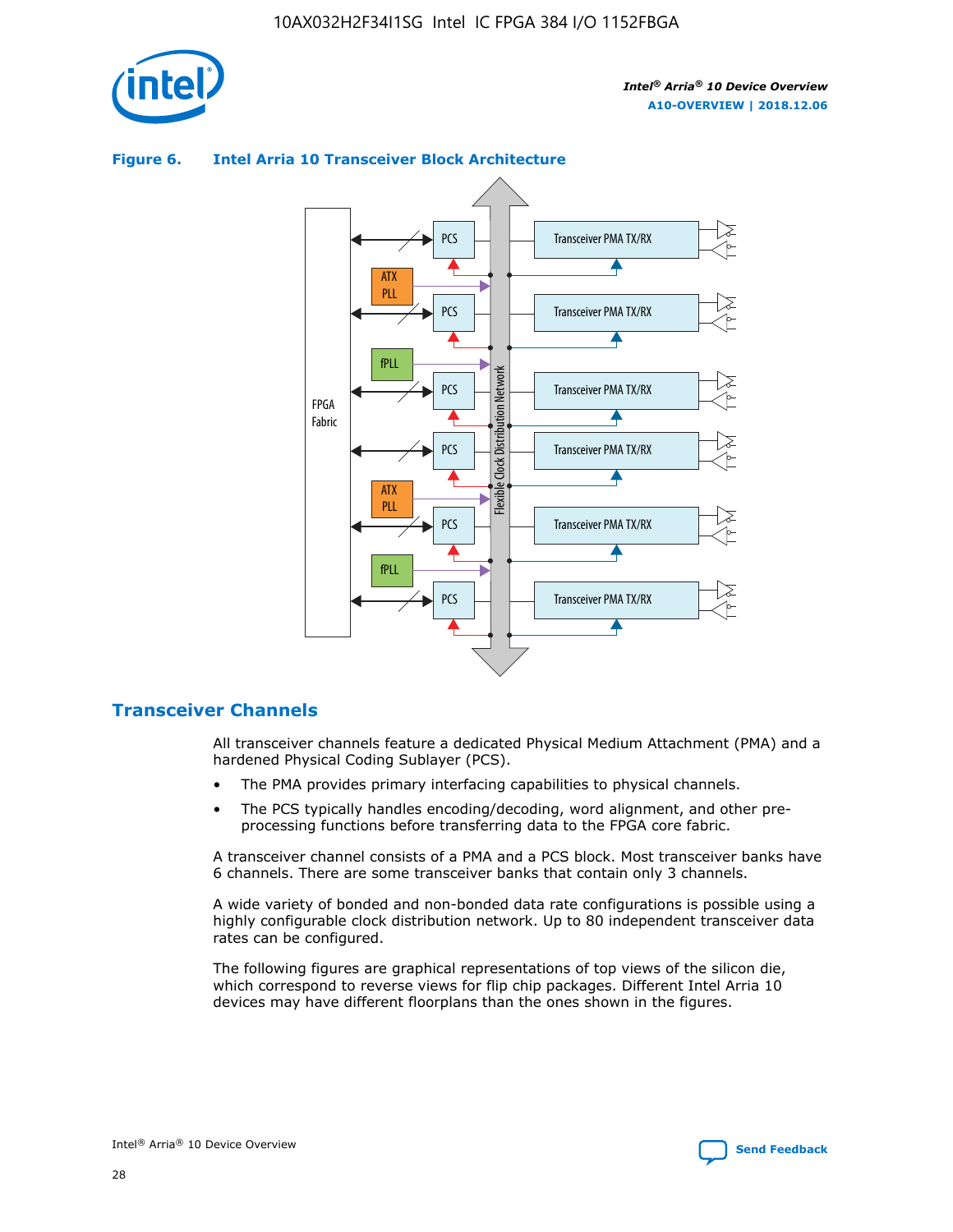

## **Figure 7. Device Chip Overview for Intel Arria 10 GX and GT Devices**



## **PMA Features**

Intel Arria 10 transceivers provide exceptional signal integrity at data rates up to 25.8 Gbps. Clocking options include ultra-low jitter ATX PLLs (LC tank based), clock multiplier unit (CMU) PLLs, and fractional PLLs.

Hard PCS Hard PCS Hard PCS Hard PCS Hard PCS

ATX (LC) Transmi PLL fPLL ATX (LC) **Transmit** PLL

Transceiver PMA Transceiver PMA Transceiver PMA Transceiver PMA

Transceiver Clock Networks

Transceiver PMA Transceiver PMA

Unused transceiver chann can be used as additional transceiver transmit PLLs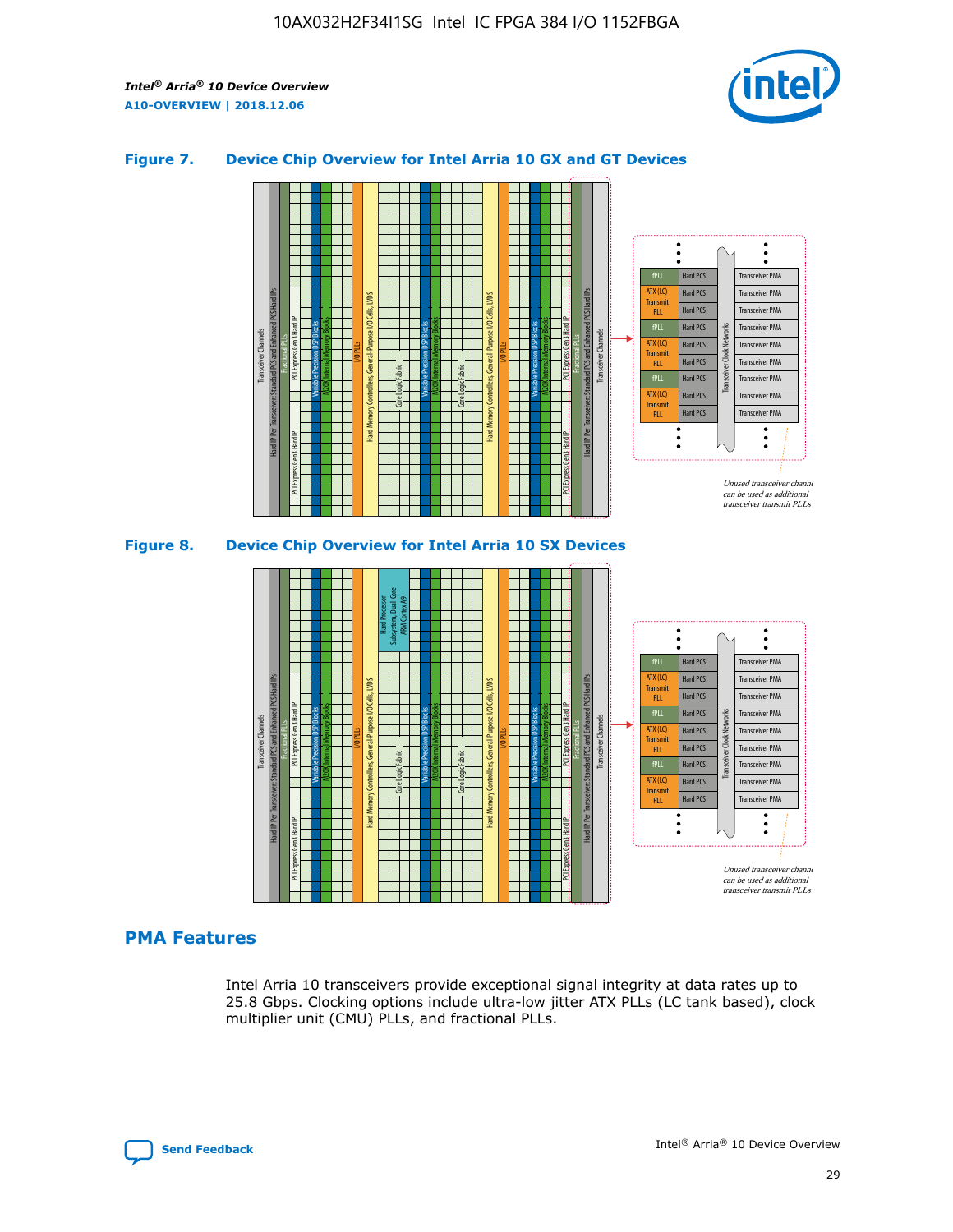

Each transceiver channel contains a channel PLL that can be used as the CMU PLL or clock data recovery (CDR) PLL. In CDR mode, the channel PLL recovers the receiver clock and data in the transceiver channel. Up to 80 independent data rates can be configured on a single Intel Arria 10 device.

## **Table 23. PMA Features of the Transceivers in Intel Arria 10 Devices**

| <b>Feature</b>                                             | <b>Capability</b>                                                                                                                                                                                                             |
|------------------------------------------------------------|-------------------------------------------------------------------------------------------------------------------------------------------------------------------------------------------------------------------------------|
| Chip-to-Chip Data Rates                                    | 1 Gbps to 17.4 Gbps (Intel Arria 10 GX devices)<br>1 Gbps to 25.8 Gbps (Intel Arria 10 GT devices)                                                                                                                            |
| <b>Backplane Support</b>                                   | Drive backplanes at data rates up to 12.5 Gbps                                                                                                                                                                                |
| <b>Optical Module Support</b>                              | SFP+/SFP, XFP, CXP, QSFP/QSFP28, CFP/CFP2/CFP4                                                                                                                                                                                |
| Cable Driving Support                                      | SFP+ Direct Attach, PCI Express over cable, eSATA                                                                                                                                                                             |
| Transmit Pre-Emphasis                                      | 4-tap transmit pre-emphasis and de-emphasis to compensate for system channel loss                                                                                                                                             |
| Continuous Time Linear<br>Equalizer (CTLE)                 | Dual mode, high-gain, and high-data rate, linear receive equalization to compensate for<br>system channel loss                                                                                                                |
| Decision Feedback Equalizer<br>(DFE)                       | 7-fixed and 4-floating tap DFE to equalize backplane channel loss in the presence of<br>crosstalk and noisy environments                                                                                                      |
| Variable Gain Amplifier                                    | Optimizes the signal amplitude prior to the CDR sampling and operates in fixed and<br>adaptive modes                                                                                                                          |
| Altera Digital Adaptive<br>Parametric Tuning (ADAPT)       | Fully digital adaptation engine to automatically adjust all link equalization parameters-<br>including CTLE, DFE, and variable gain amplifier blocks—that provide optimal link margin<br>without intervention from user logic |
| Precision Signal Integrity<br>Calibration Engine (PreSICE) | Hardened calibration controller to quickly calibrate all transceiver control parameters on<br>power-up, which provides the optimal signal integrity and jitter performance                                                    |
| Advanced Transmit (ATX)<br>PLL                             | Low jitter ATX (LC tank based) PLLs with continuous tuning range to cover a wide range of<br>standard and proprietary protocols                                                                                               |
| <b>Fractional PLLs</b>                                     | On-chip fractional frequency synthesizers to replace on-board crystal oscillators and reduce<br>system cost                                                                                                                   |
| Digitally Assisted Analog<br><b>CDR</b>                    | Superior jitter tolerance with fast lock time                                                                                                                                                                                 |
| Dynamic Partial<br>Reconfiguration                         | Allows independent control of the Avalon memory-mapped interface of each transceiver<br>channel for the highest transceiver flexibility                                                                                       |
| Multiple PCS-PMA and PCS-<br>PLD interface widths          | 8-, 10-, 16-, 20-, 32-, 40-, or 64-bit interface widths for flexibility of deserialization width,<br>encoding, and reduced latency                                                                                            |

## **PCS Features**

This table summarizes the Intel Arria 10 transceiver PCS features. You can use the transceiver PCS to support a wide range of protocols ranging from 1 Gbps to 25.8 Gbps.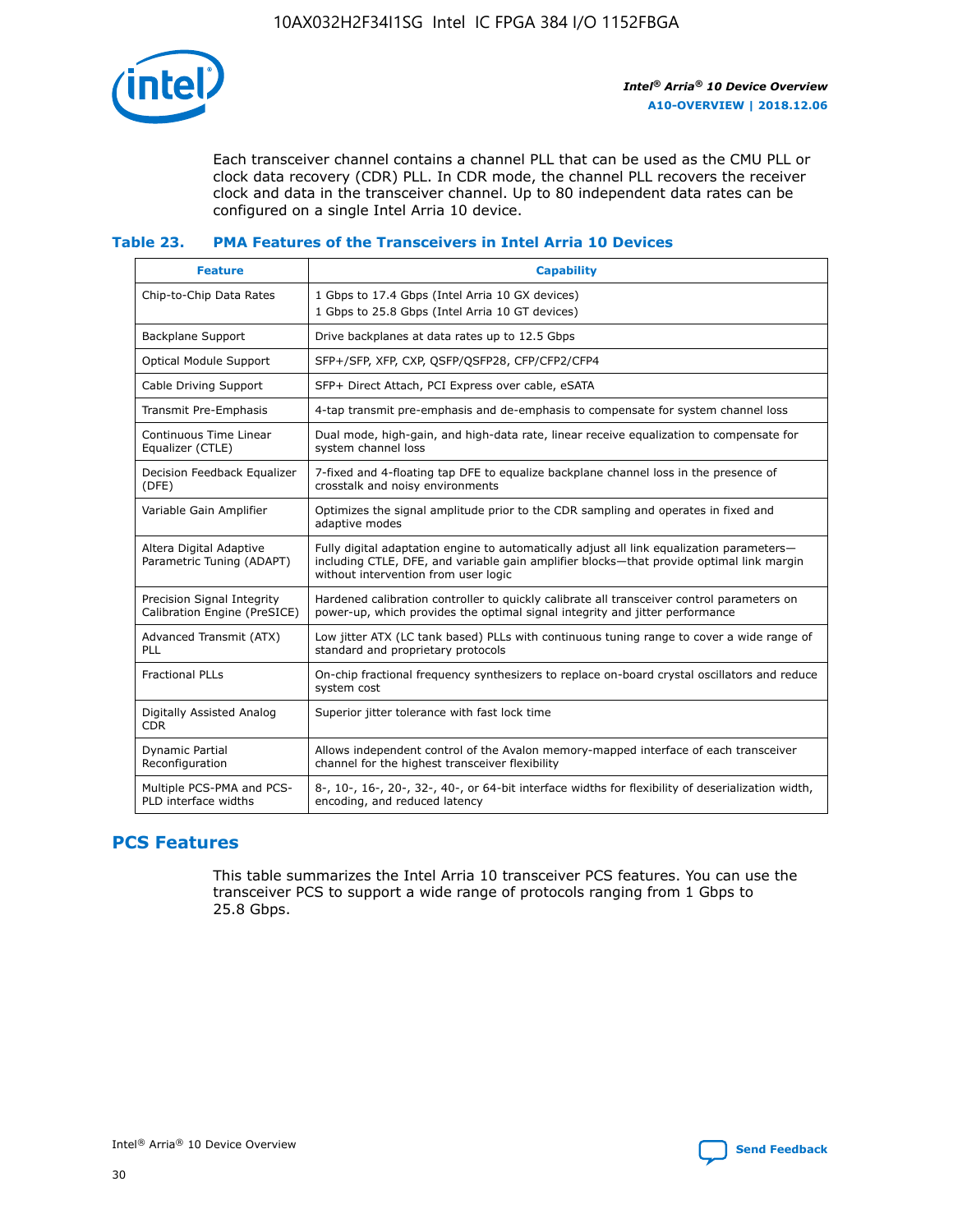

| <b>PCS</b>    | <b>Description</b>                                                                                                                                                                                                                                                                                                                                                                                             |
|---------------|----------------------------------------------------------------------------------------------------------------------------------------------------------------------------------------------------------------------------------------------------------------------------------------------------------------------------------------------------------------------------------------------------------------|
| Standard PCS  | Operates at a data rate up to 12 Gbps<br>Supports protocols such as PCI-Express, CPRI 4.2+, GigE, IEEE 1588 in Hard PCS<br>Implements other protocols using Basic/Custom (Standard PCS) transceiver<br>configuration rules.                                                                                                                                                                                    |
| Enhanced PCS  | Performs functions common to most serial data industry standards, such as word<br>alignment, encoding/decoding, and framing, before data is sent or received off-chip<br>through the PMA<br>• Handles data transfer to and from the FPGA fabric<br>Handles data transfer internally to and from the PMA<br>Provides frequency compensation<br>Performs channel bonding for multi-channel low skew applications |
| PCIe Gen3 PCS | Supports the seamless switching of Data and Clock between the Gen1, Gen2, and Gen3<br>data rates<br>Provides support for PIPE 3.0 features<br>Supports the PIPE interface with the Hard IP enabled, as well as with the Hard IP<br>bypassed                                                                                                                                                                    |

#### **Related Information**

- PCIe Gen1, Gen2, and Gen3 Hard IP on page 26
- Interlaken Support on page 26
- 10 Gbps Ethernet Support on page 26

## **PCS Protocol Support**

This table lists some of the protocols supported by the Intel Arria 10 transceiver PCS. For more information about the blocks in the transmitter and receiver data paths, refer to the related information.

| <b>Protocol</b>                                 | <b>Data Rate</b><br>(Gbps) | <b>Transceiver IP</b>       | <b>PCS Support</b>                      |
|-------------------------------------------------|----------------------------|-----------------------------|-----------------------------------------|
| PCIe Gen3 x1, x2, x4, x8                        | 8.0                        | Native PHY (PIPE)           | Standard PCS and PCIe<br>Gen3 PCS       |
| PCIe Gen2 x1, x2, x4, x8                        | 5.0                        | Native PHY (PIPE)           | <b>Standard PCS</b>                     |
| PCIe Gen1 x1, x2, x4, x8                        | 2.5                        | Native PHY (PIPE)           | Standard PCS                            |
| 1000BASE-X Gigabit Ethernet                     | 1.25                       | Native PHY                  | <b>Standard PCS</b>                     |
| 1000BASE-X Gigabit Ethernet with<br>IEEE 1588v2 | 1.25                       | Native PHY                  | Standard PCS                            |
| 10GBASE-R                                       | 10.3125                    | Native PHY                  | <b>Enhanced PCS</b>                     |
| 10GBASE-R with IEEE 1588v2                      | 10.3125                    | Native PHY                  | <b>Enhanced PCS</b>                     |
| 10GBASE-R with KR FEC                           | 10.3125                    | Native PHY                  | <b>Enhanced PCS</b>                     |
| 10GBASE-KR and 1000BASE-X                       | 10.3125                    | 1G/10GbE and 10GBASE-KR PHY | Standard PCS and<br><b>Enhanced PCS</b> |
| Interlaken (CEI-6G/11G)                         | 3.125 to 17.4              | Native PHY                  | <b>Enhanced PCS</b>                     |
| SFI-S/SFI-5.2                                   | 11.2                       | Native PHY                  | <b>Enhanced PCS</b>                     |
| $10G$ SDI                                       | 10.692                     | Native PHY                  | <b>Enhanced PCS</b>                     |
|                                                 |                            |                             | continued                               |

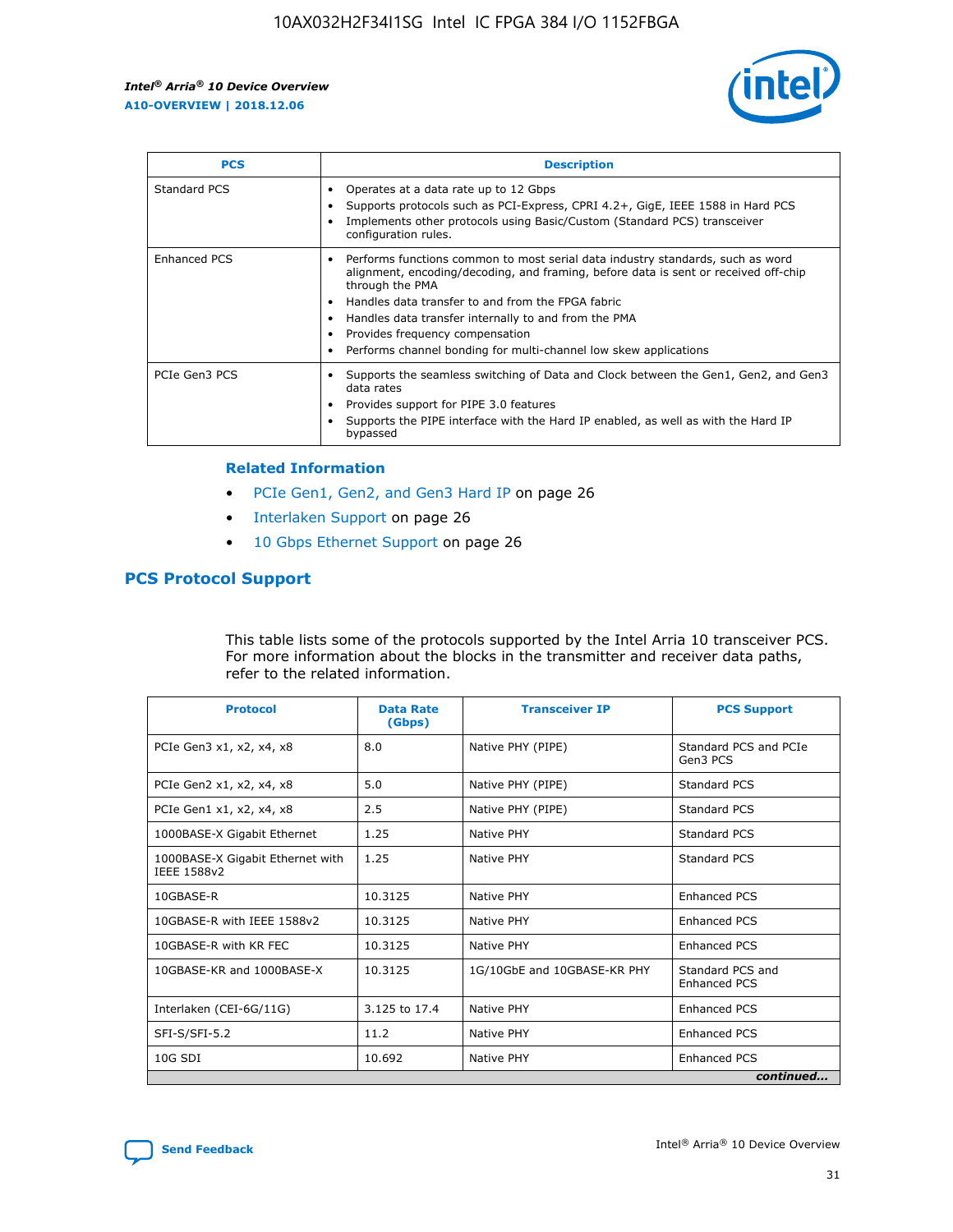

| <b>Protocol</b>      | <b>Data Rate</b><br>(Gbps) | <b>Transceiver IP</b> | <b>PCS Support</b> |
|----------------------|----------------------------|-----------------------|--------------------|
| CPRI 6.0 (64B/66B)   | 0.6144 to<br>10.1376       | Native PHY            | Enhanced PCS       |
| CPRI 4.2 (8B/10B)    | 0.6144 to<br>9.8304        | Native PHY            | Standard PCS       |
| OBSAI RP3 v4.2       | 0.6144 to 6.144            | Native PHY            | Standard PCS       |
| SD-SDI/HD-SDI/3G-SDI | $0.143(12)$ to<br>2.97     | Native PHY            | Standard PCS       |

## **Related Information**

#### [Intel Arria 10 Transceiver PHY User Guide](https://www.intel.com/content/www/us/en/programmable/documentation/nik1398707230472.html#nik1398707091164)

Provides more information about the supported transceiver protocols and PHY IP, the PMA architecture, and the standard, enhanced, and PCIe Gen3 PCS architecture.

## **SoC with Hard Processor System**

Each SoC device combines an FPGA fabric and a hard processor system (HPS) in a single device. This combination delivers the flexibility of programmable logic with the power and cost savings of hard IP in these ways:

- Reduces board space, system power, and bill of materials cost by eliminating a discrete embedded processor
- Allows you to differentiate the end product in both hardware and software, and to support virtually any interface standard
- Extends the product life and revenue through in-field hardware and software updates

 $(12)$  The 0.143 Gbps data rate is supported using oversampling of user logic that you must implement in the FPGA fabric.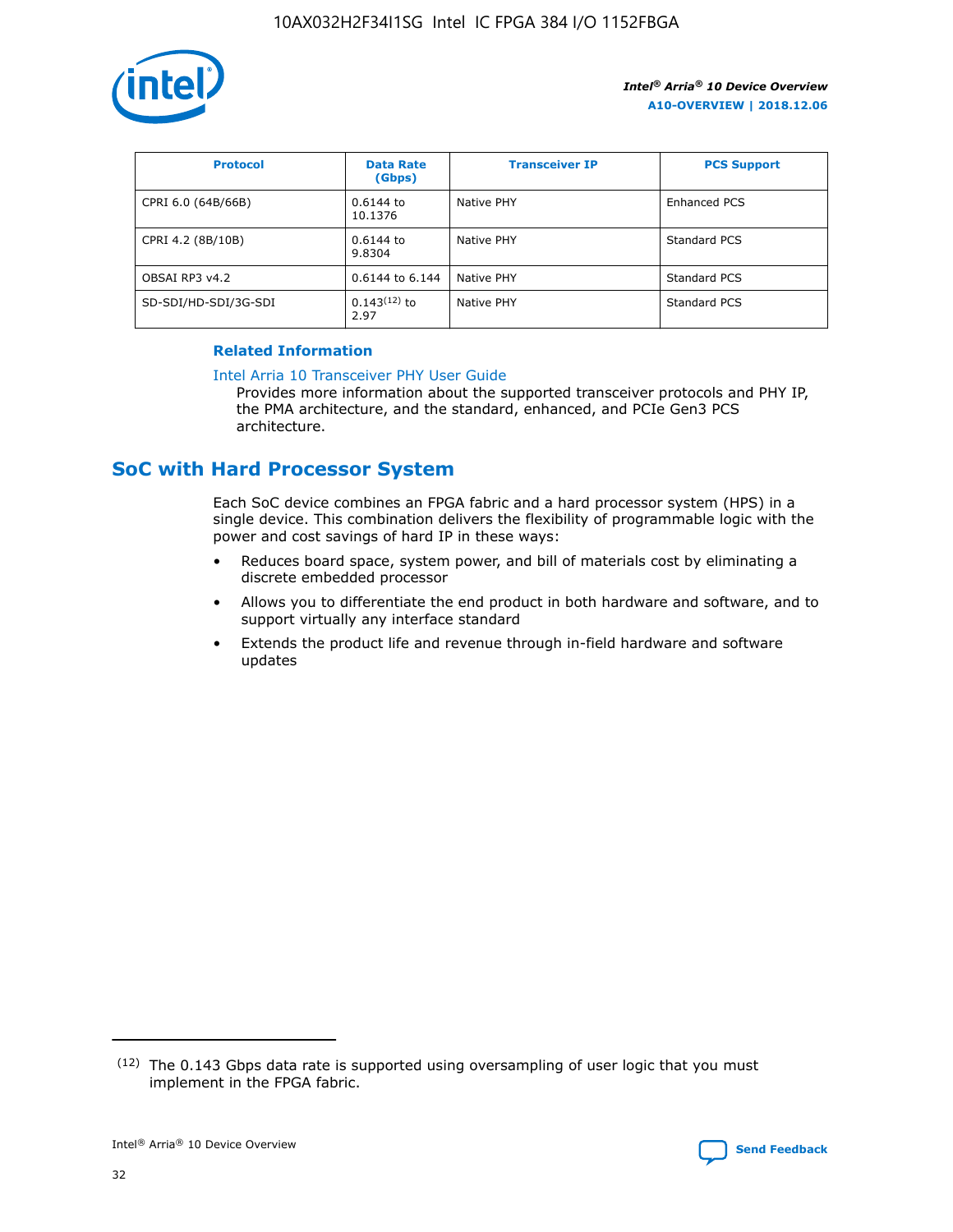

### **Figure 9. HPS Block Diagram**

This figure shows a block diagram of the HPS with the dual ARM Cortex-A9 MPCore processor.



## **Key Advantages of 20-nm HPS**

The 20-nm HPS strikes a balance between enabling maximum software compatibility with 28-nm SoCs while still improving upon the 28-nm HPS architecture. These improvements address the requirements of the next generation target markets such as wireless and wireline communications, compute and storage equipment, broadcast and military in terms of performance, memory bandwidth, connectivity via backplane and security.

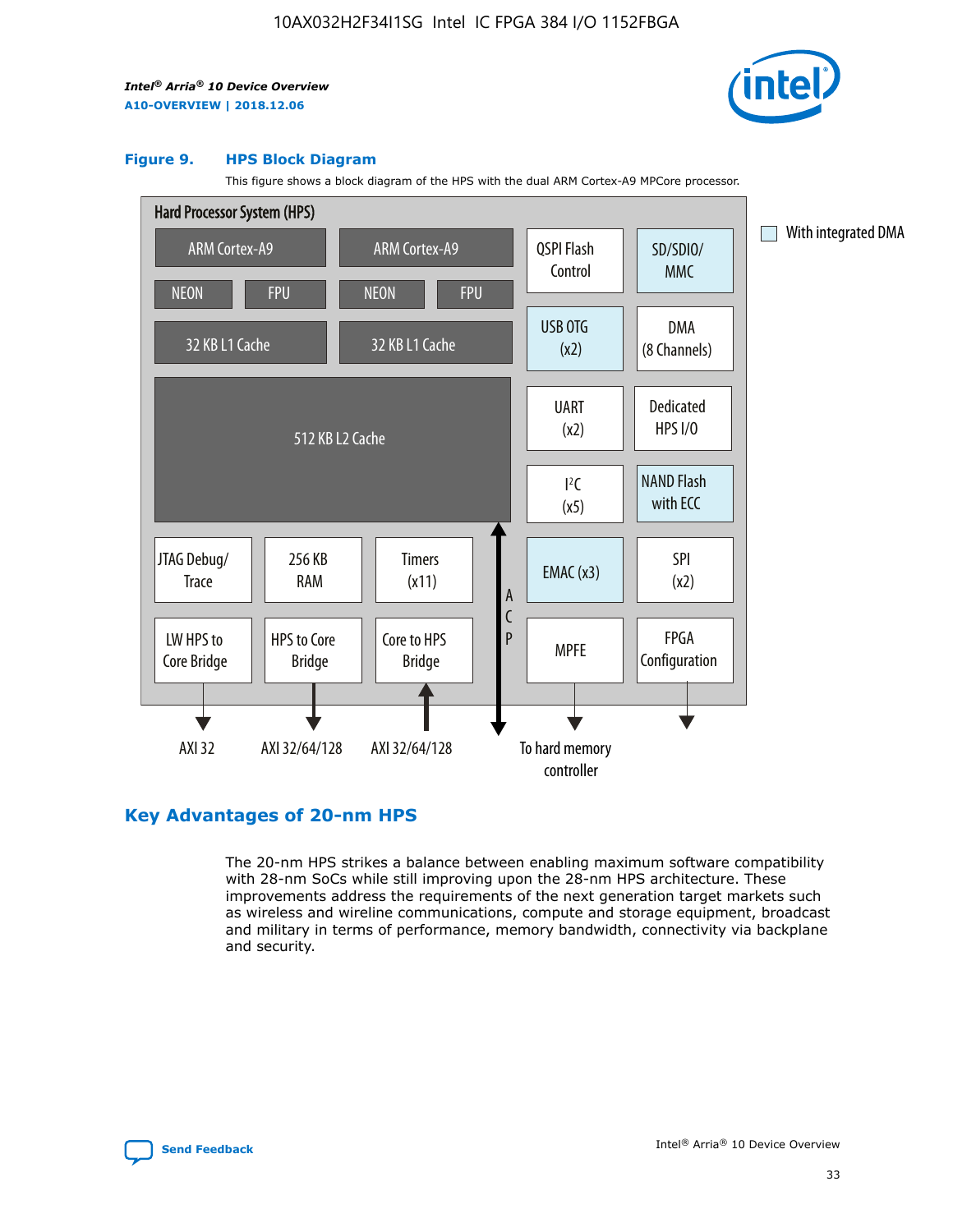

## **Table 24. Improvements in 20 nm HPS**

This table lists the key improvements of the 20 nm HPS compared to the 28 nm HPS.

| Advantages/<br><b>Improvements</b>                          | <b>Description</b>                                                                                                                                                                                                                                                                                                                                                                                                                                                                                                                                                                                                                                                                                                                                                                                                                                                                                                      |
|-------------------------------------------------------------|-------------------------------------------------------------------------------------------------------------------------------------------------------------------------------------------------------------------------------------------------------------------------------------------------------------------------------------------------------------------------------------------------------------------------------------------------------------------------------------------------------------------------------------------------------------------------------------------------------------------------------------------------------------------------------------------------------------------------------------------------------------------------------------------------------------------------------------------------------------------------------------------------------------------------|
| Increased performance and<br>overdrive capability           | While the nominal processor frequency is 1.2 GHz, the 20 nm HPS offers an "overdrive"<br>feature which enables a higher processor operating frequency. This requires a higher supply<br>voltage value that is unique to the HPS and may require a separate regulator.                                                                                                                                                                                                                                                                                                                                                                                                                                                                                                                                                                                                                                                   |
| Increased processor memory<br>bandwidth and DDR4<br>support | Up to 64-bit DDR4 memory at 2,400 Mbps support is available for the processor. The hard<br>memory controller for the HPS comprises a multi-port front end that manages connections<br>to a single port memory controller. The multi-port front end allows logic core and the HPS<br>to share ports and thereby the available bandwidth of the memory controller.                                                                                                                                                                                                                                                                                                                                                                                                                                                                                                                                                        |
| Flexible I/O sharing                                        | An advanced I/O pin muxing scheme allows improved sharing of I/O between the HPS and<br>the core logic. The following types of I/O are available for SoC:<br>17 dedicated I/Os-physically located inside the HPS block and are not accessible to<br>logic within the core. The 17 dedicated I/Os are used for HPS clock, resets, and<br>interfacing with boot devices, QSPI, and SD/MMC.<br>48 direct shared I/O-located closest to the HPS block and are ideal for high speed HPS<br>peripherals such as EMAC, USB, and others. There is one bank of 48 I/Os that supports<br>direct sharing where the 48 I/Os can be shared 12 I/Os at a time.<br>Standard (shared) I/O—all standard I/Os can be shared by the HPS peripherals and any<br>logic within the core. For designs where more than 48 I/Os are required to fully use all<br>the peripherals in the HPS, these I/Os can be connected through the core logic. |
| <b>EMAC</b> core                                            | Three EMAC cores are available in the HPS. The EMAC cores enable an application to<br>support two redundant Ethernet connections; for example, backplane, or two EMAC cores<br>for managing IEEE 1588 time stamp information while allowing a third EMAC core for debug<br>and configuration. All three EMACs can potentially share the same time stamps, simplifying<br>the 1588 time stamping implementation. A new serial time stamp interface allows core<br>logic to access and read the time stamp values. The integrated EMAC controllers can be<br>connected to external Ethernet PHY through the provided MDIO or I <sup>2</sup> C interface.                                                                                                                                                                                                                                                                  |
| On-chip memory                                              | The on-chip memory is updated to 256 KB support and can support larger data sets and<br>real time algorithms.                                                                                                                                                                                                                                                                                                                                                                                                                                                                                                                                                                                                                                                                                                                                                                                                           |
| ECC enhancements                                            | Improvements in L2 Cache ECC management allow identification of errors down to the<br>address level. ECC enhancements also enable improved error injection and status reporting<br>via the introduction of new memory mapped access to syndrome and data signals.                                                                                                                                                                                                                                                                                                                                                                                                                                                                                                                                                                                                                                                       |
| HPS to FPGA Interconnect<br>Backbone                        | Although the HPS and the Logic Core can operate independently, they are tightly coupled<br>via a high-bandwidth system interconnect built from high-performance ARM AMBA AXI bus<br>bridges. IP bus masters in the FPGA fabric have access to HPS bus slaves via the FPGA-to-<br>HPS interconnect. Similarly, HPS bus masters have access to bus slaves in the core fabric<br>via the HPS-to-FPGA bridge. Both bridges are AMBA AXI-3 compliant and support<br>simultaneous read and write transactions. Up to three masters within the core fabric can<br>share the HPS SDRAM controller with the processor. Additionally, the processor can be used<br>to configure the core fabric under program control via a dedicated 32-bit configuration port.                                                                                                                                                                  |
| FPGA configuration and HPS<br>booting                       | The FPGA fabric and HPS in the SoCs are powered independently. You can reduce the clock<br>frequencies or gate the clocks to reduce dynamic power.<br>You can configure the FPGA fabric and boot the HPS independently, in any order, providing<br>you with more design flexibility.                                                                                                                                                                                                                                                                                                                                                                                                                                                                                                                                                                                                                                    |
| Security                                                    | New security features have been introduced for anti-tamper management, secure boot,<br>encryption (AES), and authentication (SHA).                                                                                                                                                                                                                                                                                                                                                                                                                                                                                                                                                                                                                                                                                                                                                                                      |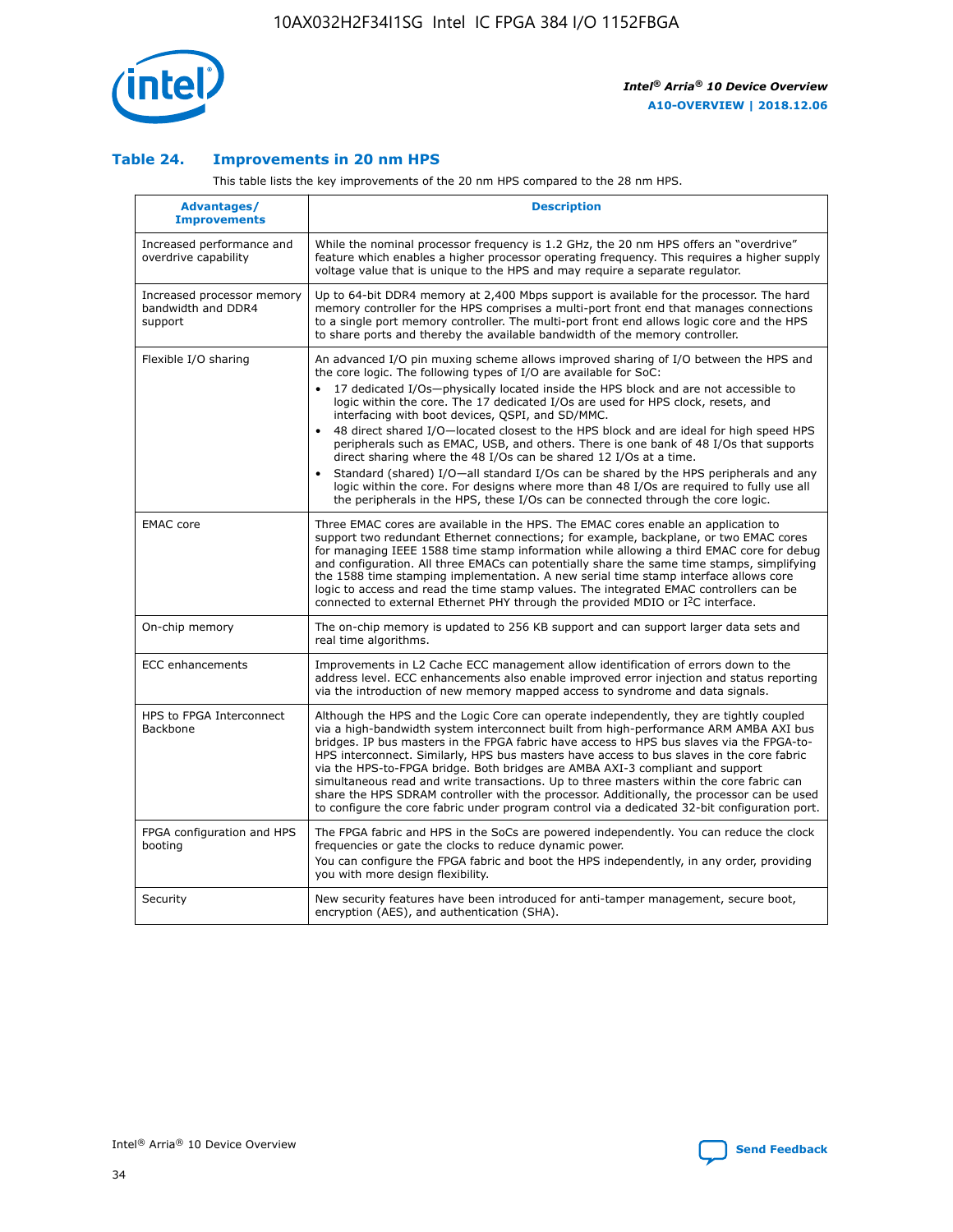

## **Features of the HPS**

The HPS has the following features:

- 1.2-GHz, dual-core ARM Cortex-A9 MPCore processor with up to 1.5-GHz via overdrive
	- ARMv7-A architecture that runs 32-bit ARM instructions, 16-bit and 32-bit Thumb instructions, and 8-bit Java byte codes in Jazelle style
	- Superscalar, variable length, out-of-order pipeline with dynamic branch prediction
	- Instruction Efficiency 2.5 MIPS/MHz, which provides total performance of 7500 MIPS at 1.5 GHz
- Each processor core includes:
	- 32 KB of L1 instruction cache, 32 KB of L1 data cache
	- Single- and double-precision floating-point unit and NEON media engine
	- CoreSight debug and trace technology
	- Snoop Control Unit (SCU) and Acceleration Coherency Port (ACP)
- 512 KB of shared L2 cache
- 256 KB of scratch RAM
- Hard memory controller with support for DDR3, DDR4 and optional error correction code (ECC) support
- Multiport Front End (MPFE) Scheduler interface to the hard memory controller
- 8-channel direct memory access (DMA) controller
- QSPI flash controller with SIO, DIO, QIO SPI Flash support
- NAND flash controller (ONFI 1.0 or later) with DMA and ECC support, updated to support 8 and 16-bit Flash devices and new command DMA to offload CPU for fast power down recovery
- Updated SD/SDIO/MMC controller to eMMC 4.5 with DMA with CE-ATA digital command support
- 3 10/100/1000 Ethernet media access control (MAC) with DMA
- 2 USB On-the-Go (OTG) controllers with DMA
- $\bullet$  5 I<sup>2</sup>C controllers (3 can be used by EMAC for MIO to external PHY)
- 2 UART 16550 Compatible controllers
- 4 serial peripheral interfaces (SPI) (2 Master, 2 Slaves)
- 62 programmable general-purpose I/Os, which includes 48 direct share I/Os that allows the HPS peripherals to connect directly to the FPGA I/Os
- 7 general-purpose timers
- 4 watchdog timers
- Anti-tamper, Secure Boot, Encryption (AES) and Authentication (SHA)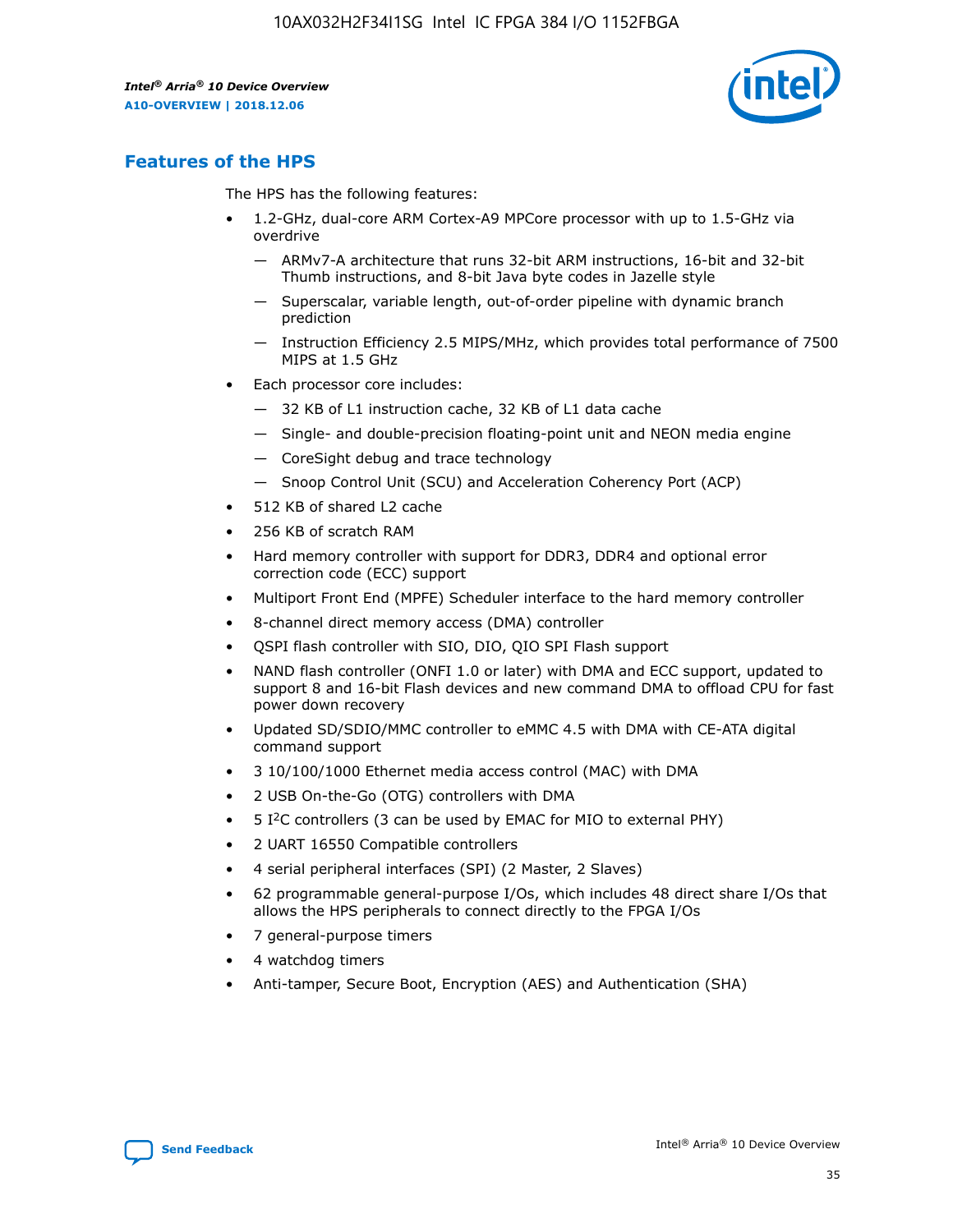

## **System Peripherals and Debug Access Port**

Each Ethernet MAC, USB OTG, NAND flash controller, and SD/MMC controller module has an integrated DMA controller. For modules without an integrated DMA controller, an additional DMA controller module provides up to eight channels of high-bandwidth data transfers. Peripherals that communicate off-chip are multiplexed with other peripherals at the HPS pin level. This allows you to choose which peripherals interface with other devices on your PCB.

The debug access port provides interfaces to industry standard JTAG debug probes and supports ARM CoreSight debug and core traces to facilitate software development.

### **HPS–FPGA AXI Bridges**

The HPS–FPGA bridges, which support the Advanced Microcontroller Bus Architecture (AMBA) Advanced eXtensible Interface (AXI™) specifications, consist of the following bridges:

- FPGA-to-HPS AMBA AXI bridge—a high-performance bus supporting 32, 64, and 128 bit data widths that allows the FPGA fabric to issue transactions to slaves in the HPS.
- HPS-to-FPGA Avalon/AMBA AXI bridge—a high-performance bus supporting 32, 64, and 128 bit data widths that allows the HPS to issue transactions to slaves in the FPGA fabric.
- Lightweight HPS-to-FPGA AXI bridge—a lower latency 32 bit width bus that allows the HPS to issue transactions to soft peripherals in the FPGA fabric. This bridge is primarily used for control and status register (CSR) accesses to peripherals in the FPGA fabric.

The HPS–FPGA AXI bridges allow masters in the FPGA fabric to communicate with slaves in the HPS logic, and vice versa. For example, the HPS-to-FPGA AXI bridge allows you to share memories instantiated in the FPGA fabric with one or both microprocessors in the HPS, while the FPGA-to-HPS AXI bridge allows logic in the FPGA fabric to access the memory and peripherals in the HPS.

Each HPS–FPGA bridge also provides asynchronous clock crossing for data transferred between the FPGA fabric and the HPS.

#### **HPS SDRAM Controller Subsystem**

The HPS SDRAM controller subsystem contains a multiport SDRAM controller and DDR PHY that are shared between the FPGA fabric (through the FPGA-to-HPS SDRAM interface), the level 2 (L2) cache, and the level 3 (L3) system interconnect. The FPGA-to-HPS SDRAM interface supports AMBA AXI and Avalon® Memory-Mapped (Avalon-MM) interface standards, and provides up to six individual ports for access by masters implemented in the FPGA fabric.

The HPS SDRAM controller supports up to 3 masters (command ports), 3x 64-bit read data ports and 3x 64-bit write data ports.

To maximize memory performance, the SDRAM controller subsystem supports command and data reordering, deficit round-robin arbitration with aging, and high-priority bypass features.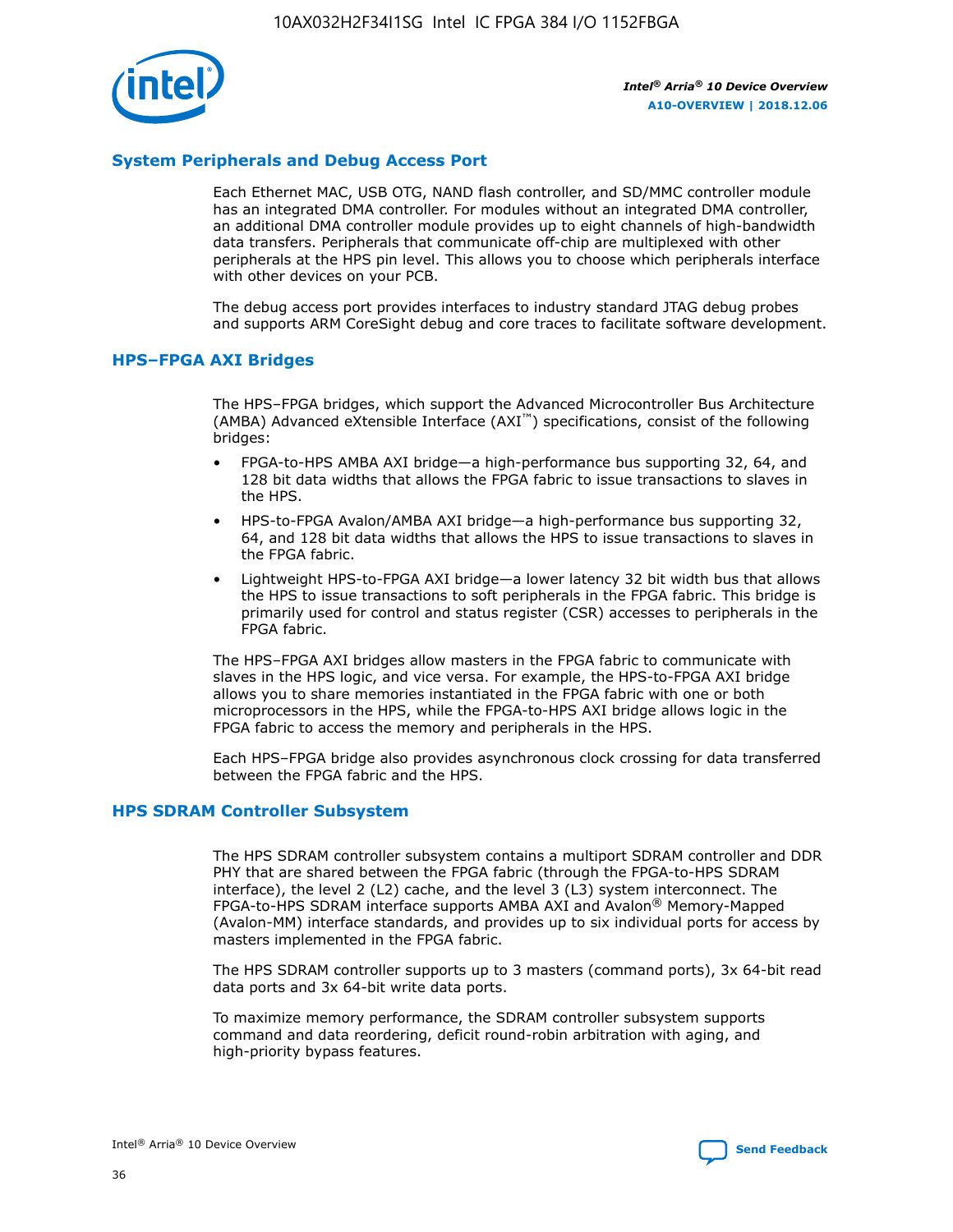

## **FPGA Configuration and HPS Booting**

The FPGA fabric and HPS in the SoC FPGA must be powered at the same time. You can reduce the clock frequencies or gate the clocks to reduce dynamic power.

Once powered, the FPGA fabric and HPS can be configured independently thus providing you with more design flexibility:

- You can boot the HPS independently. After the HPS is running, the HPS can fully or partially reconfigure the FPGA fabric at any time under software control. The HPS can also configure other FPGAs on the board through the FPGA configuration controller.
- Configure the FPGA fabric first, and then boot the HPS from memory accessible to the FPGA fabric.

## **Hardware and Software Development**

For hardware development, you can configure the HPS and connect your soft logic in the FPGA fabric to the HPS interfaces using the Platform Designer system integration tool in the Intel Quartus Prime software.

For software development, the ARM-based SoC FPGA devices inherit the rich software development ecosystem available for the ARM Cortex-A9 MPCore processor. The software development process for Intel SoC FPGAs follows the same steps as those for other SoC devices from other manufacturers. Support for Linux\*, VxWorks\*, and other operating systems are available for the SoC FPGAs. For more information on the operating systems support availability, contact the Intel FPGA sales team.

You can begin device-specific firmware and software development on the Intel SoC FPGA Virtual Target. The Virtual Target is a fast PC-based functional simulation of a target development system—a model of a complete development board. The Virtual Target enables the development of device-specific production software that can run unmodified on actual hardware.

## **Dynamic and Partial Reconfiguration**

The Intel Arria 10 devices support dynamic and partial reconfiguration. You can use dynamic and partial reconfiguration simultaneously to enable seamless reconfiguration of both the device core and transceivers.

## **Dynamic Reconfiguration**

You can reconfigure the PMA and PCS blocks while the device continues to operate. This feature allows you to change the data rates, protocol, and analog settings of a channel in a transceiver bank without affecting on-going data transfer in other transceiver banks. This feature is ideal for applications that require dynamic multiprotocol or multirate support.

## **Partial Reconfiguration**

Using partial reconfiguration, you can reconfigure some parts of the device while keeping the device in operation.

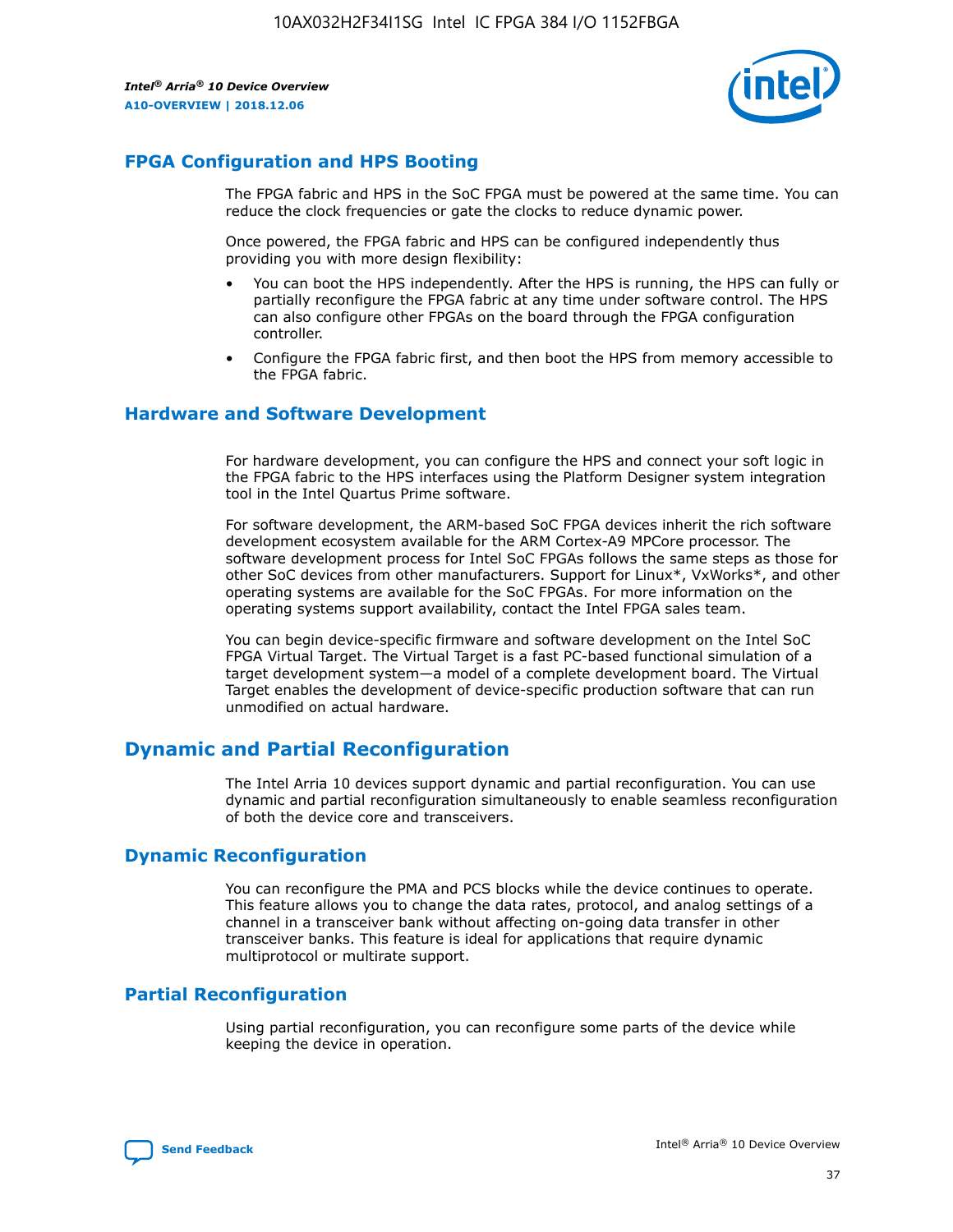

Instead of placing all device functions in the FPGA fabric, you can store some functions that do not run simultaneously in external memory and load them only when required. This capability increases the effective logic density of the device, and lowers cost and power consumption.

In the Intel solution, you do not have to worry about intricate device architecture to perform a partial reconfiguration. The partial reconfiguration capability is built into the Intel Quartus Prime design software, making such time-intensive task simple.

Intel Arria 10 devices support partial reconfiguration in the following configuration options:

- Using an internal host:
	- All supported configuration modes where the FPGA has access to external memory devices such as serial and parallel flash memory.
	- Configuration via Protocol [CvP (PCIe)]
- Using an external host—passive serial (PS), fast passive parallel (FPP) x8, FPP x16, and FPP x32 I/O interface.

# **Enhanced Configuration and Configuration via Protocol**

## **Table 25. Configuration Schemes and Features of Intel Arria 10 Devices**

Intel Arria 10 devices support 1.8 V programming voltage and several configuration schemes.

| <b>Scheme</b>                                                          | <b>Data</b><br><b>Width</b> | <b>Max Clock</b><br>Rate<br>(MHz) | <b>Max Data</b><br>Rate<br>(Mbps)<br>(13) | <b>Decompression</b> | <b>Design</b><br>Security <sup>(1</sup><br>4) | <b>Partial</b><br>Reconfiguration<br>(15) | <b>Remote</b><br><b>System</b><br><b>Update</b> |
|------------------------------------------------------------------------|-----------------------------|-----------------------------------|-------------------------------------------|----------------------|-----------------------------------------------|-------------------------------------------|-------------------------------------------------|
| <b>JTAG</b>                                                            | 1 bit                       | 33                                | 33                                        |                      |                                               | Yes <sup>(16)</sup>                       |                                                 |
| Active Serial (AS)<br>through the<br>EPCO-L<br>configuration<br>device | 1 bit,<br>4 bits            | 100                               | 400                                       | Yes                  | Yes                                           | $Y_{PS}(16)$                              | Yes                                             |
| Passive serial (PS)<br>through CPLD or<br>external<br>microcontroller  | 1 bit                       | 100                               | 100                                       | Yes                  | Yes                                           | Yes(16)                                   | Parallel<br>Flash<br>Loader<br>(PFL) IP<br>core |
|                                                                        |                             |                                   |                                           |                      |                                               |                                           | continued                                       |

<sup>(13)</sup> Enabling either compression or design security features affects the maximum data rate. Refer to the Intel Arria 10 Device Datasheet for more information.

<sup>(14)</sup> Encryption and compression cannot be used simultaneously.

 $(15)$  Partial reconfiguration is an advanced feature of the device family. If you are interested in using partial reconfiguration, contact Intel for support.

 $(16)$  Partial configuration can be performed only when it is configured as internal host.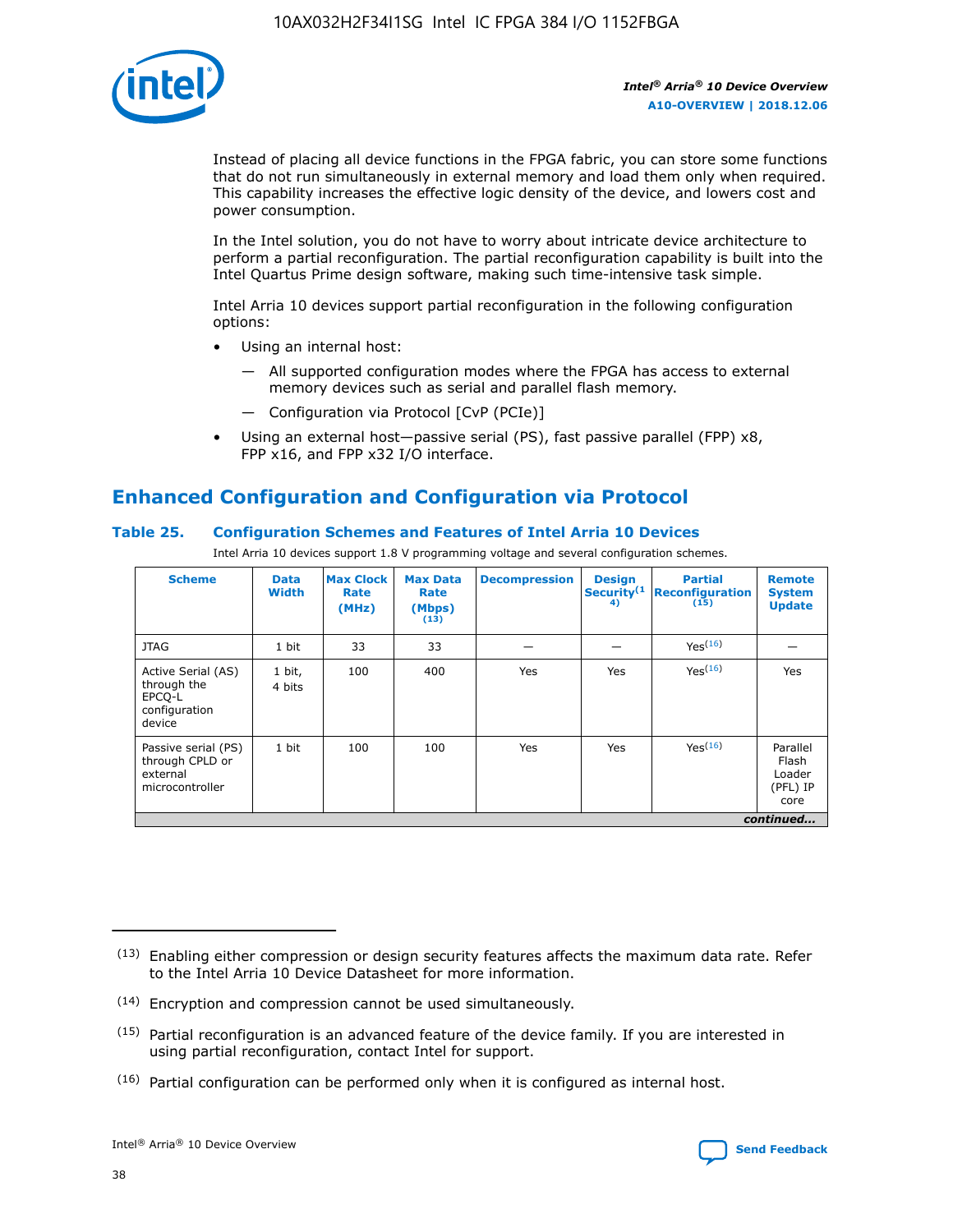

| <b>Scheme</b>                                   | <b>Data</b><br><b>Width</b> | <b>Max Clock</b><br>Rate<br>(MHz) | <b>Max Data</b><br>Rate<br>(Mbps)<br>(13) | <b>Decompression</b> | <b>Design</b><br>Security <sup>(1</sup><br>4) | <b>Partial</b><br><b>Reconfiguration</b><br>(15) | <b>Remote</b><br><b>System</b><br><b>Update</b> |
|-------------------------------------------------|-----------------------------|-----------------------------------|-------------------------------------------|----------------------|-----------------------------------------------|--------------------------------------------------|-------------------------------------------------|
| Fast passive                                    | 8 bits                      | 100                               | 3200                                      | Yes                  | Yes                                           | Yes(17)                                          | PFL IP                                          |
| parallel (FPP)<br>through CPLD or               | 16 bits                     |                                   |                                           | Yes                  | Yes                                           |                                                  | core                                            |
| external<br>microcontroller                     | 32 bits                     |                                   |                                           | Yes                  | Yes                                           |                                                  |                                                 |
| Configuration via                               | 16 bits                     | 100                               | 3200                                      | Yes                  | Yes                                           | Yes <sup>(17)</sup>                              |                                                 |
| <b>HPS</b>                                      | 32 bits                     |                                   |                                           | Yes                  | Yes                                           |                                                  |                                                 |
| Configuration via<br>Protocol [CvP<br>$(PCIe*)$ | x1, x2,<br>x4, x8<br>lanes  |                                   | 8000                                      | Yes                  | Yes                                           | Yes <sup>(16)</sup>                              |                                                 |

You can configure Intel Arria 10 devices through PCIe using Configuration via Protocol (CvP). The Intel Arria 10 CvP implementation conforms to the PCIe 100 ms power-up-to-active time requirement.

#### **Related Information**

[Configuration via Protocol \(CvP\) Implementation in Intel FPGAs User Guide](https://www.intel.com/content/www/us/en/programmable/documentation/dsu1441819344145.html#dsu1442269728522) Provides more information about the CvP configuration scheme.

## **SEU Error Detection and Correction**

Intel Arria 10 devices offer robust and easy-to-use single-event upset (SEU) error detection and correction circuitry.

The detection and correction circuitry includes protection for Configuration RAM (CRAM) programming bits and user memories. The CRAM is protected by a continuously running CRC error detection circuit with integrated ECC that automatically corrects one or two errors and detects higher order multi-bit errors. When more than two errors occur, correction is available through reloading of the core programming file, providing a complete design refresh while the FPGA continues to operate.

The physical layout of the Intel Arria 10 CRAM array is optimized to make the majority of multi-bit upsets appear as independent single-bit or double-bit errors which are automatically corrected by the integrated CRAM ECC circuitry. In addition to the CRAM protection, the M20K memory blocks also include integrated ECC circuitry and are layout-optimized for error detection and correction. The MLAB does not have ECC.

(14) Encryption and compression cannot be used simultaneously.

<sup>(17)</sup> Supported at a maximum clock rate of 100 MHz.



 $(13)$  Enabling either compression or design security features affects the maximum data rate. Refer to the Intel Arria 10 Device Datasheet for more information.

 $(15)$  Partial reconfiguration is an advanced feature of the device family. If you are interested in using partial reconfiguration, contact Intel for support.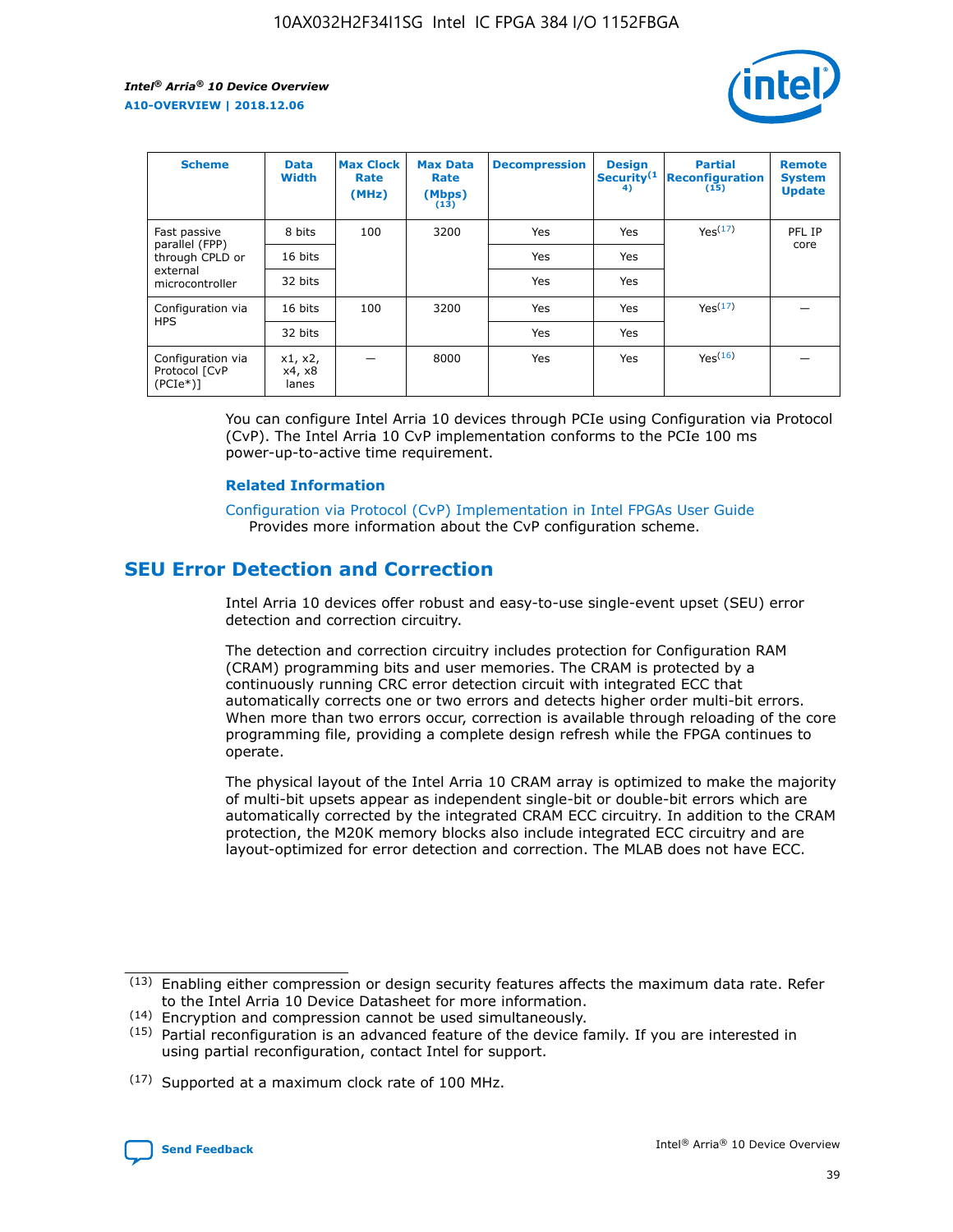

## **Power Management**

Intel Arria 10 devices leverage the advanced 20 nm process technology, a low 0.9 V core power supply, an enhanced core architecture, and several optional power reduction techniques to reduce total power consumption by as much as 40% compared to Arria V devices and as much as 60% compared to Stratix V devices.

The optional power reduction techniques in Intel Arria 10 devices include:

- **SmartVID**—a code is programmed into each device during manufacturing that allows a smart regulator to operate the device at lower core  $V_{CC}$  while maintaining performance
- **Programmable Power Technology**—non-critical timing paths are identified by the Intel Quartus Prime software and the logic in these paths is biased for low power instead of high performance
- **Low Static Power Options**—devices are available with either standard static power or low static power while maintaining performance

Furthermore, Intel Arria 10 devices feature Intel's industry-leading low power transceivers and include a number of hard IP blocks that not only reduce logic resources but also deliver substantial power savings compared to soft implementations. In general, hard IP blocks consume up to 90% less power than the equivalent soft logic implementations.

## **Incremental Compilation**

The Intel Quartus Prime software incremental compilation feature reduces compilation time and helps preserve performance to ease timing closure. The incremental compilation feature enables the partial reconfiguration flow for Intel Arria 10 devices.

Incremental compilation supports top-down, bottom-up, and team-based design flows. This feature facilitates modular, hierarchical, and team-based design flows where different designers compile their respective design sections in parallel. Furthermore, different designers or IP providers can develop and optimize different blocks of the design independently. These blocks can then be imported into the top level project.

# **Document Revision History for Intel Arria 10 Device Overview**

| <b>Document</b><br><b>Version</b> | <b>Changes</b>                                                                                                                                                                                                                                                              |
|-----------------------------------|-----------------------------------------------------------------------------------------------------------------------------------------------------------------------------------------------------------------------------------------------------------------------------|
| 2018.12.06                        | Added links to Intel Arria 10 device errata documents.<br>Removed automotive temperature option from the Intel Arria 10 GX devices.<br>Removed -3 fabric speed grade from the Intel Arria 10 GT devices.<br>Updated power options for the Intel Arria 10 GX and GT devices. |
| 2018.04.09                        | Updated the lowest $V_{CC}$ from 0.83 V to 0.82 V in the topic listing a summary of the device features.                                                                                                                                                                    |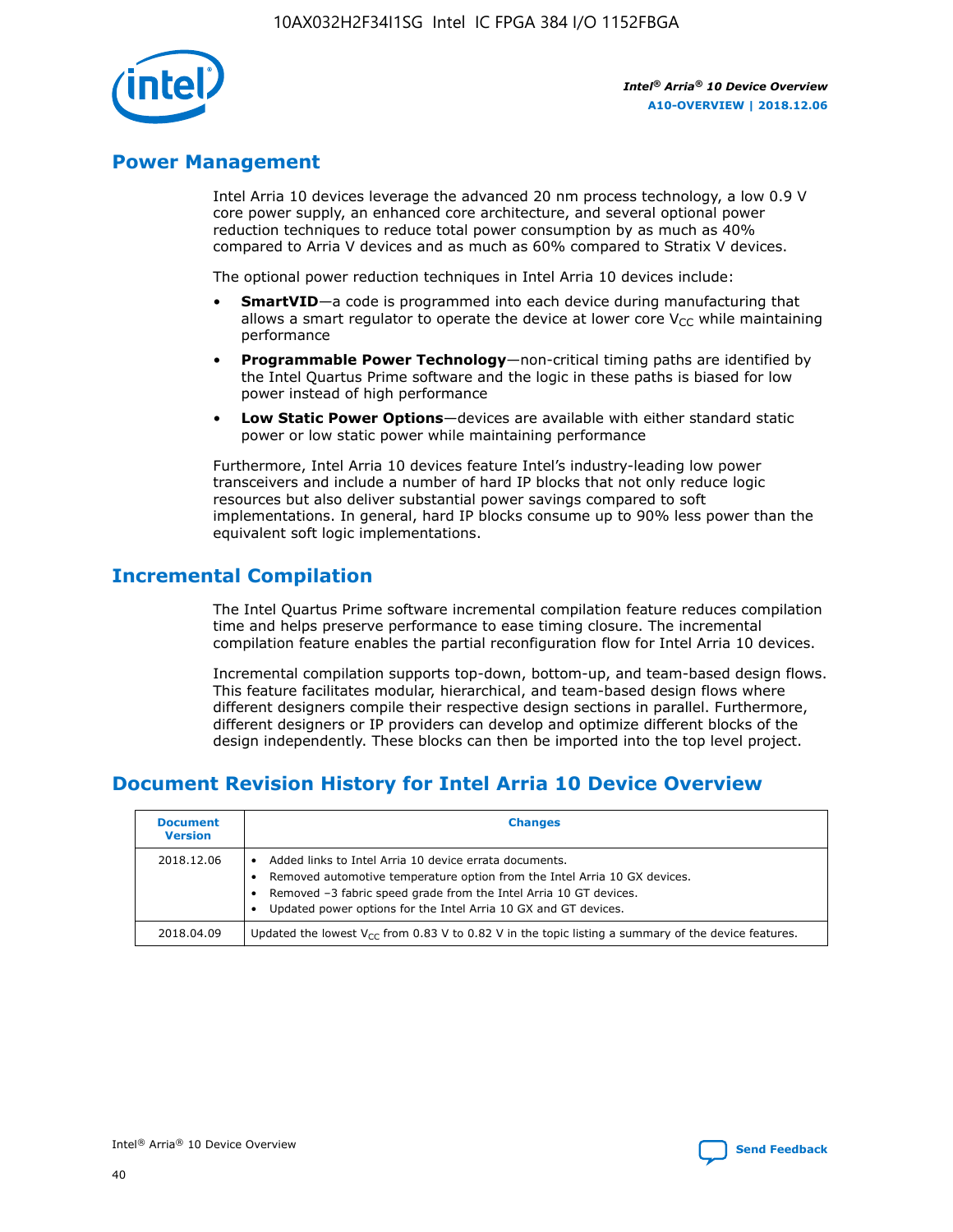*Intel® Arria® 10 Device Overview* **A10-OVERVIEW | 2018.12.06**



| <b>Date</b>    | <b>Version</b> | <b>Changes</b>                                                                                                                                                                                                                                                                                                                                                                                                                                                                                                                                                                                                                                                                                                                                                                                                                                                                                                                                                            |
|----------------|----------------|---------------------------------------------------------------------------------------------------------------------------------------------------------------------------------------------------------------------------------------------------------------------------------------------------------------------------------------------------------------------------------------------------------------------------------------------------------------------------------------------------------------------------------------------------------------------------------------------------------------------------------------------------------------------------------------------------------------------------------------------------------------------------------------------------------------------------------------------------------------------------------------------------------------------------------------------------------------------------|
| January 2018   | 2018.01.17     | Updated the maximum data rate for HPS (Intel Arria 10 SX devices<br>external memory interface DDR3 controller from 2,166 Mbps to 2,133<br>Mbps.<br>Updated maximum frequency supported for half rate QDRII and QDRII<br>+ SRAM to 633 MHz in Memory Standards Supported by the Soft<br>Memory Controller table.<br>Updated transceiver backplane capability to 12.5 Gbps.<br>$\bullet$<br>Removed transceiver speed grade 5 in Sample Ordering Core and<br>Available Options for Intel Arria 10 GX Devices figure.<br>Removed package code 40, low static power, SmartVID, industrial, and<br>military operating temperature support from Sample Ordering Core and<br>Available Options for Intel Arria 10 GT Devices figure.<br>Updated short reach transceiver rate for Intel Arria 10 GT devices to<br>25.8 Gbps.<br>Removed On-Die Instrumentation - EyeQ and Jitter Margin Tool<br>support from PMA Features of the Transceivers in Intel Arria 10 Devices<br>table. |
| September 2017 | 2017.09.20     | Updated the maximum speed of the DDR4 external memory interface from<br>1,333 MHz/2,666 Mbps to 1,200 MHz/2,400 Mbps.                                                                                                                                                                                                                                                                                                                                                                                                                                                                                                                                                                                                                                                                                                                                                                                                                                                     |
| July 2017      | 2017.07.13     | Corrected the automotive temperature range in the figure showing the<br>available options for the Intel Arria 10 GX devices from "-40°C to 100°C"<br>to "-40°C to 125°C".                                                                                                                                                                                                                                                                                                                                                                                                                                                                                                                                                                                                                                                                                                                                                                                                 |
| July 2017      | 2017.07.06     | Added automotive temperature option to Intel Arria 10 GX device family.                                                                                                                                                                                                                                                                                                                                                                                                                                                                                                                                                                                                                                                                                                                                                                                                                                                                                                   |
| May 2017       | 2017.05.08     | Corrected protocol names with "1588" to "IEEE 1588v2".<br>$\bullet$<br>Updated the vertical migration table to remove vertical migration<br>$\bullet$<br>between Intel Arria 10 GX and Intel Arria 10 SX device variants.<br>Removed all "Preliminary" marks.<br>$\bullet$                                                                                                                                                                                                                                                                                                                                                                                                                                                                                                                                                                                                                                                                                                |
| March 2017     | 2017.03.15     | Removed the topic about migration from Intel Arria 10 to Intel Stratix<br>10 devices.<br>Rebranded as Intel.<br>$\bullet$                                                                                                                                                                                                                                                                                                                                                                                                                                                                                                                                                                                                                                                                                                                                                                                                                                                 |
| October 2016   | 2016.10.31     | Removed package F36 from Intel Arria 10 GX devices.<br>Updated Intel Arria 10 GT sample ordering code and maximum GX<br>$\bullet$<br>transceiver count. Intel Arria 10 GT devices are available only in the<br>SF45 package option with a maximum of 72 transceivers.                                                                                                                                                                                                                                                                                                                                                                                                                                                                                                                                                                                                                                                                                                     |
| May 2016       | 2016.05.02     | Updated the FPGA Configuration and HPS Booting topic.<br>$\bullet$<br>Remove V <sub>CC</sub> PowerManager from the Summary of Features, Power<br>Management and Arria 10 Device Variants and packages topics. This<br>feature is no longer supported in Arria 10 devices.<br>Removed LPDDR3 from the Memory Standards Supported by the HPS<br>Hard Memory Controller table in the Memory Standards Supported by<br>Intel Arria 10 Devices topic. This standard is only supported by the<br>FPGA.<br>Removed transceiver speed grade 5 from the Device Variants and<br>Packages topic for Arria 10 GX and SX devices.                                                                                                                                                                                                                                                                                                                                                      |
| February 2016  | 2016.02.11     | Changed the maximum Arria 10 GT datarate to 25.8 Gbps and the<br>minimum datarate to 1 Gbps globally.<br>Revised the state for Core clock networks in the Summary of Features<br>$\bullet$<br>topic.<br>Changed the transceiver parameters in the "Summary of Features for<br>$\bullet$<br>Arria 10 Devices" table.<br>• Changed the transceiver parameters in the "Maximum Resource Counts<br>for Arria 10 GT Devices" table.<br>Changed the package availability for GT devices in the "Package Plan<br>for Arria 10 GT Devices" table.<br>Changed the package configurations for GT devices in the "Migration"<br>Capability Across Arria 10 Product Lines" figure.<br>continued                                                                                                                                                                                                                                                                                       |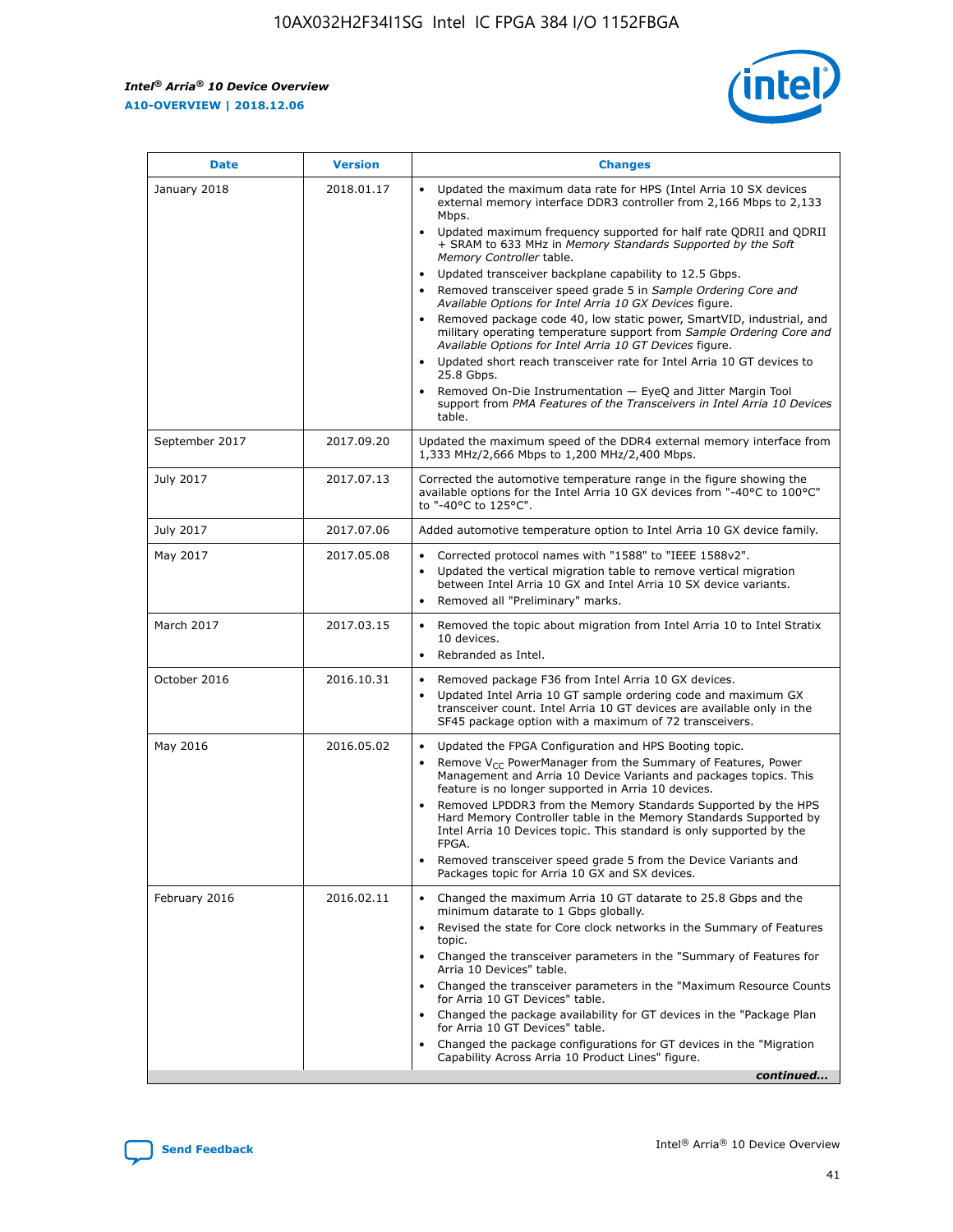

| <b>Date</b>   | <b>Version</b> | <b>Changes</b>                                                                                                                                                               |
|---------------|----------------|------------------------------------------------------------------------------------------------------------------------------------------------------------------------------|
|               |                | • Changed transceiver parameters in the "Low Power Serial Transceivers"<br>section.                                                                                          |
|               |                | Changed the transceiver descriptions in the "Device Variants for the<br>Arria 10 Device Family" table.                                                                       |
|               |                | Changed the "Sample Ordering Code and Available Options for Arria 10<br>GT Devices" figure.                                                                                  |
|               |                | Changed the datarates for GT devices in the "PMA Features" section.                                                                                                          |
|               |                | Changed the datarates for GT devices in the "PCS Features" section.                                                                                                          |
| December 2015 | 2015.12.14     | Updated the number of M20K memory blocks for Arria 10 GX 660 from<br>2133 to 2131 and corrected the total RAM bit from 48,448 Kb to<br>48,408 Kb.                            |
|               |                | Corrected the number of DSP blocks for Arria 10 GX 660 from 1688 to<br>$\bullet$<br>1687 in the table listing floating-point arithmetic resources.                           |
| November 2015 | 2015.11.02     | Updated the maximum resources for Arria 10 GX 220, GX 320, GX 480,<br>GX 660, SX 220, SX 320, SX 480, and SX 660.                                                            |
|               |                | • Updated resource count for Arria 10 GX 320, GX 480, GX 660, SX 320,<br>SX 480, a SX 660 devices in Number of Multipliers in Intel Arria 10<br><b>Devices</b> table.        |
|               |                | Updated the available options for Arria 10 GX, GT, and SX.                                                                                                                   |
|               |                | Changed instances of Quartus II to Quartus Prime.<br>$\bullet$                                                                                                               |
| June 2015     | 2015.06.15     | Corrected label for Intel Arria 10 GT product lines in the vertical migration<br>figure.                                                                                     |
| May 2015      | 2015.05.15     | Corrected the DDR3 half rate and quarter rate maximum frequencies in the<br>table that lists the memory standards supported by the Intel Arria 10 hard<br>memory controller. |
| May 2015      | 2015.05.04     | • Added support for 13.5G JESD204b in the Summary of Features table.<br>Added a link to Arria 10 GT Channel Usage in the Arria 10 GT Package<br>$\bullet$<br>Plan topic.     |
|               |                | • Added a note to the table, Maximum Resource Counts for Arria 10 GT<br>devices.                                                                                             |
|               |                | • Updated the power requirements of the transceivers in the Low Power<br>Serial Transceivers topic.                                                                          |
| January 2015  | 2015.01.23     | • Added floating point arithmetic features in the Summary of Features<br>table.                                                                                              |
|               |                | • Updated the total embedded memory from 38.38 megabits (Mb) to<br>65.6 Mb.                                                                                                  |
|               |                | • Updated the table that lists the memory standards supported by Intel<br>Arria 10 devices.                                                                                  |
|               |                | Removed support for DDR3U, LPDDR3 SDRAM, RLDRAM 2, and DDR2.                                                                                                                 |
|               |                | Moved RLDRAM 3 support from hard memory controller to soft memory<br>controller. RLDRAM 3 support uses hard PHY with soft memory<br>controller.                              |
|               |                | Added soft memory controller support for QDR IV.<br>$\bullet$                                                                                                                |
|               |                | Updated the maximum resource count table to include the number of<br>$\bullet$<br>hard memory controllers available in each device variant.                                  |
|               |                | Updated the transceiver PCS data rate from 12.5 Gbps to 12 Gbps.<br>$\bullet$                                                                                                |
|               |                | Updated the max clock rate of PS, FPP x8, FPP x16, and Configuration<br>via HPS from 125 MHz to 100 MHz.                                                                     |
|               |                | Added a feature for fractional synthesis PLLs: PLL cascading.<br>$\bullet$                                                                                                   |
|               |                | Updated the HPS programmable general-purpose I/Os from 54 to 62.                                                                                                             |
|               |                | continued                                                                                                                                                                    |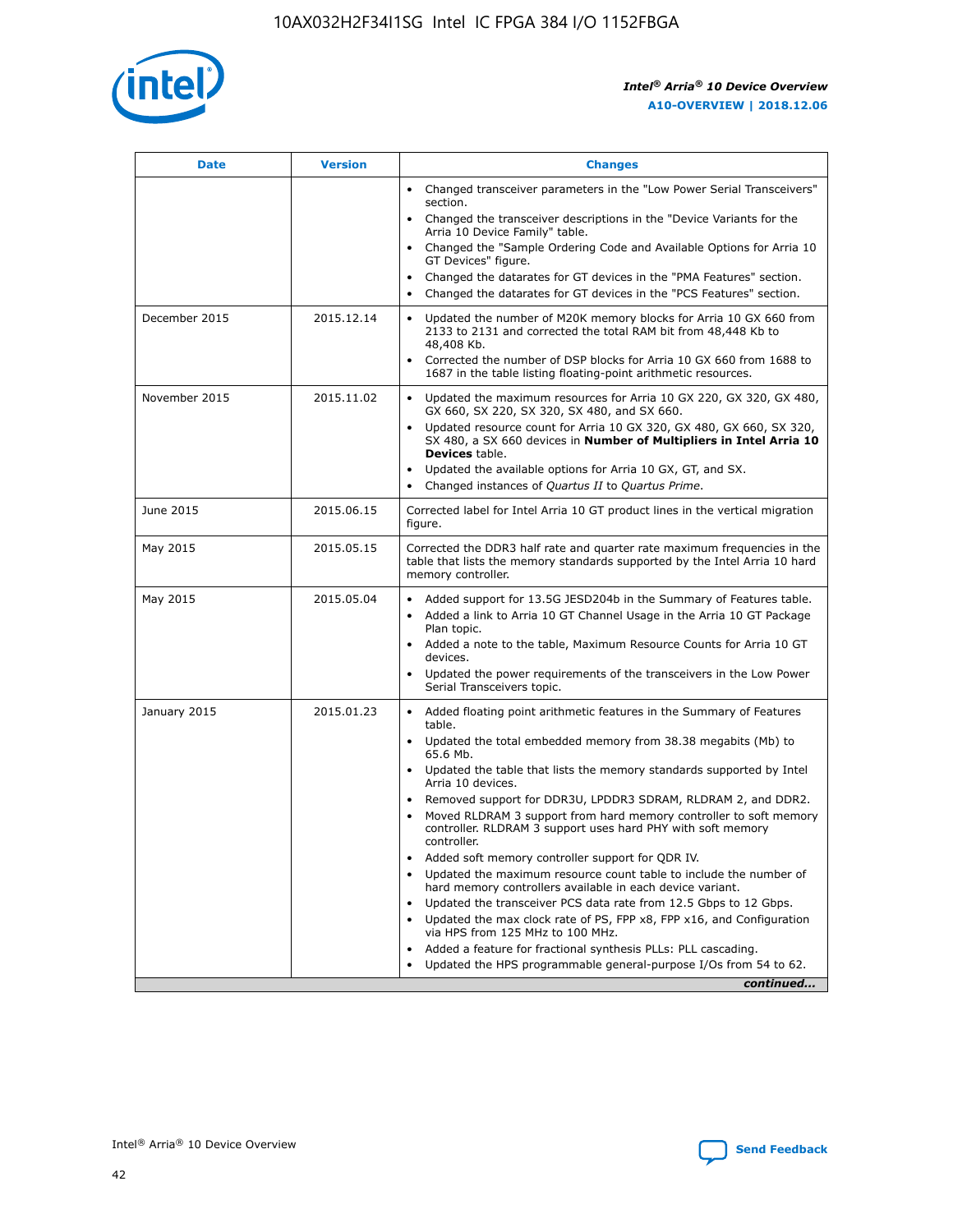r



| <b>Date</b>    | <b>Version</b> | <b>Changes</b>                                                                                                                                                                                                                                                                                                                                                                                                                                                                                                                         |
|----------------|----------------|----------------------------------------------------------------------------------------------------------------------------------------------------------------------------------------------------------------------------------------------------------------------------------------------------------------------------------------------------------------------------------------------------------------------------------------------------------------------------------------------------------------------------------------|
| September 2014 | 2014.09.30     | Corrected the 3 V I/O and LVDS I/O counts for F35 and F36 packages<br>of Arria 10 GX.<br>Corrected the 3 V I/O, LVDS I/O, and transceiver counts for the NF40<br>$\bullet$<br>package of the Arria GX 570 and 660.<br>Removed 3 V I/O, LVDS I/O, and transceiver counts for the NF40<br>package of the Arria GX 900 and 1150. The NF40 package is not<br>available for Arria 10 GX 900 and 1150.                                                                                                                                       |
| August 2014    | 2014.08.18     | Updated Memory (Kb) M20K maximum resources for Arria 10 GX 660<br>devices from 42,660 to 42,620.<br>Added GPIO columns consisting of LVDS I/O Bank and 3V I/O Bank in<br>$\bullet$<br>the Package Plan table.<br>Added how to use memory interface clock frequency higher than 533<br>$\bullet$<br>MHz in the I/O vertical migration.<br>Added information to clarify that RLDRAM3 support uses hard PHY with<br>$\bullet$<br>soft memory controller.<br>Added variable precision DSP blocks support for floating-point<br>arithmetic. |
| June 2014      | 2014.06.19     | Updated number of dedicated I/Os in the HPS block to 17.                                                                                                                                                                                                                                                                                                                                                                                                                                                                               |
| February 2014  | 2014.02.21     | Updated transceiver speed grade options for GT devices in Figure 2.                                                                                                                                                                                                                                                                                                                                                                                                                                                                    |
| February 2014  | 2014.02.06     | Updated data rate for Arria 10 GT devices from 28.1 Gbps to 28.3 Gbps.                                                                                                                                                                                                                                                                                                                                                                                                                                                                 |
| December 2013  | 2013.12.10     | Updated the HPS memory standards support from LPDDR2 to LPDDR3.<br>Updated HPS block diagram to include dedicated HPS I/O and FPGA<br>$\bullet$<br>Configuration blocks as well as repositioned SD/SDIO/MMC, DMA, SPI<br>and NAND Flash with ECC blocks.                                                                                                                                                                                                                                                                               |
| December 2013  | 2013.12.02     | Initial release.                                                                                                                                                                                                                                                                                                                                                                                                                                                                                                                       |